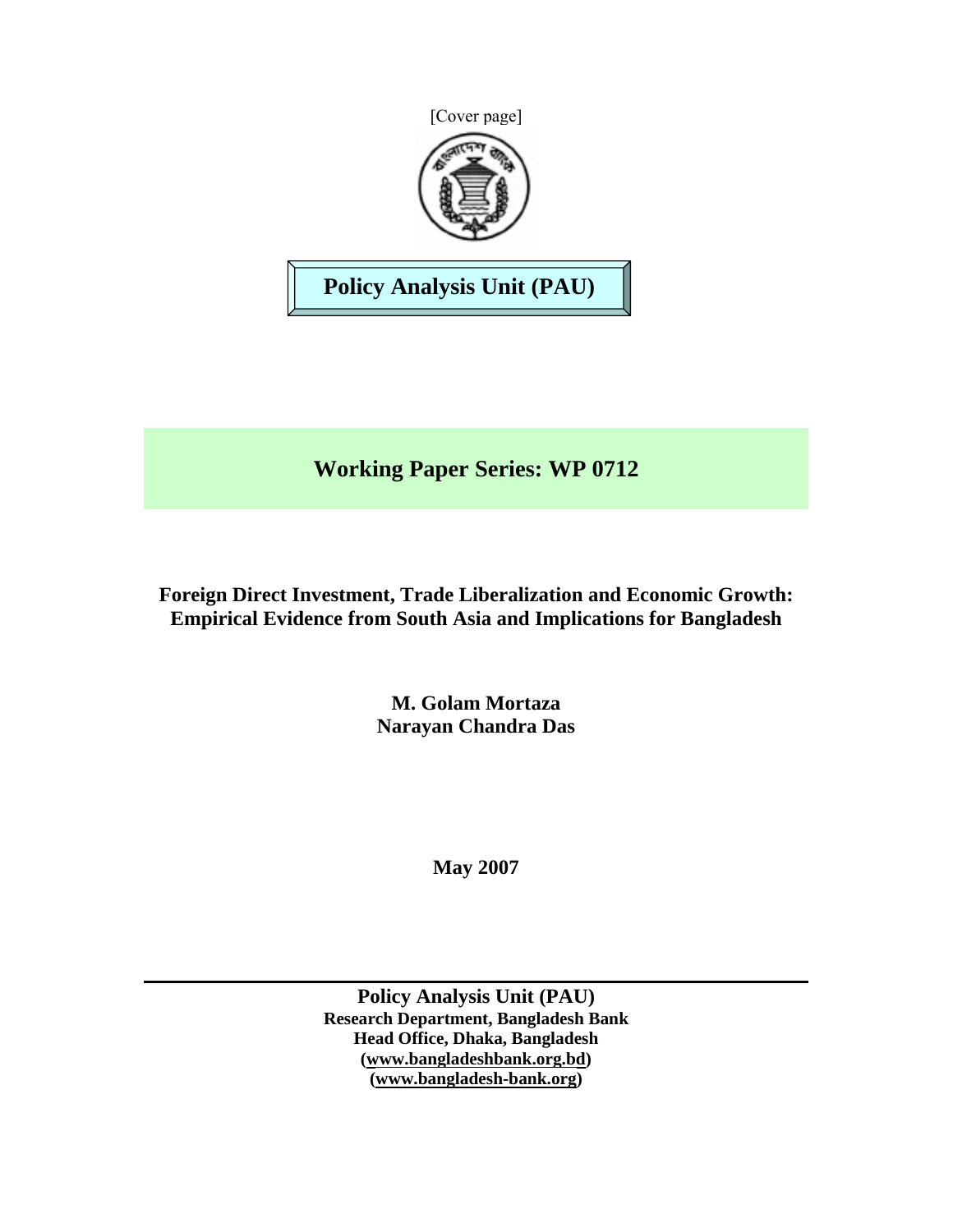

**Policy Analysis Unit\* (PAU)** 

# **Working Paper Series: WP 0712**

# **Foreign Direct Investment, Trade Liberalization and Economic Growth: Empirical Evidence from South Asia and Implications for Bangladesh**

**M. Golam Mortaza Research Economist, Policy Analysis Unit Research Department Bangladesh Bank** 

**Narayan Chandra Das Senior Research Associate Research and Evaluation Division, BRAC** 

# **May 2007**

# **Copyright © 2007 by Bangladesh Bank**

*\* In an attempt to upgrade the capacity for research and policy analysis at Bangladesh Bank (BB), PAU prepares and publishes several Working Papers on macroeconomic research every quarter. These papers reflect research in progress, and as such comments are most welcome. It is anticipated that a majority of these papers will eventually be published in learned journals after the due review process. Neither the Board of Directors nor the management of, or any agency of the Government of Bangladesh, however, necessarily endorses any or all of the views expressed in these papers. The latter reflect views based on professional analysis carried out by the staff of Bangladesh Bank, and hence the usual caveat as to the veracity of research reports applies.*

**[An electronic version of this paper is available at www.bangladeshbank.org.bd]**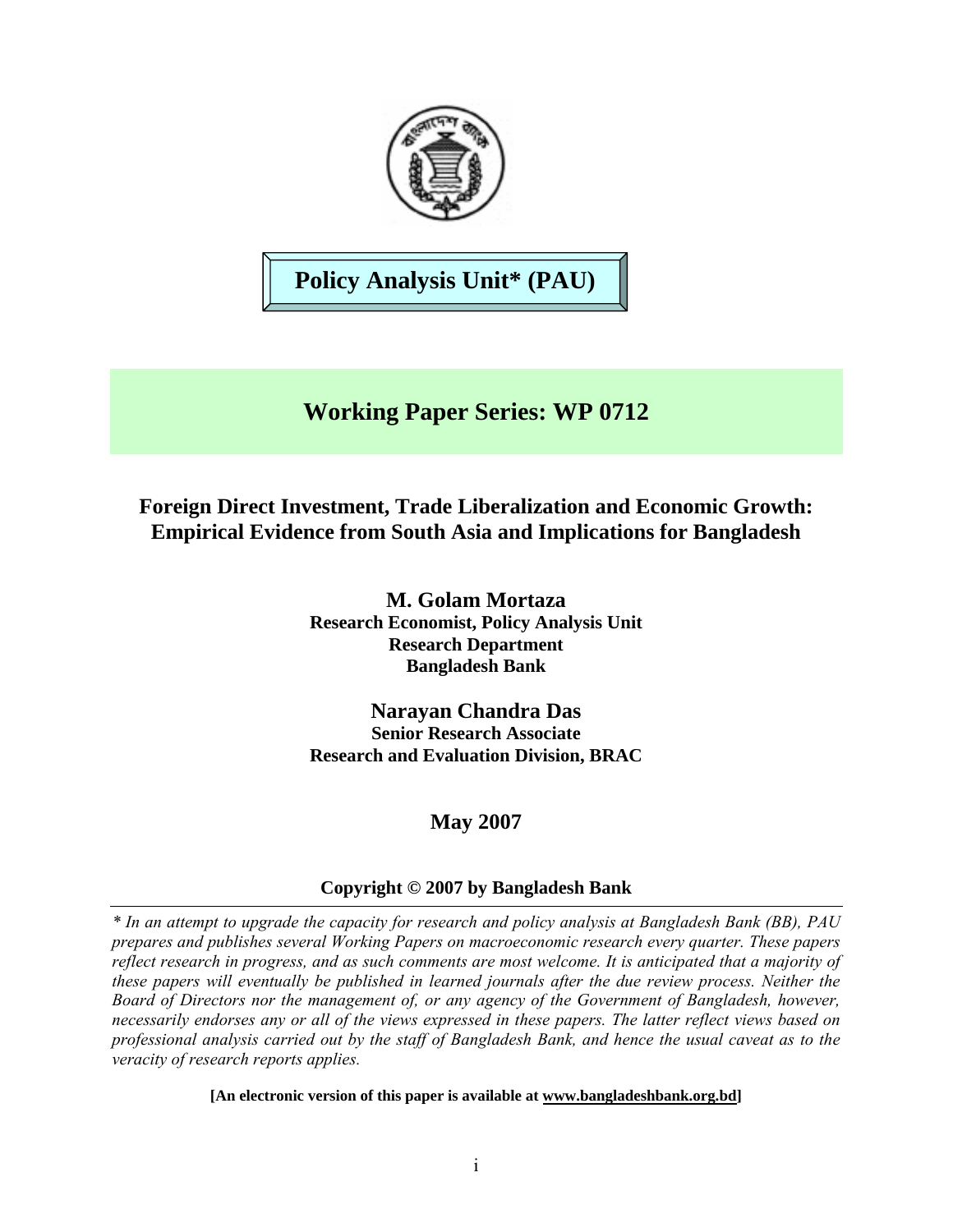#### **Foreign Direct Investment, Trade Liberalization and Economic Growth: Empirical Evidence from South Asia and Implications for Bangladesh**

**M. Golam Mortaza**<sup>∗</sup> **Narayan Chandra Das**<sup>∗</sup>

May 2007

#### **Abstract**

This paper attempts to find out the relationship between FDI, trade liberalization and economic growth for 5 South Asian countries during the period 1980-2004. Using panel data estimation, this paper empirically explores a significant and positive relationship between FDI and economic growth of South Asian economies and a positive but weak empirical evidence about the impact of trade liberalization on growth. A dynamic nature of the effect of FDI on host country investment is revealed from the observation that FDI of the previous year has a significant and positive impact of the domestic investment of the current year. In addition, the country-specific time series data demonstrates that FDI and trade liberalization causes growth in the cases of Bangladesh and Pakistan. The empirical evidence also reveals that FDI in Bangladesh crowds-in domestic investment, suggesting that more FDI inducing policies would be beneficial in enhancing the overall impact on economic growth.

Keywords: FDI, Trade Liberalization, Economic Growth, South Asia.

JEL Classification: F43, N15, 024, 030, 047.

 $\overline{a}$ 

<sup>∗</sup> The authors are Research Economist, Policy Analysis Unit (PAU), Research Department, Bangladesh Bank, Dhaka, Bangladesh and Senior Research Associate, Research and Evaluation Division (RED), BRAC, Bangladesh, respectively. The authors would like to thank Prof. Syed M. Ahsan, World Bank Institute (WBI) Resident Economic Advisor at the Bangladesh Bank, for his helpful suggestions and comments on earlier drafts of the paper. However, the views expressed in this paper are of the authors' own and do not necessarily reflect the views of the Bangladesh Bank.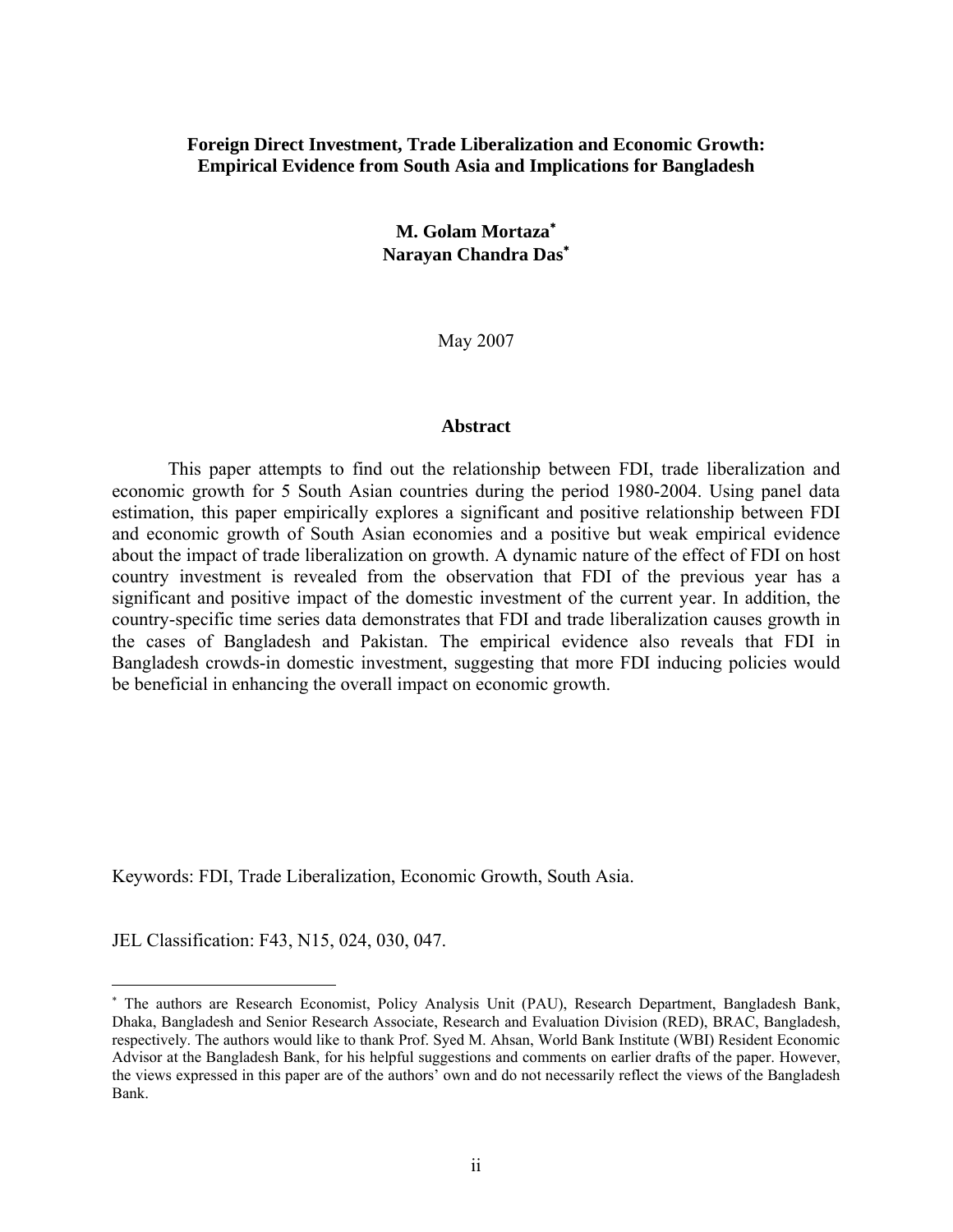### **Foreign Direct Investment, Trade Liberalization and Economic Growth: Empirical Evidence from South Asia and Implications for Bangladesh**

## **I. Introduction**

 $\overline{a}$ 

Protectionist theories played a dominant role in the formation and implementation of industrialization policies, even before the 1980s, among the majority of the developing countries, which predominantly gave importance to import substitution industrialization strategies, based on advanced ideas given by Prebisch (1950) and Singer (1950). However, in the early 1980s, a group of economists recommended that development strategies should be based on market oriented reforms which include, among others, the reduction of trade barriers and the opening up of international trade to foreign competition (Edwards, 1993).<sup>1</sup> One of the most striking features of openness since the beginning of the 1980s in developing countries was the inflow of private capital in the form of foreign direct investment (FDI). Since then, FDI inflows have been considered as one of the important sources of economic growth in developing countries.

Though the gains from FDI inflows are unquestionable as it contributes to economic growth through an increase in productivity by providing new investment, better technologies and managerial skills to the host countries, however, the effect of FDI on domestic investment is an issue of concern as there is a possibility of displacement of domestic capital due to competition from foreign investors with their superior technologies and skills. Thus the ultimate impact of FDI on economic growth depends on the degree of capacity of the host country to use FDI as efficiently as possible. Similarly, trade liberalization may facilitate economic growth through efficiency in production by utilizing the abundant factors of production more effectively and absorbing better technologies from advanced countries on the one hand, it may harm the growth process on the other through various forms of macroeconomic instability such as terms of trade deterioration and balance of payments crisis. Thus, it is a challenge for developing countries to find out the appropriate direction of the role of FDI and trade liberalization in economic growth.

As part of developing countries, South Asian economies were also concerned with issues pertaining to foreign private capital inflow and trade liberalization initially. However, they later moved to liberalize their trade and investment policies to include various investment incentives, particularly, for foreign investors.<sup>2</sup> Along with these, South Asian countries has maintained high and steady economic growth, single-digit inflation rate; have a growing domestic market, a large number of low-paid workers with growing number of skilled personnel and a more favorable investment climate. As a consequence, South Asia, as a group, has been successful in attracting a significant amount of FDI and raising its volume of trade (export plus import) as percentage of GDP during the last one and half decades. The question which naturally arises here is whether the increase in growth was brought about by trade liberalization and FDI inflows. Therefore, it is important to explore the impact of FDI and trade liberalization on the growth process, quantitatively, in South Asian economies for a better understanding about the linkages among FDI, openness and economic growth.

 $<sup>1</sup>$  At the initial stage, the basic idea of the benefits of openness to developing countries was empirically identified by</sup> Krueger (1985), Bhagwati (1988), Bliss (1989) and Evans (1989).

 $2^2$  South Asia refers to Bangladesh, India, Nepal, Pakistan and Sri Lanka in this study, mainly due to time series data unavailability in the case of other countries.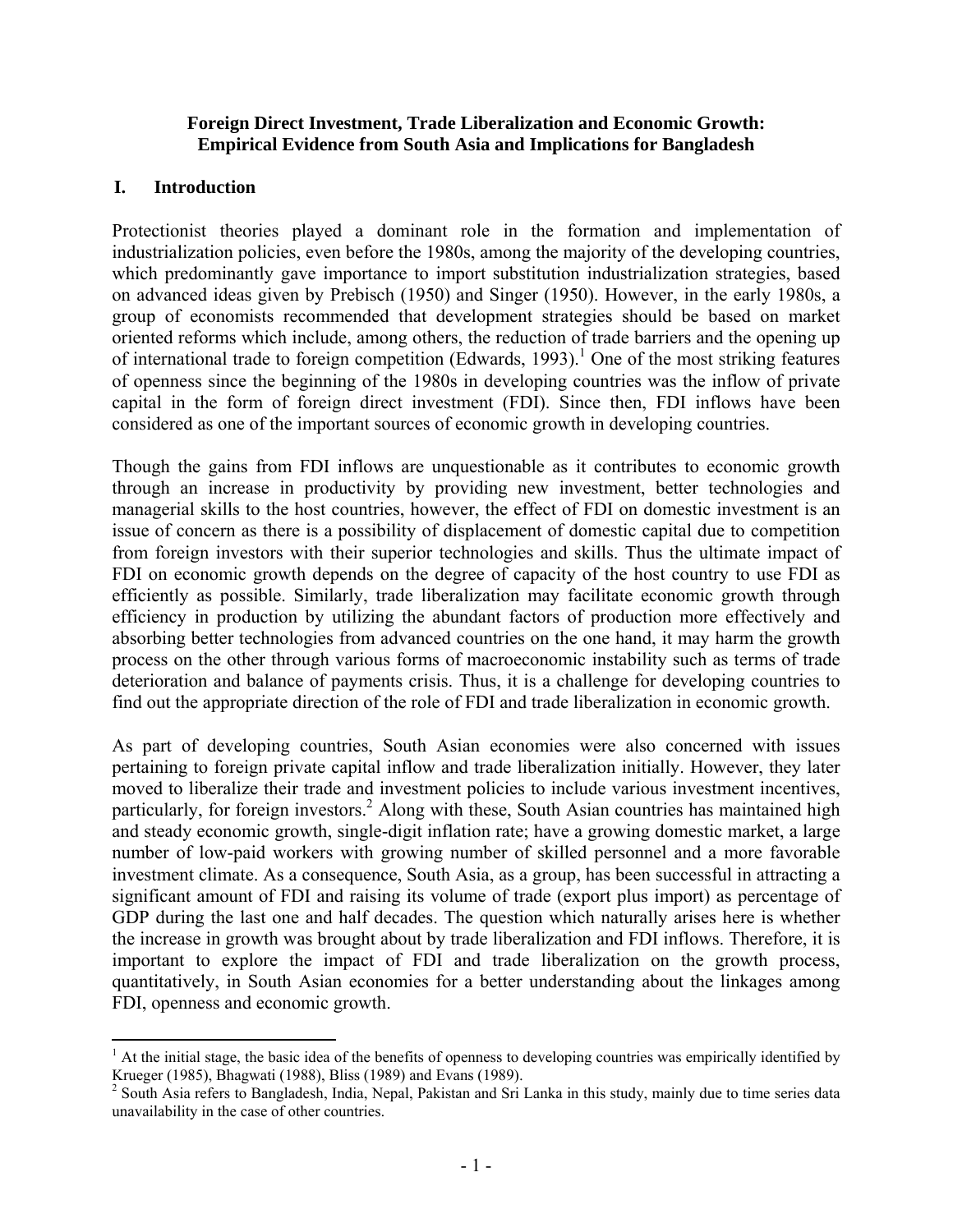This study seeks to find answer to the questions: (i) what is the relationship of FDI and trade liberalization with economic growth in South Asian countries; (ii) what is the direction of causality among FDI, trade liberalization and growth rate in these economies; and (iii) whether domestic investment and FDI are substitutes or complements in the context of these economies. To do so, the study first explains the historical trends of FDI, trade liberalization and economic growth using yearly data over a long time period of 1980-2004. Secondly, the empirical analysis is conducted by applying both panel estimation process and country-specific regression analysis. The contribution of this paper to the empirical analysis can be explained in several ways. First, the study adds to the empirical work by extending the coverage of the study to recent data, particularly during 1980-2004, which is significant as a period characterized by substantial inflows of FDI to countries in South Asia as well as a period of extensive reforms, particularly in policies related to trade, industry, fiscal and public sector enterprises and privatization. Second, the paper employs empirical analysis using both the panel and country-specific data. Using panel data in the estimation process, in general, ignores the country-specific impact of the respective variables. The paper overcomes this problem by employing country-specific analysis and opens the door for comparing the country-specific dynamics in results, even in the same region. And finally, this study considers trade liberalization as one of the sources of growth in South Asia and incorporates trade/GDP ratio in the growth function as a measure of trade liberalization with other variables. Previous attempts in this regard incorporated export growth or export/GDP ratio in the growth equation to show the effect of trade or trade liberalization on economic growth. However, these attempts can mislead the overall implications of trade liberalization as only export growth or export/GDP ratio doesn't show the extent of trade liberalization. This is probably the first attempt in this regard, especially in the area of growth equation estimation of the South Asian economies and thus needs a cautious approach in observing the effects of trade liberalization on growth of the region.

In the estimation process, the robust ordinary least squares (OLS) and panel estimation with fixed effects are employed for examining the impact of FDI and trade liberalization on economic growth. The results of the empirical analysis suggest that FDI has a positive and significant impact on growth process for South Asian economies. A weak evidence has been found in support of the hypothesis that trade liberalization for fosters growth in these countries. The results of the causality analysis suggest that no causal relationship is observed in the case of India, Nepal and Sri Lanka; however, FDI and trade liberalization cause economic growth in case of Bangladesh and Pakistan, not vice-versa. The study uses the Arellano-Bond GMM dynamic model with other conventional estimation techniques for searching any dynamic relationship between FDI and domestic investment and the results clearly indicate that FDI inflows of the previous year have a significantly positive impact on the domestic investment of the current year. These results have important implications for South Asian countries in formulating and implementing their policies toward FDI and openness.

The rest of the paper is organized as follows. Following the introduction in Section I, Section II reviews the links between FDI, trade liberalization and economic growth based on the existing theoretical and empirical literatures. The section also involves analysis of literature about the relationship between FDI and domestic investment. Section III provides an analysis of the historical trends in FDI, trade-GDP ratio as an indicator of trade liberalization and economic growth of South Asian countries and compares these indicators with that of other comparable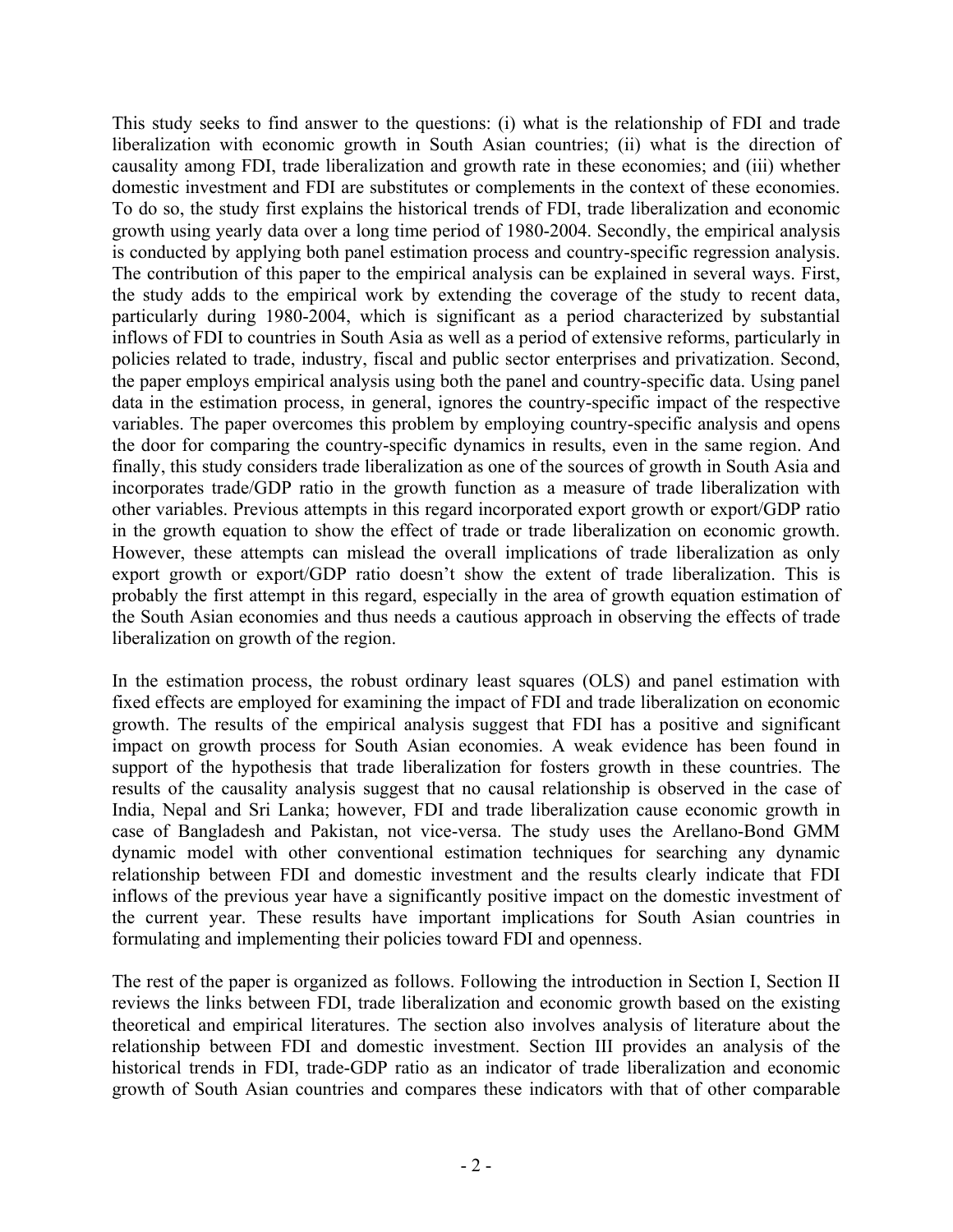regions of the world. The models for final estimation and methodology employed for empirical analysis in the paper are discussed in Section IV. Section V provides data specification and empirically examines the impact of FDI and trade liberalization on growth in South Asia using both the panel and country specific estimation. The direction of causality among FDI, trade liberalization and growth and the relationship between FDI and domestic investment are also examined in this section. Finally, Section VI summarizes the major findings and their policy implications, particularly for Bangladesh.

# **II. Literature Review**

Developing countries worldwide had a 'fear-mood' attitude towards FDI even until the mid-1980s due to open contentious debate about the unexpected costs and benefits of FDI inflows in the host countries. The debate developed due to the notion that FDI in developing countries was mostly concentrated on the low-priced primary export sector to developed countries and thus had a negative or insignificant impact on overall growth.<sup>3</sup> In effect, a large number of developing countries adopted closed macroeconomic policies during that period, which essentially encouraged import substitution industrialization policies, backed by a dominant role of the state in development policies. However, since the late 1980s the conception started to change in favour of FDI inflows into developing countries, due to a possibly positive contribution of FDI to growth through capital formation and technology transfer, enabling them to convert their comparative advantage into a global force. The lack of available capital for rapid industrialization in developing countries also recognized the role of FDI as a channel of capital mobility in the host economy. For these reasons, the inflow of FDI increased rapidly during the late 1980s and the 1990s in almost every region of the world, lending support to the view that FDI and economic growth are positively correlated.<sup>4</sup>

# *a. FDI and Economic Growth*

Either Neo-classical growth models or endogenous growth models are considered as the theoretical basis for empirical studies on FDI and growth.<sup>5</sup> Most of the empirical studies which tried to investigate the relationship between growth and FDI used either of these growth models as the basis using both the cross-country and country-specific data for the analysis.<sup>6</sup> These

<sup>1</sup>  $3$  See, for instance, Singer (1950) and Griffin (1970) as mentioned in Sahoo (2006); Singh (1988); Fry (1992); Hein (1992) for both theoretical and empirical evidence about the negative association between FDI and growth. On the other hand, Carkovic and Levine (2002); Ericsson and Irandoust (2001); Aitken *et al.* (1997); Mello (1997) and Harrison (1996) fail to find any relationship between FDI and growth.

<sup>&</sup>lt;sup>4</sup> See, for instance, Blomstrom *et al.* (1994); Balasubramanyam *et al.* (1996); Dees (1998); De Mello (1996); Borenzstein *et al.* (1995) for both cross-country and country-specific panel and cross-section evidence on the positive correlation between FDI and growth. A systematic summary of literature on the determinants of, and the relation between, FDI and growth can be found in Lim (2001).

<sup>&</sup>lt;sup>5</sup> In the neoclassical growth models, FDI leads to economic growth through increasing the volume of investment and its efficiency, whereas long-run growth in the endogenous growth models is a function of technological progress deriving from technology transfer, diffusion and spillover effects through FDI (Nair-Reichert and Weinhold, 2001). In the neoclassical model, capital accumulation is subject to diminishing returns, whereas there is a possibility of non-diminishing returns to capital through incorporating technology or role of knowledge endogenously in the new growth theories (Romer, 1994; and Grossman and Helpman, 1991).<br><sup>6</sup> See, for instance, Balasubramanyam *et al.* (1996), Borensztein *et al.* (1998), Nair-Reichert and Weinhold (2001),

Kumar and Pradhan (2002), Townsend (2003) (for less developed countries) for cross-country panel studies;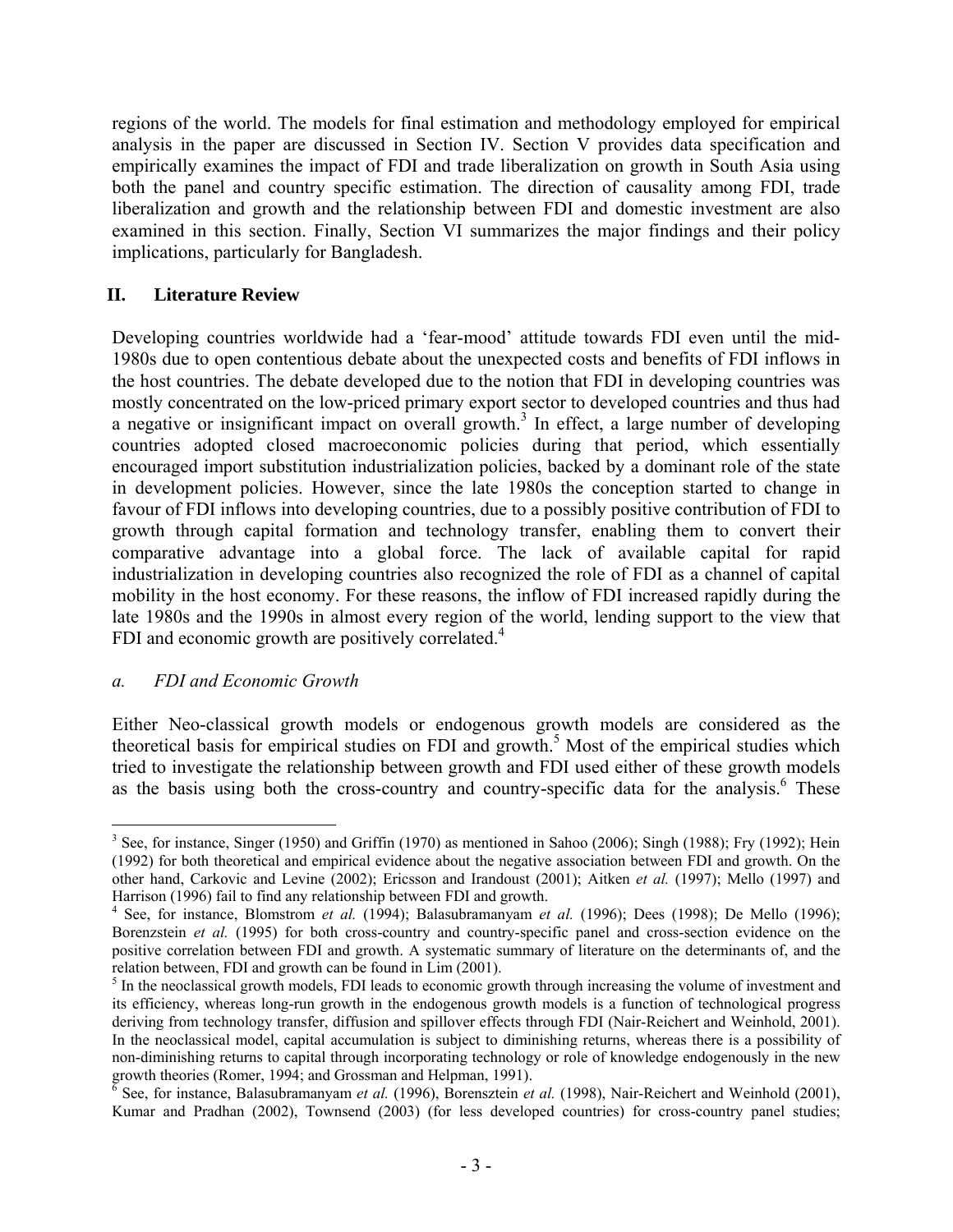studies systematically incorporated FDI as one of the determinants of economic growth with other determinants of growth such as growth of labour, education and technological progress as suggested by the standard growth models. The incorporation of FDI in the growth models opened the door for discussion about the possible role of knowledge capital in economic growth, especially of the developing countries.

It is a well-established fact that developing countries suffer from a shortage of appropriate knowledge in the development process. In FDI literature, it is already recognized that FDI not only brings capital for productive development to the host economy, it also transfers a considerable amount of technical and managerial knowledge and skills, which is likely to spill over to domestic enterprises in that economy. In other words, FDI helps developing countries to reduce the 'knowledge gap' with the developed world by bringing both the managerial and technological knowledge and skill to the host countries. Thus FDI benefits the host economy more through different channels as compared to its direct impact which are recognized as the sources of the economic growth.<sup>7</sup>

The possible channels of gains from FDI inflows to the host country can be explained through its effects both directly and indirectly. It is already recognized that FDI inflow nurtures the growth process directly by increasing production resulting from the rise in the volume of investment. It also transfers technology pertaining to direct production and know-how such as managerial skills to the host country. FDI may provide a stock of knowledge to developing countries and make factors of production more productive. FDI can also stimulate the economic growth by augmenting trade if the FDI inflows are channeled to the export-oriented industries. The indirect positive effects (or positive externalities) of FDI inflows include technological spillovers to local firms and to local workers. It may also create a competitive business environment among domestic firms and could have a positive effect on the general price level.

The main arguments against the FDI inflow are that multinational companies (MNCs) bring monopoly resources as FDI, supplant domestic firms, introduce production technology inappropriate to the host economy and create balance of payments crisis through repatriation of profits from the host country (Sahoo, 2006). In general, the MNCs bringing FDI have a bunch of superior resources such as technology, organization capability, managerial skills and marketing know-how, which together may have a negative externality on the domestic firms as foreign firms erode their market share (Markusen and Venables, 1997; Agosin and Mayer, 2000; and Kumar and Pradhan, 2002). As a consequence, FDI may crowd out domestic investment in the relevant industries. In most of the cases, FDI inflows to developing countries utilize capital intensive techniques in the production process, which may lower the demand for the abundant factor of production, i.e., labour, in developing countries. If this happens in a labour abundant

Agrawal (2000) and Sahoo (2006) for South Asian countries; and Athukorala (2003), Medina and Smith (2001) and Graham and Wada (2001) for country-specific studies. However, Chowdhury and Mavrotas (2006) examined the causal relationship between FDI and economic growth, somewhat differently, applying newly developed econometric method, namely the Toda-Yamamto test for causality for three developing countries: Chile, Malaysia and Thailand.

<sup>&</sup>lt;sup>7</sup> Balasubramanyam *et al.* (1996) and Kumar and Pradhan (2002) identified the indirect effect on growth of these channels as the 'externalities of FDI' and argued that FDI's effect on growth in host countries could be more valuable than its direct impact on output by complementing the domestic investment due to its highly possible positive externalities. Externalities of FDI inflow are also known as the 'spill-over' effects in the literature.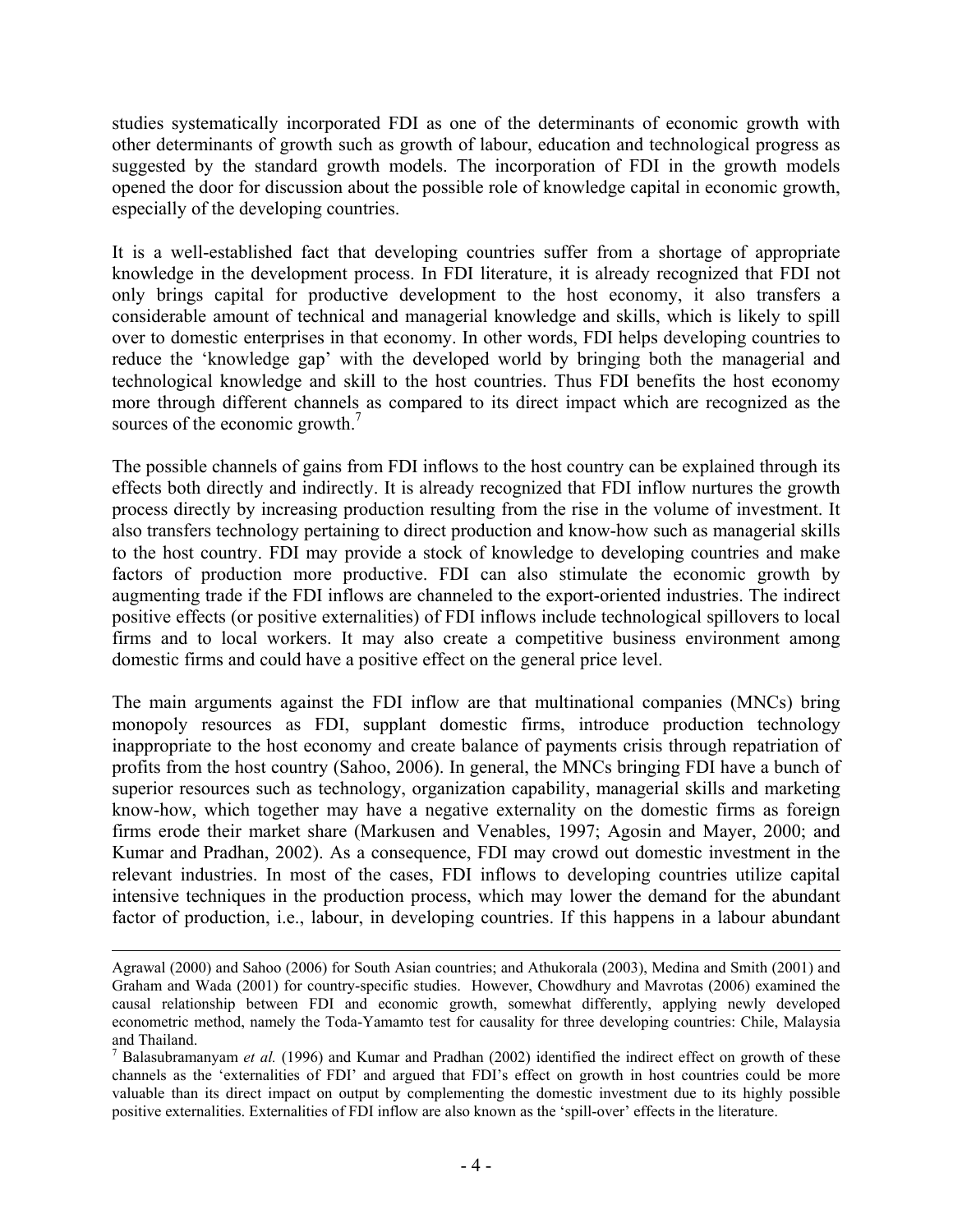country, it may lower the economic growth. Since the impact of FDI on economic growth is not clear from either the theoretical and empirical perspectives and thus need to examine in the case of South Asian countries.

# *b. Trade Liberalization and Growth*

The development in the theory of endogenous economic growth, largely influenced by Romer (1986), Lucas (1988) and Mankiw *et al.* (1992), gives an opportunity to establish a *long-run equilibrium* relationship between national trade policies and economic growth. The initial idea is that a more open trade regime allows a country to specialize in the production of a subset of intermediate inputs in which it has comparative advantage. Consequently, a higher equilibrium rate of growth can be achieved from a lower cost of a large quantity of that input.<sup>8</sup> In his seminal article, Solow (1957) identified that trade liberalization can facilitate neutral technical change through technological efficiency by eliminating protection for import substitution industries. That is, trade liberalization can promote allocative efficiency by reorienting factors of production in favour of sectors in which the economy possesses a comparative advantage in trade as well as by allowing for a choice of techniques of production which reflects the factor endowments of the economy (Balasubramanyam *et al.* 1996). A little differently, Quah and Rauch (1990) mentioned that a closed economy which has to produce a large group of intermediate goods is likely to run into bottlenecks. Thus the country cannot face these problems under free trade regime which consequently helps it to grow faster than under autarky. On the other hand, Edwards (1992) pointed out that a country with a higher degree of openness can absorb technology developed in advanced nations at a faster rate and thus grow more rapidly than a country with a lower degree of openness.

However, counter arguments of free trade policies can also be found in a situation where economists argued that trade liberalization policies bring macroeconomic instability characterized by high and variable inflation on the one hand, and fiscal and balance-of-payments crises on the other (Rodrik, 1992). Terms of trade deterioration, exchange rate depreciation and capital outflows due to trade liberalization are strong arguments, among others, against trade related reforms. The argument in this case is that trade policies only can affect the volume of trade, but not the relationship between the levels of imports and exports. That is, tariff and nontariff barriers to trade determine the openness of an economy, but not its trade balance, which is determined by the balance between national income and expenditures (Rodrik, 1992).

# *c. FDI vs. Domestic Investment*

The effect of FDI inflows on domestic investment can have either positive or negative consequence due to its backward and forward linkages with local firms. That is, FDI may displace domestic investment by competing in product and financial market due to its superiority in technologies and skills, larger economies of scale and better management and production process (Borensztein *et. al.*, 1998 and Sahoo, 2006).<sup>9</sup> In this process, the MNCs may erode the market share of domestic firms. With these kinds of non-price rivalry modes, the survival of

<sup>&</sup>lt;u>.</u>  $8$  The idea can be found in Romer (1989) as cited in Edwards (1993).

<sup>&</sup>lt;sup>9</sup> Other empirical studies include Fry (1993) for negative relationship between FDI and domestic investment and Hanson (2001) for weak relationship between those.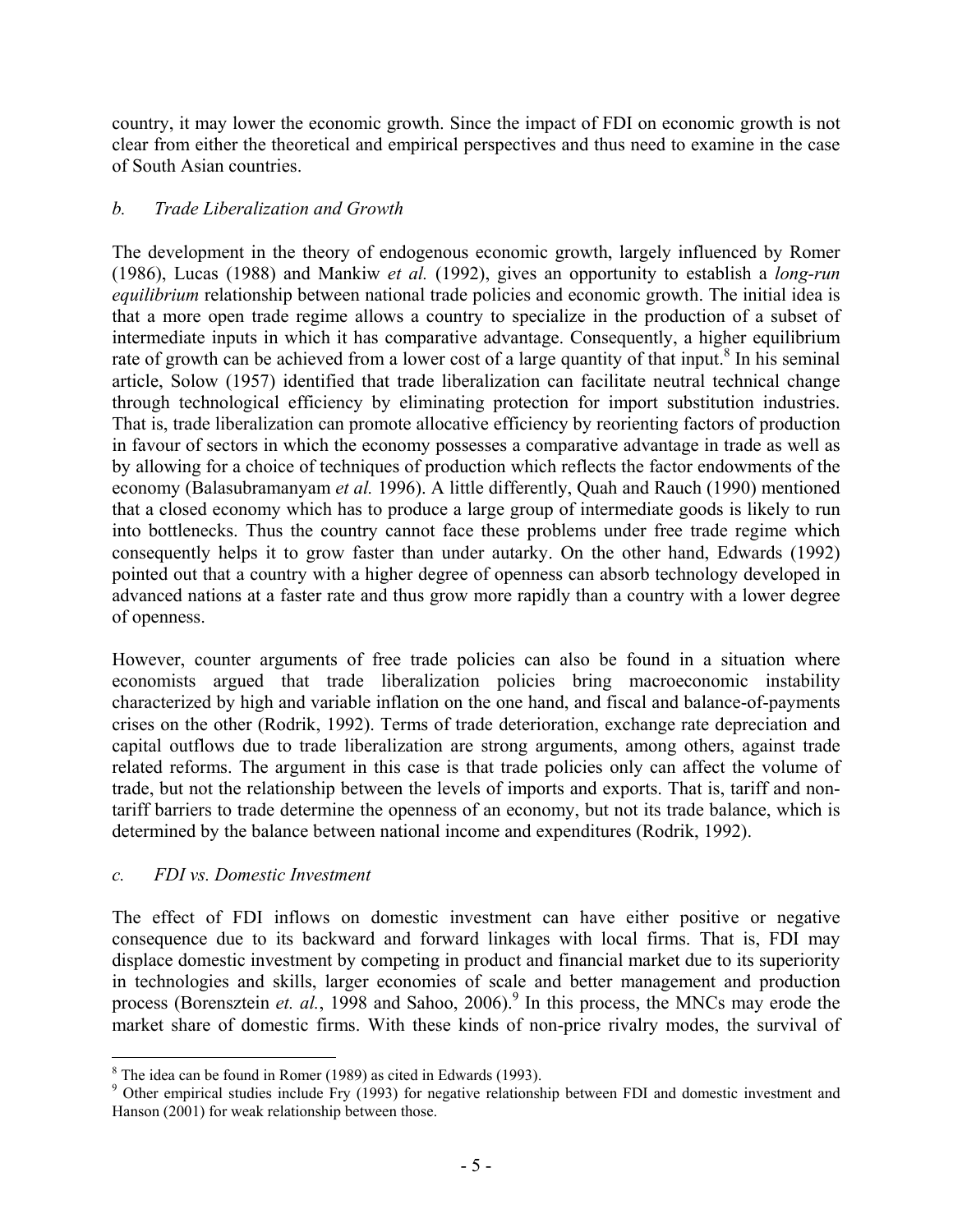existing domestic firms and entry of new domestic firms may fall in question.<sup>10</sup> Conversely, it may encourage the expansion of domestic investment through production complementarity and through transferring advanced technologies and managerial techniques to domestic firms. There are a number of empirical evidences that support the view that domestically owned firms are positively related to the presence of foreign firms.<sup>11</sup> The outcomes of the studies vary according to the hypothesis on which research is undertaken. For example, some studies find that FDI has a positive and proportional impact on domestic investment, whereas a few studies suggest that the gain from FDI to local industries depends on the local firm's ability to capture the gain. This paper attempts to examine the impact of FDI on domestic investment for South Asian economies.

# **III. Historical Trends in FDI, Trade Liberalization and Economic Growth**

The trends in FDI inflows, trade liberalization process and economic growth vary among country groups and regions, basically on the basis of policy issues pertaining to those. Economies in developing countries received increasingly larger shares in the world FDI inflows since the mid-1980s. After a decline of about 4 percent each year on average during 1980-85, FDI in developing countries increased by 17 percent each year during the latter half of the 1980s (Nair-Reichert and Weinhold, 2001). During the period 1993-1998, FDI inflows in developing countries reached \$138.9 billion and further \$233.2 billion in 2004, which constituted 35 percent share of global FDI inflows (*World Investment Report, 2005*). The substantial inflow of FDI into developing countries can largely be explained by the wave of privatization and cross-border mergers and acquisitions (*Global Development Finance Report, 2006*).

The FDI inflows into South Asia maintained increasing momentum, especially after the mid-1980s. Total FDI inflows to South Asia were \$0.83 billion during 1980-84 with average annual growth of 5.34 percent. At that period, the share of FDI inflows to South Asia in the developing countries and in world were 1.02 percent and 0.28 percent, respectively. Over the next 10 years, the total FDI inflows to South Asia increased to \$5.93 billion with average annual growth of 36.01 percent. Rapid FDI inflows were also observed during the second half of 1990s, reaching \$18.11 billion. It is noteworthy that aggregate FDI inflows to South Asia reached a record \$24.88 billion in 2000-04 with average annual growth of 19 percent. In particular, FDI in South Asia was \$7.2 billion in 2004 and the share of that in both the developing countries and the world was 3.4 percent and 1.11 percent, respectively.

Not only are the FDI inflows to South Asian countries increasing, overall macroeconomic performance and trade indicators are exhibiting promising growth in the region as well. Table 1 depicts a comparative picture among different sub-regions of the world in terms of GDP growth rate, FDI inflow, trade/GDP ratio and growth rate of manufacturing production during 1980- 2004. The comparison is based on the two sub-periods: 1980-1990 and 1991-2004. It is clear that the performance of the East Asia and the South Asian countries in terms of GDP growth rate is

 $\overline{a}$ 

<sup>&</sup>lt;sup>10</sup> Easterly (1993) points out that preferential tax treatment and other incentives to FDI may create distortion between the return to foreign and domestic capital and could have a large negative effect on domestic investment and growth.

<sup>&</sup>lt;sup>11</sup> See, for instance, Caves (1974); Globerman (1979); Nadiri (1991); and Imbriani and Reganati (1997); Bosworth and Collins (1999); Lipsey (2002) and Barrios et al. (2004).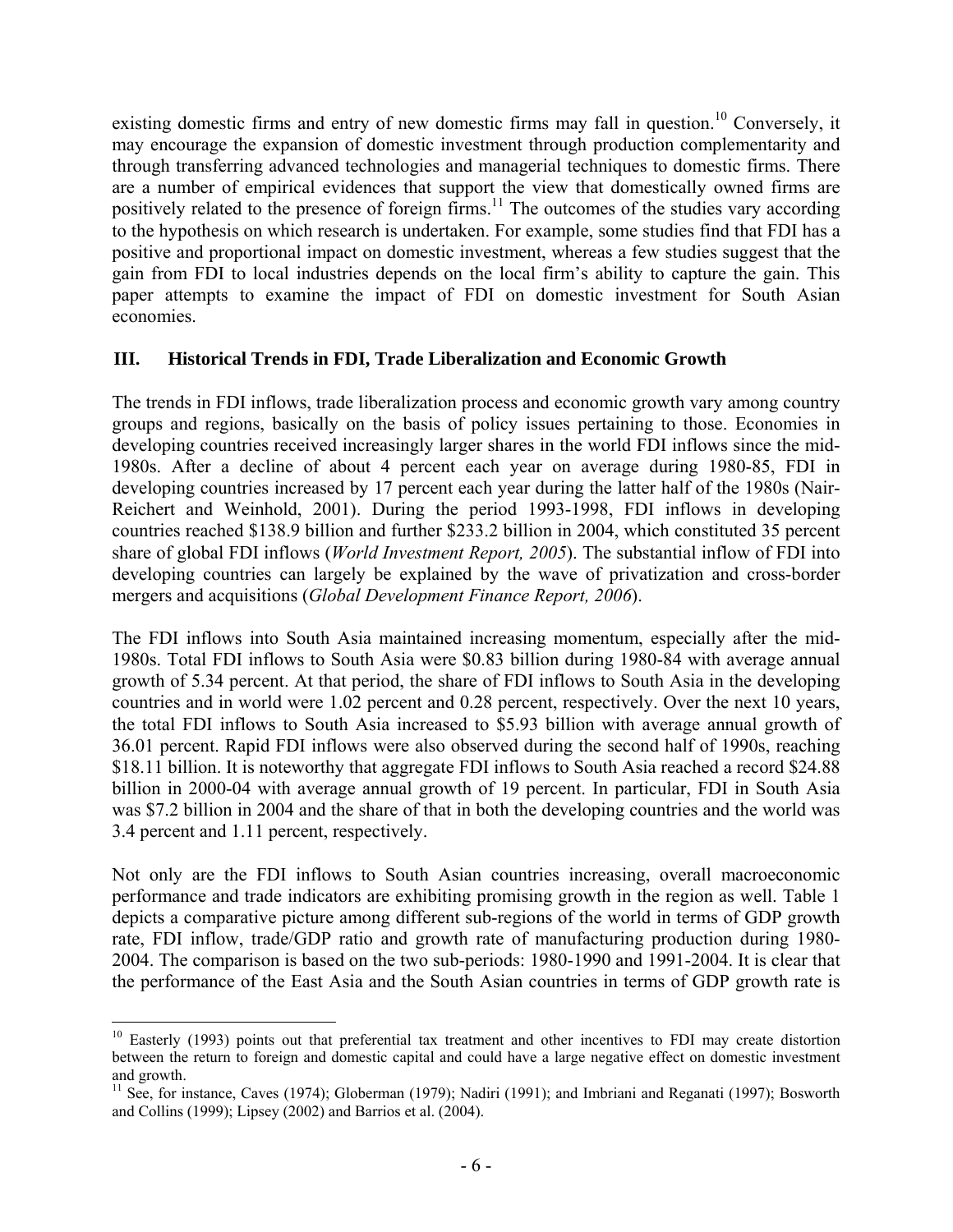better compared to that of the Latin American countries. The poor performance of Latin American countries in terms of GDP growth rate overshadows their better performance in attracting FDI and in increasing trade/GDP ratio. However, East Asian countries performed better in terms of all the indicators compared to the two other regions during the aforementioned period. Edwards (1993) argued that the poor performance of the Latin American countries was largely underpinned by its import substitution strategies, whereas aggressive implementation of outward oriented strategies was the key to rapid economic growth of the East Asian countries.

Among the three regions, South Asia adopted and implemented liberalization steps a little later than the other two regions. Although as a region, South Asia received very low FDI compared to its counterparts, it deserves applause for maintaining a high economic growth as well as a stable manufacturing growth and for increasing a considerable trade/GDP ratio since 1980 (Table 1). In terms of all indicators, the Bangladesh economy performed better in the latter period, 1991-04, compared to the earlier (1980-90), although it kept one of the lowest trade/GDP ratio in South Asia, just ahead of India.

However, the economies in South Asia were not uniformly successful in receiving FDI since 1980s. In general, the South Asian countries experienced a sharp increase in FDI inflows only since the beginning of 1990s. The institutional and trade related reform measures, initiated by the respective governments of the region at that time, resulted in a fivefold increase in the average ratio of FDI inflows to gross capital formation during the 1990s (ADB 2004).<sup>12</sup> Among individual recipient countries of FDI, India and Pakistan were the most favoured South Asian destinations for FDI during 1980-2004. In particular, India has been widely recognized for its success in attracting FDI in the Information Technology (IT) sector. Evidence shows that between 1980 and 1984 Pakistan was in the top position in receiving FDI, while India was the second choice to the foreign investor followed by Sri Lanka and Bangladesh.

However, there have been some major changes in the preferences of foreign investors since the mid 1980s. Pakistan dropped from the top position marginally during 1985-89 and was replaced by India. FDI inflows to Sri Lanka and Bangladesh moved lower during the said period. The reason can be partly explained by their political unrest and natural calamities at that time. A robust FDI inflow to India has been observed since the 1990s with poor performance in FDI received by other South Asian countries. In particular, the decade 1995-2004 witnessed a dramatic increase in FDI flows in India.

1

 $12$  The various reform measures adopted by the South Asian countries as part of trade liberalization and to attract FDI are described in the Appendix A2.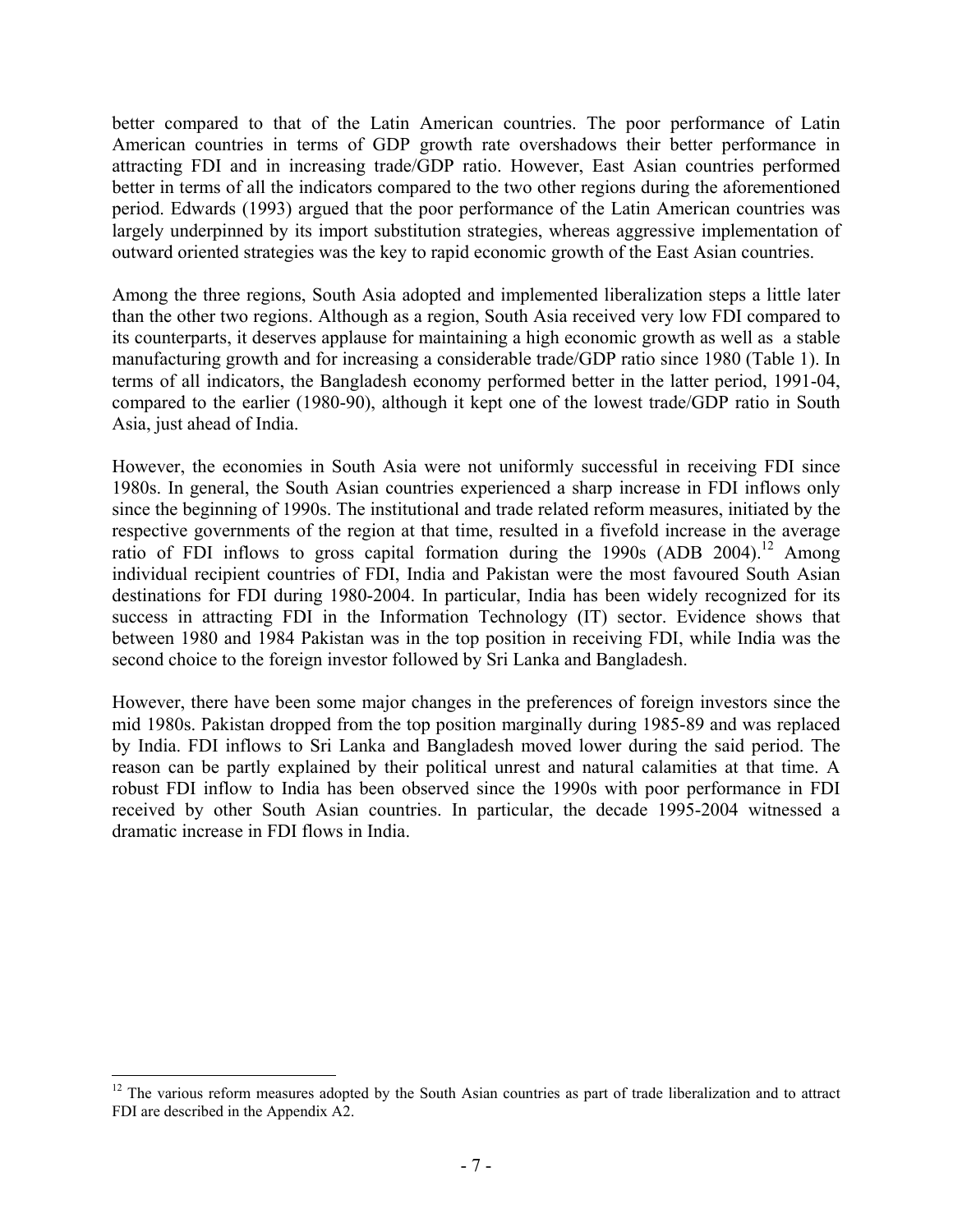|                |                                         | Annual Rate of               |         | Annual Rate of             |         |                                 |         |                            |         |
|----------------|-----------------------------------------|------------------------------|---------|----------------------------|---------|---------------------------------|---------|----------------------------|---------|
|                |                                         | Growth of Real<br><b>GDP</b> |         | Growth of<br>Manufacturing |         | Annual FDI as<br>percent of GDP |         | Trade as<br>percent of GDP |         |
|                |                                         | 1980-90                      | 1991-04 | 1980-90                    | 1991-03 | 1980-90                         | 1991-04 | 1980-90                    | 1991-04 |
| $\mathsf{A}$   | <b>Selected Latin America Countries</b> |                              |         |                            |         |                                 |         |                            |         |
|                | Argentina                               | $-0.88$                      | 3.53    | $-1.96$                    | 2.07    | 0.71                            | 2.40    | 15.19                      | 24.22   |
|                | <b>Brazil</b>                           | 2.32                         | 2.50    | 0.80                       | 1.23    | 0.62                            | 2.44    | 17.50                      | 21.82   |
|                | Chile                                   | 4.33                         | 5.71    | 3.22                       | 3.95    | 2.04                            | 5.47    | 53.67                      | 60.62   |
|                | Colombia                                | 3.64                         | 2.63    | 2.83                       | $-0.72$ | 1.29                            | 2.44    | 28.87                      | 37.88   |
|                | Mexico                                  | 2.55                         | 2.96    | 2.58                       | 2.99    | 1.14                            | 2.51    | 30.21                      | 53.47   |
|                | Peru                                    | $-0.15$                      | 3.85    | $-0.07$                    | 3.30    | 0.14                            | 3.06    | 34.16                      | 31.92   |
|                | Venezuela                               | 0.44                         | 1.69    | 1.24                       | $-1.02$ | 0.23                            | 2.71    | 46.57                      | 49.16   |
|                | <b>Latin America and Caribbean</b>      | 1.62                         | 2.88    | 0.99                       | 1.83    | 0.79                            | 2.64    | 28.56                      | 39.06   |
|                | (Average)                               |                              |         |                            |         |                                 |         |                            |         |
| $\overline{B}$ | <b>Selected East Asian Countries</b>    |                              |         |                            |         |                                 |         |                            |         |
|                | Indonesia                               | 6.62                         | 4.33    | 13.34                      | 6.02    | 0.42                            | 0.25    | 47.93                      | 61.42   |
|                | Malaysia                                | 6.16                         | 6.37    | 9.95                       | 8.43    | 3.37                            | 4.82    | 115.18                     | 194.12  |
|                | Philippines                             | 2.11                         | 3.48    | 1.34                       | 2.83    | 0.63                            | 1.70    | 51.89                      | 90.84   |
|                | Singapore                               | 7.65                         | 6.23    | 7.41                       | 6.17    | 10.44                           | 12.39   | n.a.                       | n.a.    |
|                | Thailand                                | 7.65                         | 4.78    | 9.39                       | 7.25    | 1.15                            | 2.29    | 56.60                      | 102.02  |
|                | S. Korea                                | 7.81                         | 5.74    | n.a.                       | 7.09    | 0.26                            | 0.76    | 65.99                      | 66.55   |
|                | Vietnam                                 | $4.63*$                      | 7.48    | $2.42**$                   | 11.08   | $0.48*$                         | 6.05    | 40.44**                    | 96.55   |
|                | East Asia & the Pacific (Average)       | 7.46                         | 7.98    | 8.81                       | 10.57   | 0.81                            | 3.39    | 34.01                      | 63.23   |
| $\mathcal{C}$  | <b>Selected South Asian Countries</b>   |                              |         |                            |         |                                 |         |                            |         |
|                | Bangladesh                              | 3.46                         | 4.95    | 4.67                       | 6.76    | 0.01                            | 0.23    | 19.27                      | 29.30   |
|                | India                                   | 5.89                         | 5.70    | 6.94                       | 6.02    | 0.05                            | 0.53    | 14.27                      | 25.25   |
|                | Nepal                                   | 4.11                         | 4.43    | 7.85                       | 7.53    | 0.02                            | 0.10    | 31.86                      | 51.14   |
|                | Pakistan                                | 6.65                         | 4.01    | 8.40                       | 4.58    | 0.36                            | 0.85    | 34.91                      | 36.19   |
|                | Sri Lanka                               | 4.35                         | 4.71    | 5.71                       | 6.33    | 0.73                            | 1.24    | 68.10                      | 78.66   |
|                | South Asia (Average)                    | 5.68                         | 5.39    | 6.90                       | 5.87    | 0.09                            | 0.56    | 18.65                      | 28.66   |

TABLE 1 Growth, FDI and Trade in Latin America, East Asia and South Asia: 1980-2004 (Percentage Distribution)

*Source:* World Development Indicators (WDI), World Bank (2006).

Note: 1. \* Data are available for 1985-1990; 2. \*\* Data are available for 1986-1990; 3. n.a. = not available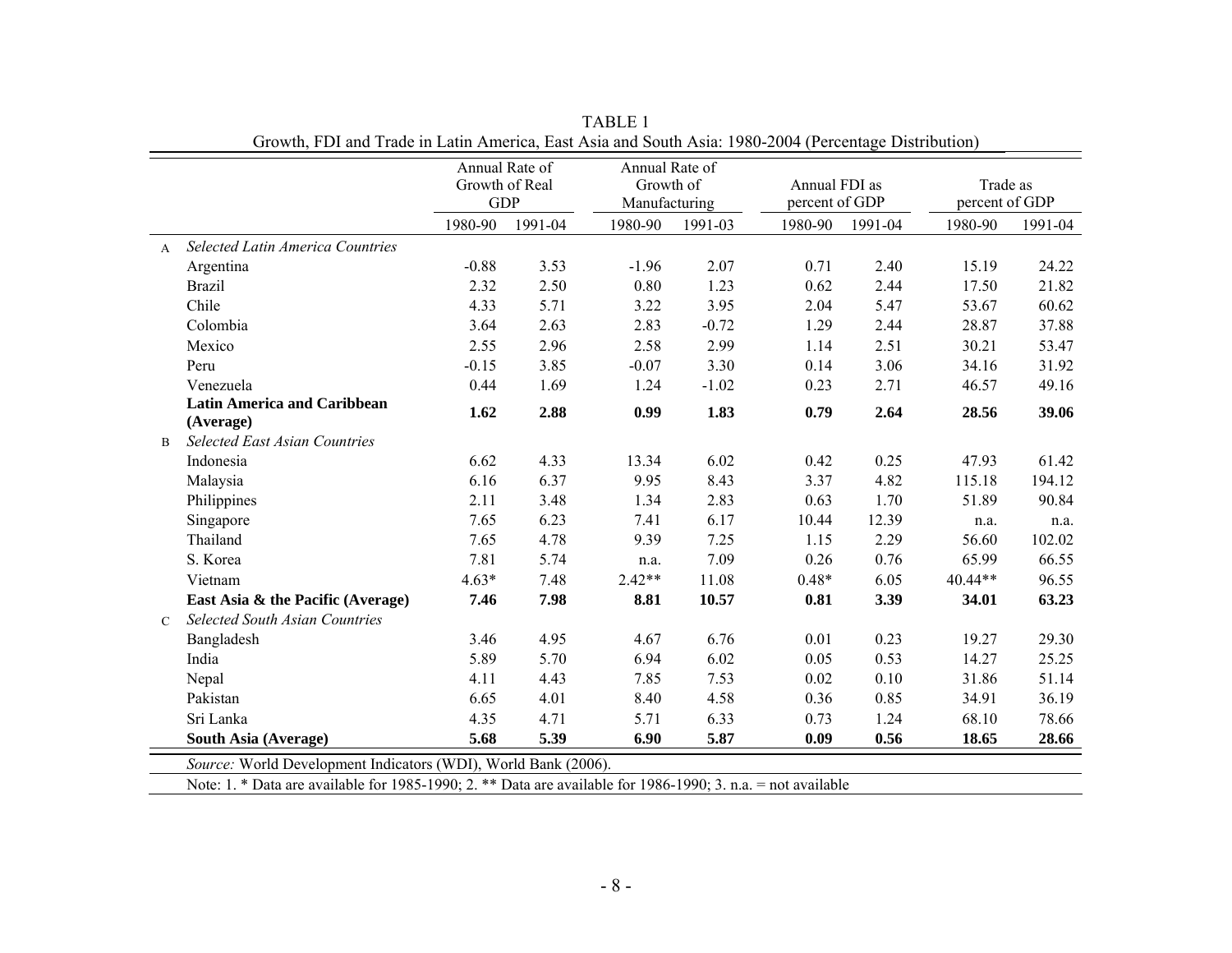Figure 1 provides an indication of the level of concentration of FDI in the South Asian countries, and clearly indicates that India was the most preferred FDI destination for foreign investors in South Asia since the 1990 reforms, with a sharp increase from 1994. The wide FDI inflows gap among countries provides a better understanding of factors accounting for the most favoured and the least favoured destinations. In comparison with all other South Asian countries, FDI inflows in India increased significantly and the FDI inflows gap with other countries also widened during 1980-2004. For example, the ratio of FDI inflows in India to FDI inflows in Nepal increased from 264.0 in 1980 to 533.5 in 2004, whereas with Sri Lanka, the ratio increased from 1.8 in 1980 to 22.9 in 2004.



*Figure 1: FDI inflows in South Asian Countries: 1980-2004 (percent of total FDI inflows to South Asia)* 

 *Source: World Development Indicator (WDI), 2006*

The rapid increase in FDI inflows to South Asia is indicative of the improvement of business confidence in the region. In particular, the cross-border merger and acquisitions in India, especially in the electrical equipment, services and telecommunications sectors, the improvement in the investment environment and the privatization of assets in Pakistan and Bangladesh contributed largely to the recent FDI inflows in the region (Sahoo, 2006).

Probably the most systematic investment regime in South Asia exists in Bangladesh, mainly due to the active role of the Board of Investment in promoting and facilitating investment climate in the country (Sahoo, 2006). A noteworthy development of Bangladesh in receiving FDI is that it entered the first three FDI recipients of South Asia list for the first time during 2000-04 and became one of the most attractive destinations for foreign investment in the region. Among the FDI recipient sectors, the services sector has attracted the highest investment, especially the telecommunication industry, followed by IT and manufacturing sectors. However, in recent times, textiles and agro-based industries are receiving comparatively larger amount of FDI in Bangladesh.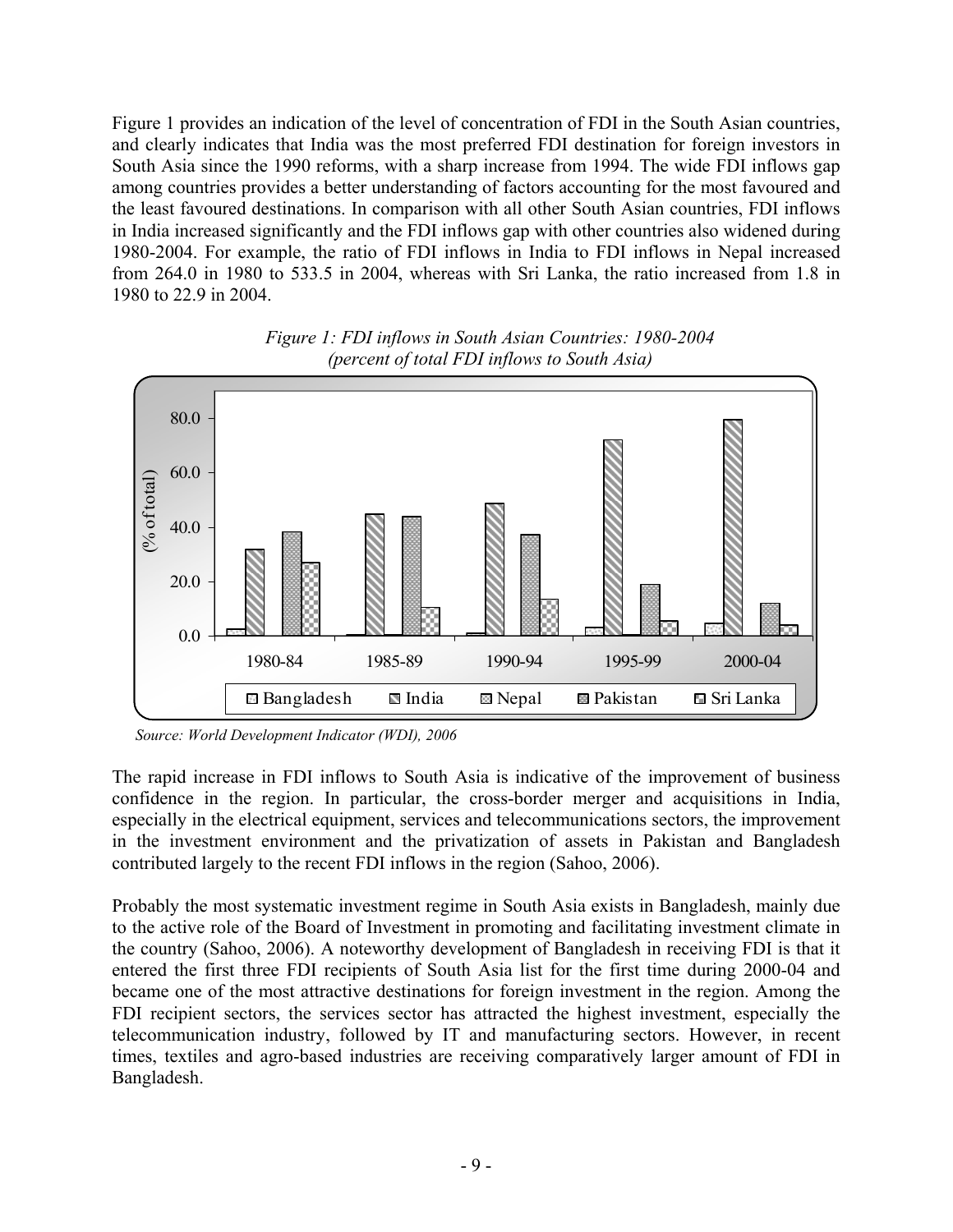In terms of FDI in relation to GDP, the historical analysis reveals that the share of FDI in GDP was the highest in Sri Lanka, followed by Pakistan during the last two and half decades. In Sri Lanka, the share of FDI was always more than 1 percentage of GDP since 1980, except for the late 1980s and the mid 1990s (Figure 2). This success in attracting FDI inflow was possible for various reform measures that have been implemented in Sri Lanka by the late 1970s. In contrast, FDI inflows in Pakistan, as percent of GDP increased significantly since the mid of 1980s and crossed the ratio of Sri Lanka in the late 1980s and the mid-1990s. FDI-to-GDP ratio in India, however, has been increasing since the beginning of 1990s due to a large volume of FDI inflows in India compared to other neighbouring countries. Between 1980 and 1991, FDI inflows were less than 0.1 percent of GDP in India, whereas it increased to 0.77 percent of GDP in 2004. On the other hand, Bangladesh had FDI-to-GDP ratio lower than 1.0 percent of GDP since 1980- 1996 and it reached at 0.81 percent of GDP in 2004. In Nepal, FDI inflows crossed 0.1 percent of GDP only five times (1996-1998 and 2003-2004) during the period covered.





 *Source: World Development Indicator (WDI) 2006*

In respect of implicit tariff rate, import tax as percent of total import, a high level of implicit tariff rate is observed in almost all South Asian countries during the late 1980s from a low level of that in the early 1980s as depicted in Figure 3. However, the rate started to decline since the early 1990s. That is, the pace of trade liberalization in these countries received momentum especially since the beginning of 1990s. Among South Asian countries, India has been the most successful country in reducing implicit tariff rate (from 24.2 percent in 1980 to 8.3 percent in 2004) since 1980. However, Sri Lanka is the most liberalized country among all South Asian countries in terms of lower implicit tariff rate it contains throughout the period since 1980, except few years in the late 1980s and early 1990s. Bangladesh, Nepal and Pakistan were also successful in reducing the implicit tariff rate in the said period.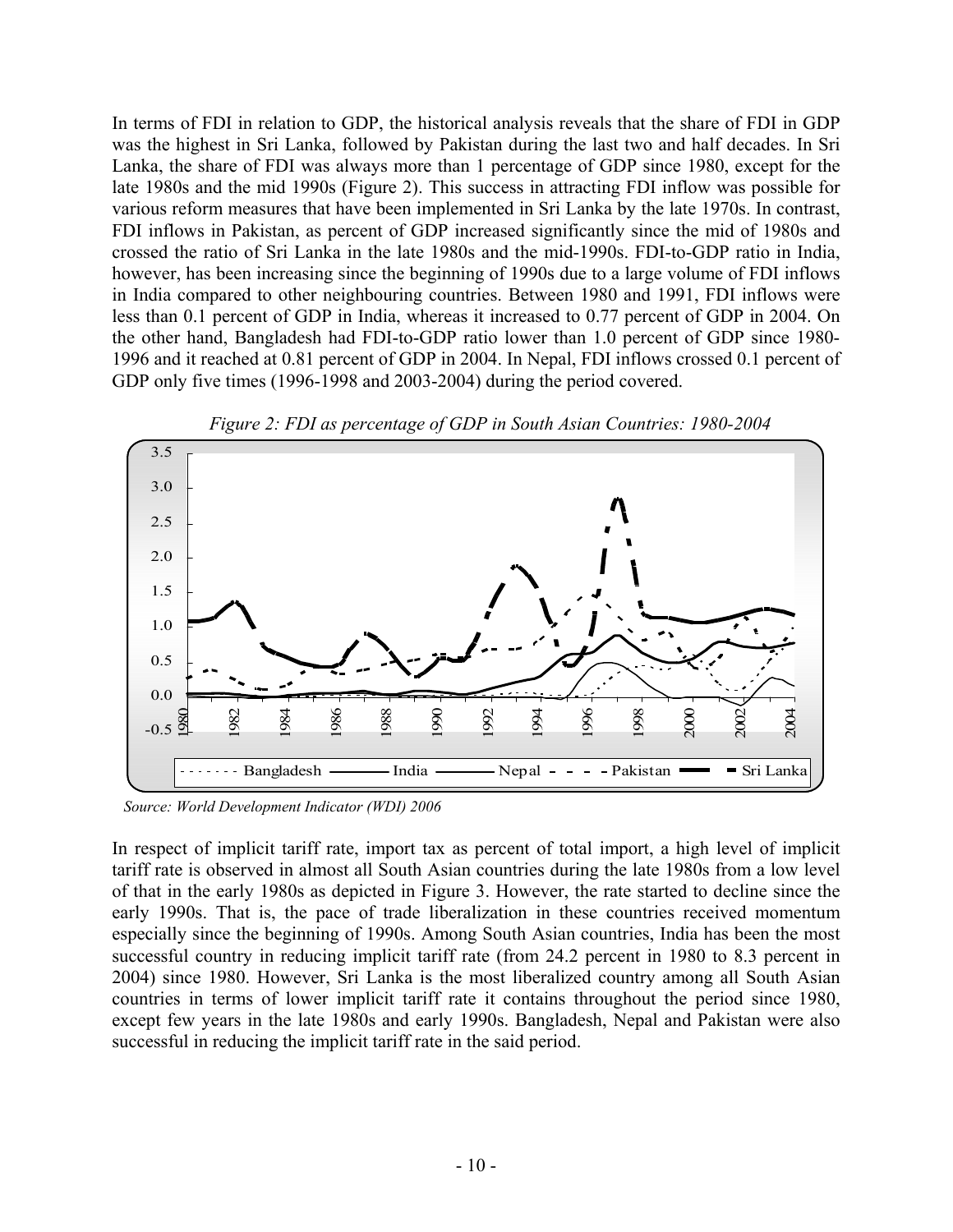

*Figure 3: Implicit Tariff Rate in South Asian Countries: 1980-2004* 

*Source: World Development Indicator (WDI) 2006*

 $\overline{a}$ 

The success of trade liberalization is reflected in the increased trade-GDP ratio in all South Asian countries. In particular, Sri Lanka has been successful in maintaining a high level of trade-GDP ratio (more than 70 percent of GDP) since 1980. It might be the reason that Sri Lanka initiated and followed liberalization steps earlier compared to its neighbours. Nepal, India and Bangladesh have successfully increased their trade-GDP ratio to an acceptable level.<sup>13</sup> However, among them, Nepal is maintaining the highest trade-GDP ratio in recent times, followed by Bangladesh and India. By contrast, trade-GDP ratio in Pakistan was fairly stagnant during the period 1980- 2004, increasing from 36 percent in 1980 to 41 percent in 2004.

It is evident that the macroeconomic and trade related reform policies followed by the South Asian countries, especially since the mid-1980s, cumulatively helped these countries to experience a higher and consistent economic growth. It is clear from Figure 4 that GDP growth performance has varied across countries and time periods in South Asia. In general, except Pakistan, all the countries had experienced higher average growth rates in the nineties than that of the eighties. In particular, GDP growth rates in Bangladesh have consistently improved over the two and half decades. While India has maintained a higher GDP growth rate, the GDP growth rate in Sri Lanka and Nepal was highly volatile during this period.

<sup>&</sup>lt;sup>13</sup> In particular, during 1980-2004 the trade-GDP ratio increased from 30 percent to 51 percent in Nepal, from 16 percent to 32 percent in India and from 23 percent to 36 percent in Bangladesh. Here, it needs to be mentioned that the pace of trade-GDP ratio in India and Bangladesh reflects the similar improvement pattern throughout the abovementioned period as depicted in Figure 3.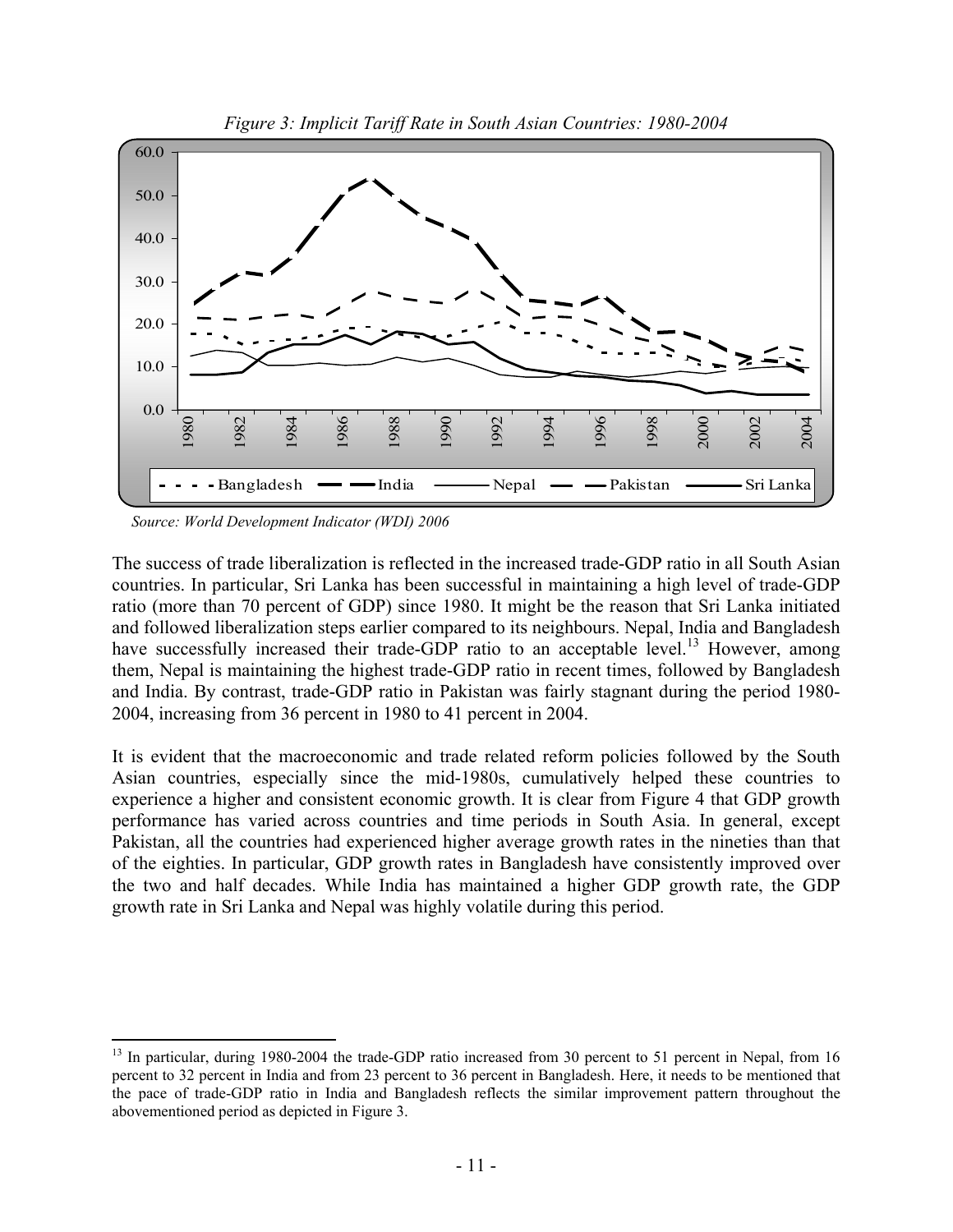

 *Source: World Development Indicator (WDI) 2006*

Tables A.3.1 to A.3.6 provide a detailed picture about the dynamics of changes that have occurred in FDI as percentage of GDP, GDP growth rate, literacy rate, index of openness (trade as percent of GDP), domestic investment as percent of GDP and labour force in South Asian countries during 1980-04 with 1980-84 being considered as the base period.

The main conclusions emerging from a review of the historical data are the following:

- (i) Every country in South Asia was successful in attracting FDI over these periods (Table A.3.1). However, India was the most successful among all South Asian countries in attracting foreign investors, followed by Bangladesh and Nepal. Although changes in FDI as percent of GDP were lower in Pakistan and Sri Lanka, these economies enjoyed higher FDI/GDP ratio since the beginning of the period.
- (ii) As the results show, the performance of Bangladesh was the most significant among neighbours in terms of GDP growth rate during 1980-2004 (Table A.3.2). The changes in GDP growth rate in India and Nepal were marginally positive, while changes in GDP growth rate in Sri Lanka and Pakistan were significantly negative over the years.
- (iii) All South Asian countries were successful in improving literacy rate during the period of 1980-2004 (Table A.3.3). Nepal was the most successful in this case because of its lower base of the literacy rate, followed by Pakistan, India and Bangladesh. The changes in the literacy rate in Sri Lanka was the lowest among all South Asian countries, although the base literacy rate in Sri Lanka was almost like that of a developed country since the beginning of the said period.
- (iv) Index of openness indicates that all countries in South Asia became highly open during the last two and half decades (Table A.3.4). In particular, Sri Lanka, India, Pakistan and Bangladesh have become more globally integrated as implicit tariff rate declined quite significantly in these countries during the trade liberalization period. Sri Lanka, the earliest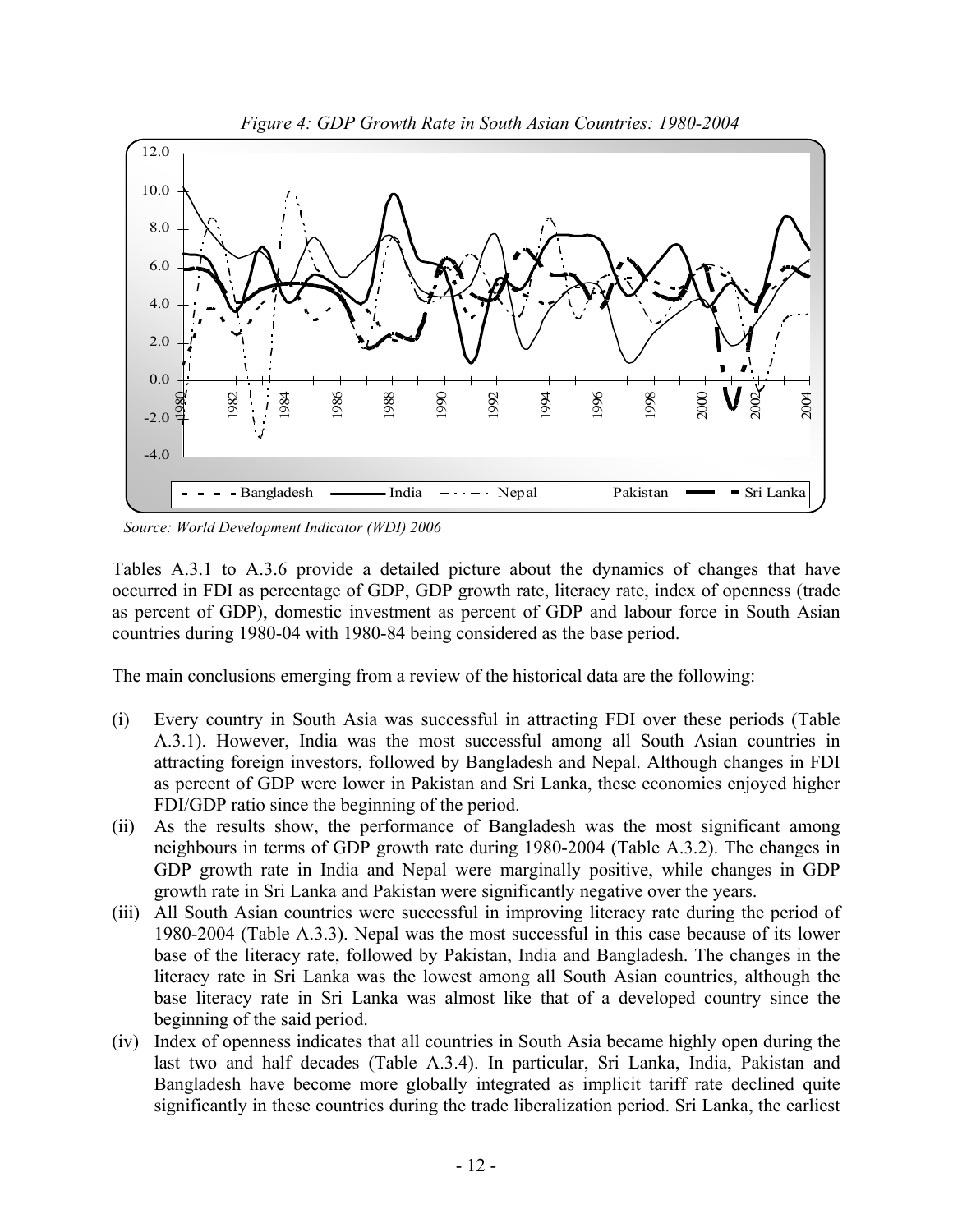liberalized country in South Asia since the 1970s, experienced the most significant change in implicit tariff rate during the trade liberalization period because of its early trade liberalization steps, among others, at the beginning of 1980s.

- (v) Bangladesh and Nepal were successful in pushing domestic investment along with the pace of foreign investment, although these two countries were the lowest recipients of FDI during 1980-2004 (Table A.3.5). The changes in domestic investment as percentage of GDP were the lowest in the three major FDI recipients (India, Pakistan and Sri Lanka) over the years. This might be an indication of the inverse relationship between FDI and domestic investment in the South Asian region.
- (vi) Presently labour force in all South Asian countries is growing at a rate of over 2 percent which is significantly higher among developing countries. Over the years, the changes in the growth rate of labor force were negative in Bangladesh and Sri Lanka, although both countries enjoyed over 2 percent growth rate in the labour force during 1980-2004. India, Nepal and Pakistan successfully increased the growth rate of labour force.

# **IV. The Model and Methodology**

 $\overline{a}$ 

In this section, a simple endogenous growth model has been used in which FDI and index of openness have been considered as the additional sources of growth in South Asian economies.

The effect of FDI on economic growth in South Asia during the trade liberalization period can be analyzed in the standard growth accounting or production function framework. This framework is used to control for the specific growth model variables contributing to output growth and also to examine the effects of trade liberalization on economic growth in South Asia. In the standard growth model, FDI inflows could promote GDP growth, on the one hand, by providing additional employment in a labor surplus economy and by improving the technological knowledge and human capital, on the other (Agrawal 2000).<sup>14</sup>

Specifying domestic and foreign owned capital stock separately in the Cobb-Douglas production function, the empirical investigation will be based on the following equation:

$$
Y_t = A_{it} K_{di}^{\alpha} K_{ft}^{\lambda} L_{it}^{\beta} H_{it}^{\gamma} O_{it}^{\varphi}
$$
 (1)

where, Y is the flow of output,  $K_d K_f$  represent domestic and foreign owned capital stock respectively, L is the total labour force of the respective country, H is the human skills capital stock, and O is a measure of trade liberalization. A is the total factor productivity (TFP) explaining the output growth that is not accounted for by the growth in factors of production specified.

Taking logarithmic transformation and differentiating both sides of Equation (1) with respect to time, we obtain

<sup>&</sup>lt;sup>14</sup> However, there is a different consensus on this view in the sense that foreign capital inflows could lead to immiserizing growth when such flows earn excessive profits in the host country due to various trade and financial distortions (Brecher and Diaz-Alejandro, 1977 and Agrawal, 2000).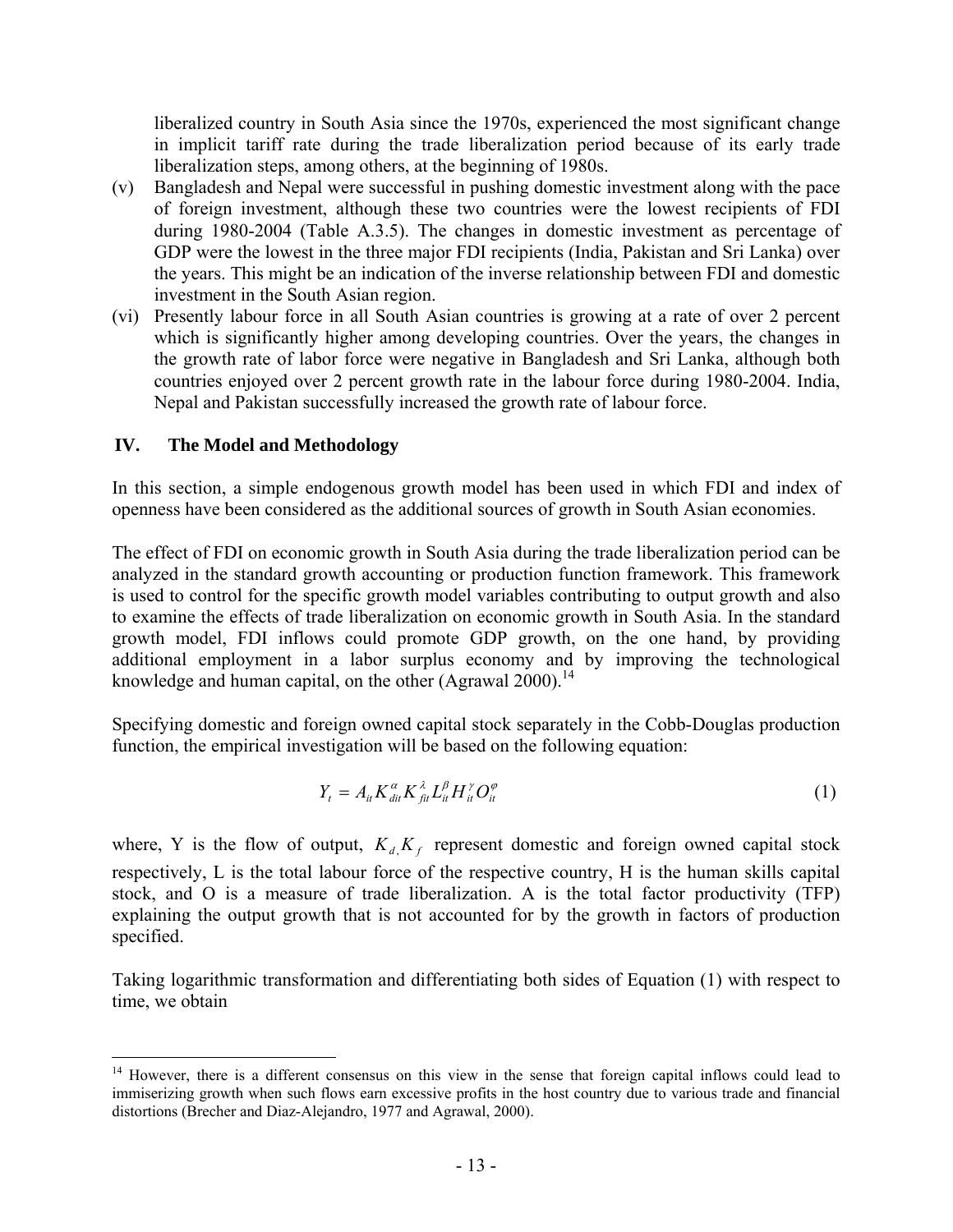$$
y_{it} = a_i + \alpha k_{dit} + \lambda k_{fit} + \beta l_{it} + \gamma h_{it} + \varphi o_{it}
$$
 (2)

where, the lower case variables correspond to the growth rate of the uppercase variables. As it follows from equation (2), the growth rate of output is decomposed into the growth of TFP, and a weighted average of the growth rates of domestic and foreign capital stock, labor, human capital and index of openness. The lower case letters represent the growth rate of output, domestic capital stock, foreign capital stock, labor, human capital and index of openness.  $\alpha$ ,  $\lambda$ ,  $\beta$ ,  $\gamma$ , and  $\varphi$ represent the output elasticity of domestic capital stock, foreign capital stock, labor, human skill capital and trade liberalization index respectively.

The final form of Equation (2) can be written as follows:

$$
y_{it} = a_i + \alpha I_{dit} + \lambda I_{fit} + \beta I_{it} + \gamma h_{it} + \varphi o_{it} + \varepsilon_{it}
$$
\n(3)

where,  $y_{it}$  is the growth rate of real GDP,  $I_{it}$  is the domestic investment to GDP ratio, that has been considered as proxy of domestic capital,  $I_{it}$  is the foreign direct investment to GDP ratio as a proxy of foreign capital,  $l_{it}$  is the growth rate of total labour force,  $h_{it}$  is the adult literacy rate, *oit* is the ratio of export and import to GDP and finally the stochastic error is denoted by *εit*.

Two estimation methods have been used in the study to investigate the relationship between economic growth, FDI and trade liberalization in the context of South Asia, namely the OLS with White's heteroskedasticity consistent covariance estimation, panel data estimation with fixed effects. One can argue about the use of random effect model in this regard. The random effect model is appropriate if one uses a larger sample including any country at random (Matyas, 1997 and Matyas, 1998). But countries have not been chosen randomly in this study which includes only five countries from South Asia, indicating that fixed effect model is appropriate. In addition, fixed effects model is appropriate when one has relatively small number of countries and large number of observations for each country. However, one can perform Hausman test to investigate whether random effect model is appropriate or not. Hausman test (1978) that has been employed to select the appropriate model between random effect model and fixed effect model for the estimation, strongly favors the fixed effect model in the estimation process. Thus, the regression has been estimated using country specific fixed effects which capture the effects of country specific unobserved variables.

South Asia region experienced comparatively very low FDI inflow since 1980s so that using data from 1980 might give unexpected results to test the relationship between FDI and growth. Therefore we have also estimated the regressions separately for the periods 1985-2004 along with the period of 1980-2004 to observe the differential effect of FDI on economic growth in different periods.

In order to investigate further the country-specific relationship between 'FDI and growth' and between 'trade liberalization and growth', Granger causality test (Granger 1969) has been employed under a bivariate VAR framework. This test is used to resolve the possible causality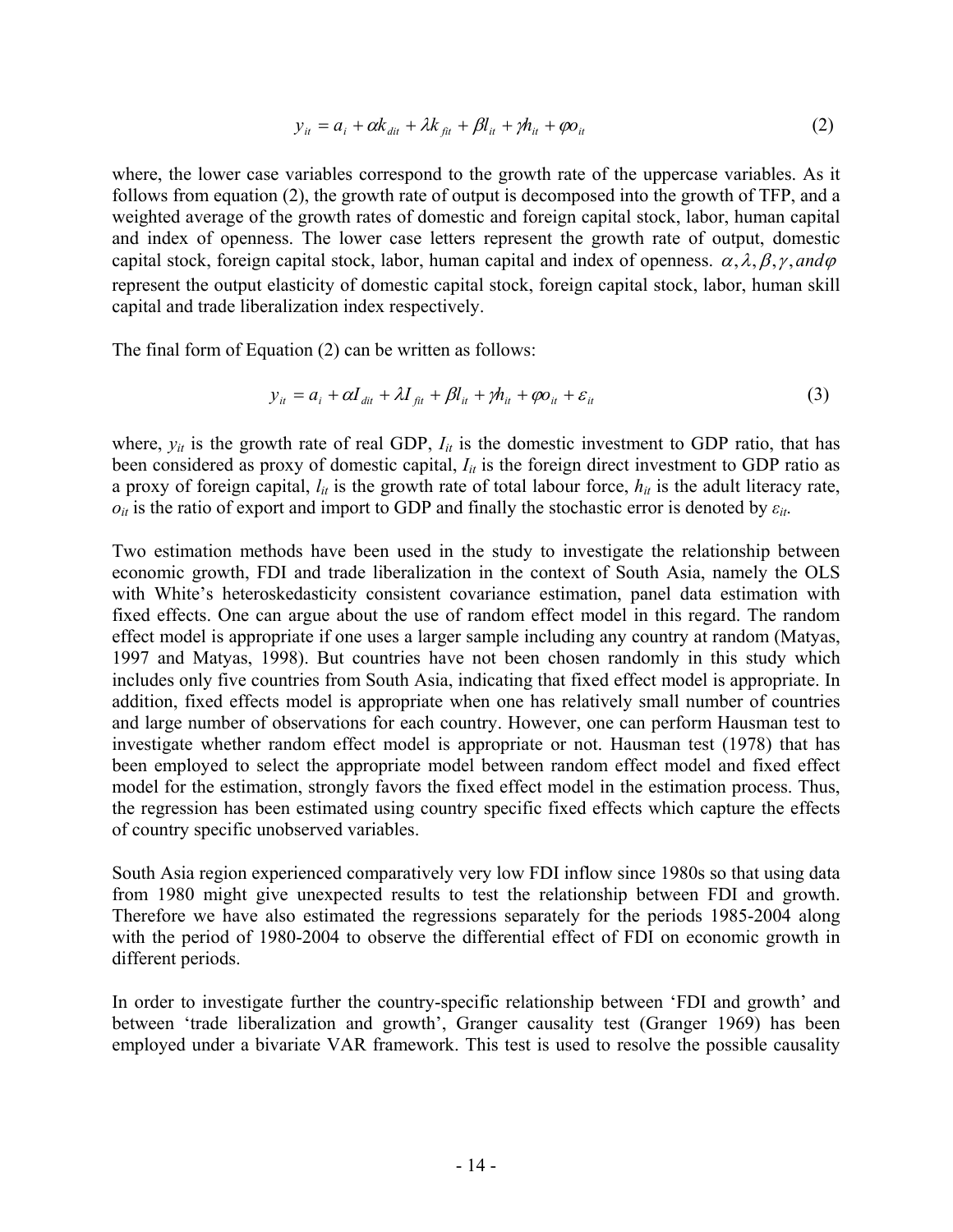bias between 'FDI and growth' and 'trade liberalization and growth.'<sup>15</sup> The Granger approach for causality takes into account the effect of lagged values of the causing variable on the current value of the dependent variable which systematically makes a nature of dynamic model in Granger approach (Kumar and Pradhan 2002).

According to this test the question of whether a variable, say  $I_f$ , causes another variable, say y, is seen by how the current y can be explained by past values of y and then is seen whether lagged values of  $I_f$  can improve the explanation. y is said to be Granger-caused by  $I_f$  if x helps in the prediction by y or in other words, the coefficients of the lagged  $I_f$ 's are statistically significant. It is to be noted here that the two-way causation is frequently the case:  $I_f$  Granger causes y and y Granger causes  $I_f$ . A bivariate regression takes the following form:

$$
y_{it} = a_0 + a_1 y_{it-1} + a_2 y_{it-2} + \dots + a_l y_{it-l} + b_l I_{\hat{f}^{it-1}} + b_2 I_{\hat{f}^{it-2}} + \dots + b_l I_{\hat{f}^{it-1}} + e_t
$$
 (4)

$$
I_{\hat{f}t} = a_0 + a_1 I_{\hat{f}t-1} + a_2 I_{\hat{f}t-2} + \dots + a_l I_{\hat{f}t-l} + b_1 y_{it-1} + b_2 y_{it-2} + \dots + b_l y_{it-l} + u_t
$$
 (5)

where *l* is the lag length and  $e_t$  and  $u_t$  are error terms.

 $\overline{a}$ 

In equation (4) null hypothesis is that x does not Granger-cause y and in equation (5) the null hypothesis is that y does not Granger-cause x. In other words, the null hypothesis is that:

$$
b_1 = b_2 = \dots \dots \dots \dots = b_l = 0
$$

Theoretically, FDI can either encourage more domestic investment through vertical linkages, or through positive knowledge spillovers to the domestic industries, or crowd-out domestic investment due to its larger economies of scale. Thus, effect of FDI and economic growth on the domestic investment contains a dynamic dimension.

In order to study the impact of FDI on domestic investment, a dynamic version of the linear model for investment is estimated in which the current values of domestic investment are made a function of two lags of the dependent variable, current and past values of FDI and lagged GDP growth variable. Arellano-Bond GMM dynamic model (Arellano and Bond, 1991) is used to capture the possible dynamic interrelationships between FDI inflows and domestic investment. The conventional estimation techniques for panel data namely, OLS and fixed effect, are likely to lead to biased and inconsistent estimates if domestic investment and FDI are simultaneously determined or the specification might suffer from potential endogeneity of all explanatory variables included in the model.<sup>16</sup> The primary advantage of using GMM is that it uses

<sup>&</sup>lt;sup>15</sup> However, Chowdhury and Mavrotas (2006) argued that although Granger test can yield valuable information in terms of time patterns, it focuses only on time-precedence rather than causality in the usual sense. In addition, using Granger approach it is possible to make incorrect inferences about causality due to the sensitivity of stationarity or cointegration tests. In this circumstance, they suggest to use the methodology of Toda and Yamamoto (1995) for testing causality which avoids the problems associated with Granger test as mentioned above (See Giles 1997; Mavrotas and Kelly 2001 for details).

<sup>&</sup>lt;sup>16</sup> For instance, see, Kumar and Pradhan (2002); Townsend (2003) and Basu and Guariglia (2003).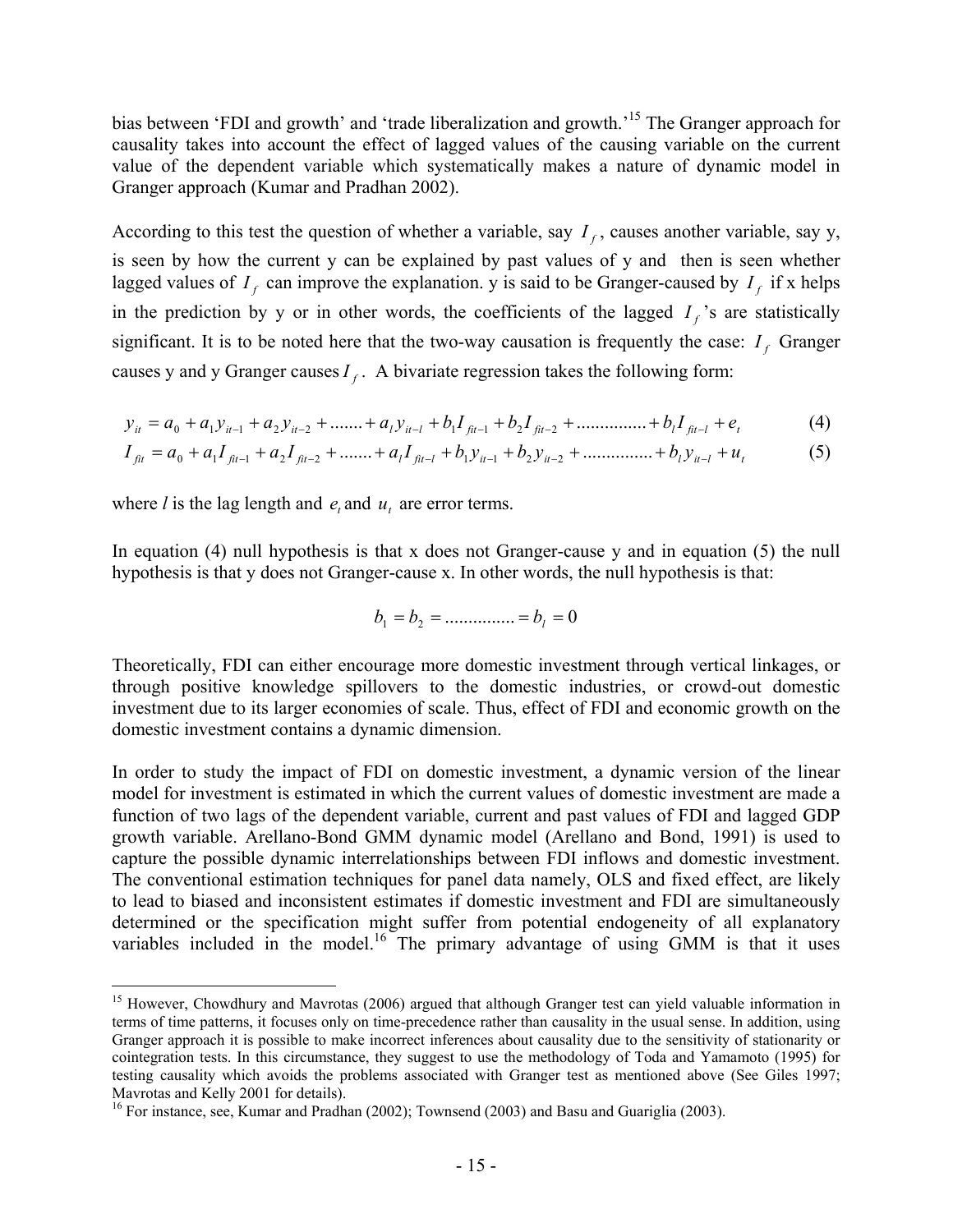instrumental variables to correct possible endogeneity of explanatory variables (See, for instance, Carkovic and Levine, 2002 and Townsend, 2003). As described by Kumar and Pradhan (2002), the Arellano-Bond estimation techniques are based on one-step and two-step generalized GMM framework that utilizes the orthogonality conditions that exist between the lagged values of dependent variable and the disturbances. More specifically, this method takes into consideration the first difference of the model to eliminate the individual effects and then estimates the regression using two or higher period lagged dependent variables as instruments. Therefore the study uses the Arellano-Bond GMM dynamic model with other conventional estimation techniques.<sup>17</sup> Here, the impact of FDI on domestic investment is examined by estimating the following equation:

$$
I_{\text{dit}} = \alpha_0 + \alpha_1 I_{\text{dit}-1} + \alpha_2 I_{\text{dit}-2} + \alpha_3 I_{\text{fit}} + \alpha_4 I_{\text{fit}-1} + \alpha_5 I_{\text{fit}-2} + \alpha_6 y_{\text{it}-1} + \varepsilon_{\text{it}}
$$
(6)

where,  $I_d$  and  $I_f$  are the domestic investment as percent of GDP and foreign investment as percent of GDP, respectively, and  $y_{i-1}$  is the lagged value GDP growth.

The fixed effects model and the Arellano-Bond GMM method have followed for panel data estimation of five South Asian countries. In addition, the country-wise OLS estimations have been preformed to examine the country-wise effect of FDI on domestic investment and to observe inter-country differences in attracting FDI as each country has their own ability to attract FDI of better quality given their respective infrastructure superiority.

#### **V. Data and Empirical Evidence**

1

In order to investigate the relationship between FDI and growth of South Asian countries, the time series data was collected on the five South Asian countries for the period 1980-2004.<sup>18</sup> The data on growth rate of GDP, gross domestic investment rate, FDI to GDP ratio, labour force, adult literacy rate, trade (exports plus imports) as percent of GDP, M2/GDP ratio and inflation rate are obtained from the *World Development Indicators 2006* (CD-ROM), the World Bank. Domestic investment is obtained by subtracting FDI to GDP ratio from gross investment as percent of GDP. Controversy remains in the empirical growth literature as regards the appropriate variable that is needed to be used as the proxy of the labour input. The previous studies considered different indicators such as the total employment of a country or total population size as the proxy of the labor force in the growth models.19 However, the time series data on the employment level are not available for these countries. Furthermore, population size did not seem a good measure of employment level to some researchers, especially when growth models are considered for empirical investigations. Similarly, measurement of human capital stock is different in studies as literacy rates, gross enrolment rates or measures of educational

<sup>&</sup>lt;sup>17</sup> In this regard, Anderson and Hsiao (1982) suggested to use an instrumental variable (IV) methods for estimation of dynamic data models; however even though the IV estimates are consistent, they are not efficient for not utilizing all the available moment conditions as noted in Kumar and Pradhan (2002).

<sup>&</sup>lt;sup>18</sup> The five South Asian Countries, which have considered for this study, are Bangladesh, India, Nepal, Pakistan and Sri Lanka respectively. Countries have been selected on the basis of data availability, volume of FDI inflows to the respective countries. In general, these five countries absorb most of the FDI inflows in South Asia (almost 99 percent of total FDI inflows).

<sup>&</sup>lt;sup>19</sup> See, for example, Medina and Smith (2001); Ram (1987); Van den Berg and Schmidt (1994).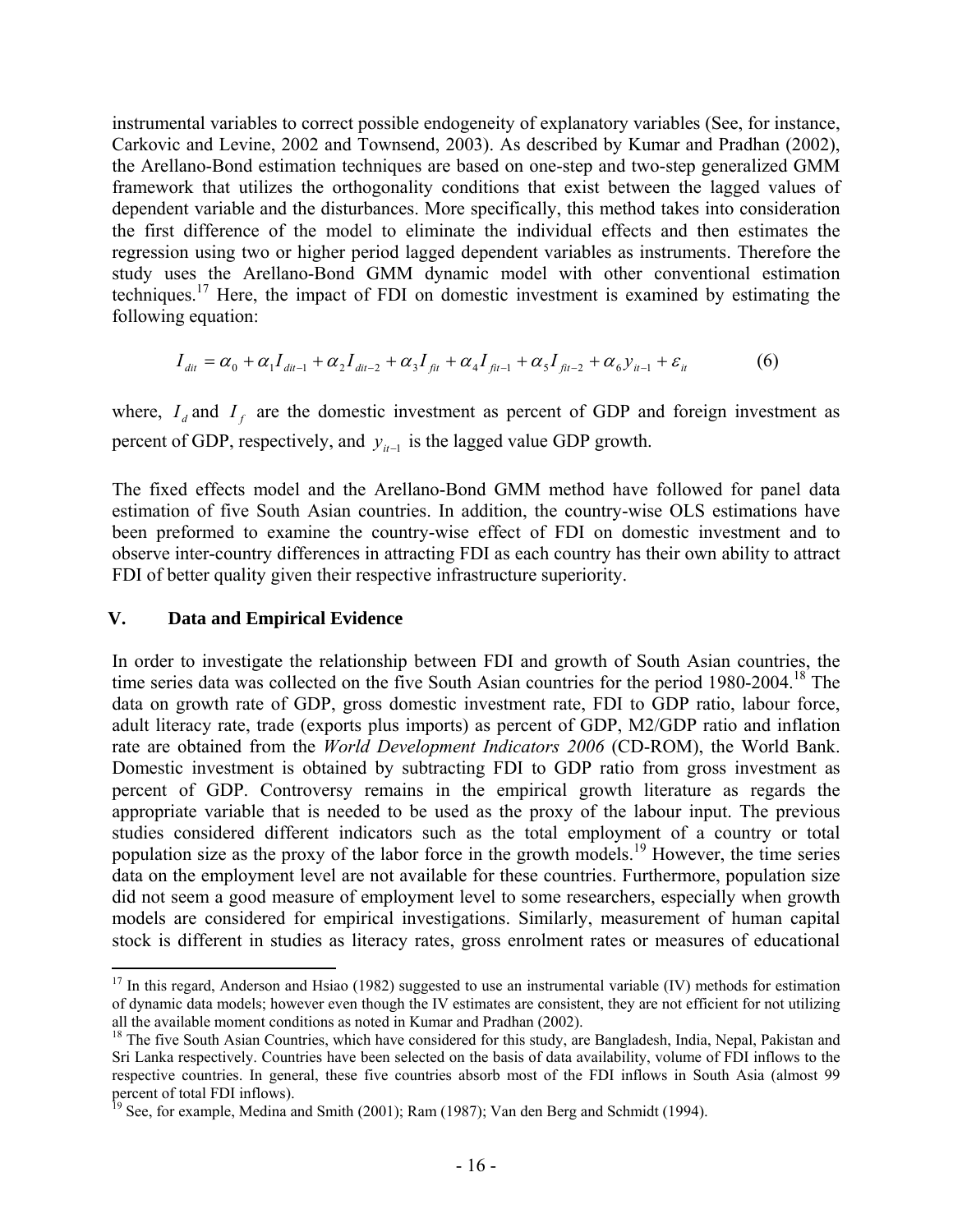attainment (such as Barro-Lee data set for educational attainment) are used extensively in literature. In this study, annual literacy rate has been used to capture the effect of human capital on overall growth process. The ratio of M2 to GDP is considered to observe the financial deepening of these economies and whether that has any impact on the growth process of these countries. The inflation rate is used in the growth model to observe whether the debate regarding the negative relationship holds for South Asian countries.

#### *FDI, Economic Growth and Trade Liberalization*

The estimation results of the growth model for South Asian countries are presented in Table 2 and 3. As explained earlier, a number of panel regression equations have been estimated by considering all combination of variables and two time periods. The results show a significant contribution of foreign direct investment and gross capital formation to the growth of South Asian countries. In particular, the role of FDI in promoting growth in South Asian countries is evident from this result. The coefficient of FDI is ranging from 0.78 to 1.19 indicating that a one percent increase in the FDI to GDP ratio leads to an increase in the growth rate of GDP by 0.78 percent to 1.96 percent. It is also observed that the impact of FDI is higher than the impact of domestic investment on the growth of South Asian economies. The results suggest that a one percent increase in the domestic investment to GDP ratio leads to an increase in the growth of GDP by 0.12 to 0.24 percent.

| ш роции таяциг социател, 1700 2007 |           |           |                        |           |                                  |           |           |  |  |
|------------------------------------|-----------|-----------|------------------------|-----------|----------------------------------|-----------|-----------|--|--|
| Independent                        |           |           | <b>OLS</b> Regressions |           | <b>Fixed Effects Regressions</b> |           |           |  |  |
| Variables                          | 2.1       | 2.2       | 2.3                    | 2.4       | 2.5                              | 2.6       | 2.7       |  |  |
| Literacy                           | $-0.03*$  | $-0.03*$  | $-0.02**$              | $-0.03**$ | $-0.119*$                        | $-0.116*$ | $-0.166*$ |  |  |
| Ratio                              | $(-2.19)$ | $(-2.13)$ | $(-1.75)$              | $(-1.94)$ | $(-2.08)$                        | $(-1.98)$ | $(-2.26)$ |  |  |
| Growth of                          | $0.007*$  | $0.006*$  | $0.006*$               | $0.006*$  |                                  | 0.003     |           |  |  |
| Labour                             | (7.20)    | (6.36)    | (4.79)                 | (3.57)    |                                  | (1.29)    |           |  |  |
| <b>FDI</b>                         | 0.896*    | 1.154*    | $0.86**$               | $1.13*$   | $0.885**$                        | $0.882**$ | 0.619     |  |  |
|                                    | (2.19)    | (2.64)    | (1.82)                 | (2.58)    | (1.67)                           | (1.68)    | (1.13)    |  |  |
| Domestic                           | $0.166*$  | $0.17*$   | $0.148*$               | $0.174*$  | $0.228*$                         | $0.235*$  | $0.215*$  |  |  |
| Investment                         | (2.04)    | (3.34)    | (2.76)                 | (3.27)    | (3.31)                           | (3.25)    | (2.68)    |  |  |
| Trade                              |           | $0.046*$  | $0.038**$              | $0.047*$  |                                  |           | $-0.03$   |  |  |
| Liberalization                     |           | (2.03)    | (1.72)                 | (2.12)    |                                  |           | $-0.82$   |  |  |
| M2/GDP                             |           |           | 0.029                  |           |                                  |           |           |  |  |
|                                    |           |           | (1.49)                 |           |                                  |           |           |  |  |
| Inflation                          |           |           |                        | $-0.063$  | $-0.103*$                        | $-0.09**$ | $-0.088*$ |  |  |
|                                    |           |           |                        | $(-1.39)$ | $(-1.99)$                        | $(-1.90)$ | $(-1.51)$ |  |  |
| Constant                           | 2.349*    | 1.33      | 0.86                   | 1.67      | $6.447*$                         | $6.13**$  | $7.87*$   |  |  |
|                                    | (2.44)    | (1.23)    | (0.72)                 | (1.59)    | (1.96)                           | (1.73)    | (2.00)    |  |  |
| F-value                            | 24.8      | 16.23     | 6.82                   | 4.75      | 4.39                             | 3.82      | 4.50      |  |  |
| R-squared                          | 0.06      | 0.10      | 0.11                   | 0.11      | 0.11                             | 0.11      | 0.13      |  |  |
| No. of                             | 125       | 125       | 125                    | 125       | 125                              | 125       | 125       |  |  |
| observations                       |           |           |                        |           |                                  |           |           |  |  |

**Table 2: FDI, Trade Liberalization and Economic Growth in South Asian Countries, 1980-2004** 

Notes: Figures in parentheses are t-ratios; \* and \*\* indicate 5 percent and 10 percent level of significance respectively. Estimated using statistical package STATA 9.2. Source: Author's computations

The implicit tariff rate, an indicator of trade liberalization, turns out to be positive and significant in the OLS regressions, but is not significant in the fixed effect model. Thus there is a weak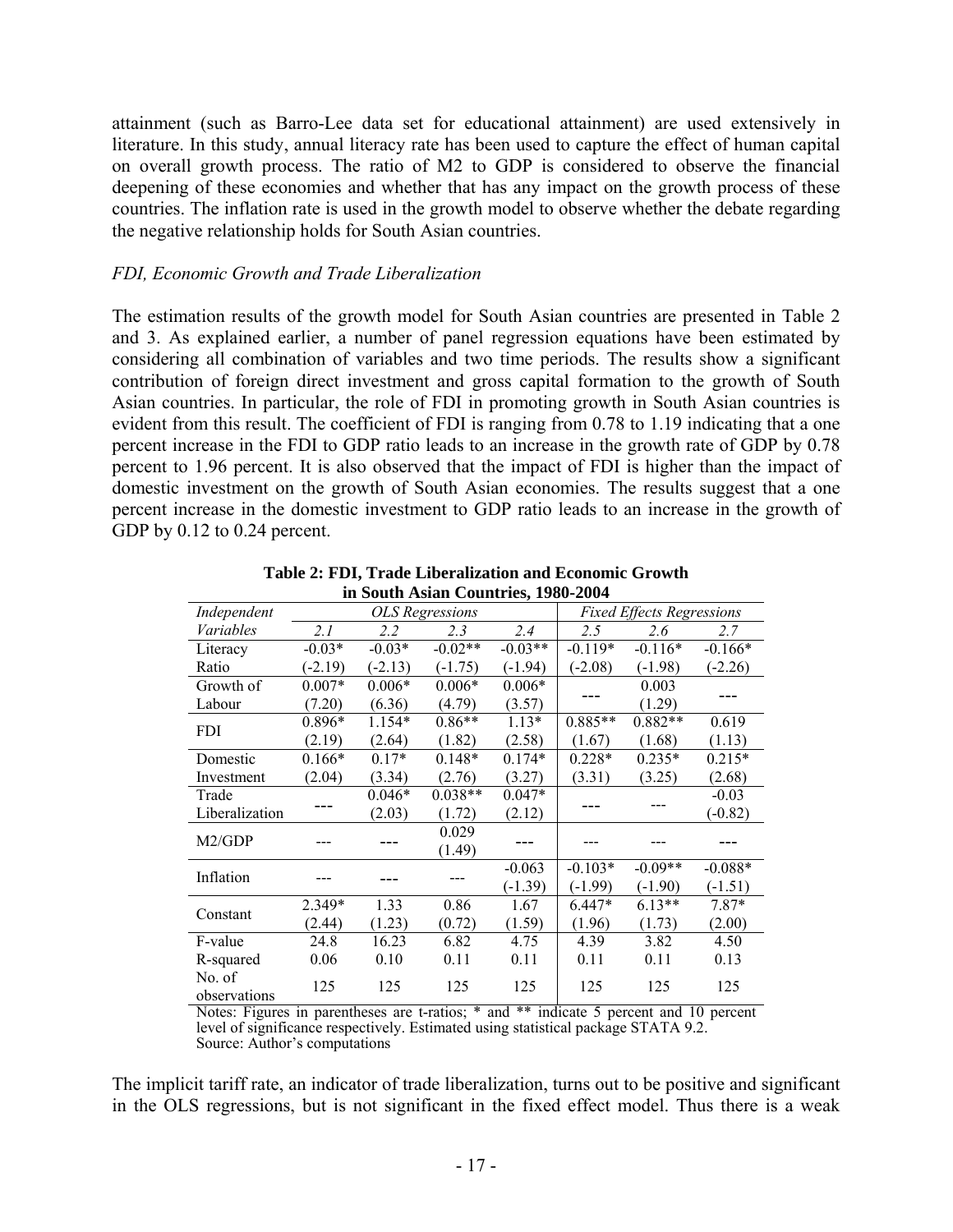support for concluding that trade liberalization has a positive role to growth of South Asian countries. Though the coefficients of labour force growth are positive and significant in regressions for the period of 1980-2004, they are negative and significant in regressions for the period 1985-2004. This might be the case that labour skills are not improving corresponding with the pace of FDI inflow and growth in GDP among South Asian economies. Moreover, it needs to be considered that all South Asian countries have unskilled labour surpluses. The literacy ratio, proxied for human capital, turns out to be negative throughout the regression results, indicating that a comparatively lower literacy rate could explain the slower growth process in this region.

| III Douth Tislah Countrities, 1705 2007 |                                                            |           |           |           |           |           |           |  |  |  |
|-----------------------------------------|------------------------------------------------------------|-----------|-----------|-----------|-----------|-----------|-----------|--|--|--|
| Independent                             | <b>Fixed Effects Regressions</b><br><b>OLS</b> Regressions |           |           |           |           |           |           |  |  |  |
| Variables                               | 3.1                                                        | 3.2       | 3.3       | 3.4       | 3.5       | 3.6       | 3.7       |  |  |  |
| Literacy                                | $-0.037*$                                                  | $-0.03*$  | $-0.03*$  | $-0.03*$  | $-0.13*$  | $-0.14**$ | $-0.09$   |  |  |  |
| Ratio                                   | $(-2.98)$                                                  | $(-2.20)$ | $(-1.97)$ | $(-2.78)$ | $(-2.34)$ | $(-1.90)$ | $(-1.43)$ |  |  |  |
| Growth of                               | $-1.47**$                                                  |           |           | $-1.69*$  |           | $-1.40$   | $-1.23$   |  |  |  |
| Labour                                  | $(-1.79)$                                                  |           |           | $(-2.06)$ |           | $(-1.37)$ | $(-1.23)$ |  |  |  |
| <b>FDI</b>                              | 1.303*                                                     | $1.12*$   | $0.95*$   | $1.53*$   | 1.192*    | $0.78**$  | $0.1.02*$ |  |  |  |
|                                         | (2.99)                                                     | (2.67)    | (2.11)    | (3.33)    | (2.50)    | (1.72)    | (2.33)    |  |  |  |
| Domestic                                | $0.127**$                                                  | $0.20*$   | $0.19*$   | $0.12**$  | $0.219*$  | $0.24*$   | $0.19*$   |  |  |  |
| Investment                              | (1.74)                                                     | (3.58)    | (3.18)    | (1.74)    | (3.12)    | (2.23)    | (2.18)    |  |  |  |
| Trade                                   |                                                            | $0.04**$  | $0.03**$  | $0.04**$  |           | $-0.05$   |           |  |  |  |
| Liberalization                          |                                                            | (1.72)    | (1.67)    | (1.69)    |           | $(-1.33)$ |           |  |  |  |
| M2/GDP                                  |                                                            |           | 0.02      |           |           |           | 0.03      |  |  |  |
|                                         |                                                            |           | (0.79)    |           |           |           | (0.66)    |  |  |  |
| Inflation                               |                                                            |           |           | $-0.086$  | $-0.08$   |           |           |  |  |  |
|                                         |                                                            |           |           | $(-1.61)$ | $(-1.30)$ |           |           |  |  |  |
| Constant                                | 6.667*                                                     | 0.50      | 0.50      | $7.17*$   | $6.79*$   | $9.11*$   | $6.81*$   |  |  |  |
|                                         | (2.26)                                                     | (0.44)    | (0.44)    | (2.29)    | (2.30)    | (2.21)    | (2.15)    |  |  |  |
| F-value                                 | 6.08                                                       | 4.74      | 4.74      | 4.75      | 4.83      | 3.94      | 3.84      |  |  |  |
| R-squared                               | 0.13                                                       | 0.14      | 0.14      | 0.18      | 0.14      | 0.15      | 0.14      |  |  |  |
| No. of                                  | 100                                                        | 100       | 100       | 100       | 100       | 100       | 100       |  |  |  |
| observations                            |                                                            |           |           |           |           |           |           |  |  |  |

**Table 3: FDI, Trade Liberalization and Economic Growth in South Asian Countries, 1985-2004** 

Notes: Figures in parentheses are t-ratios; \* and \*\* indicate 5 percent and 10 percent level of significance respectively. Estimated using statistical package STATA 9.2. Source: Author's computations

The coefficients of M2 to GDP ratio, an indicator of financial deepening, are not significantly different from 0. However, the coefficients of inflation rate are negative and significant in the fixed effect estimations for the period of 1980-2004, but not significant otherwise.

On the whole, the panel data estimations highlight the fact that FDI has a positive and significant impact on growth for five South Asian economies with a positive and significant impact of domestic investment on economic growth. There is a weak support to the hypothesis that trade liberalization is supportive of the growth of these countries. However, the results from panel data estimations may suffer from limitations, and thus need to be analysed with caution. It is quite usual that the impact of FDI on growth and the causation between FDI and growth vary among countries due to the effect of other factors such as domestic investment and knowledge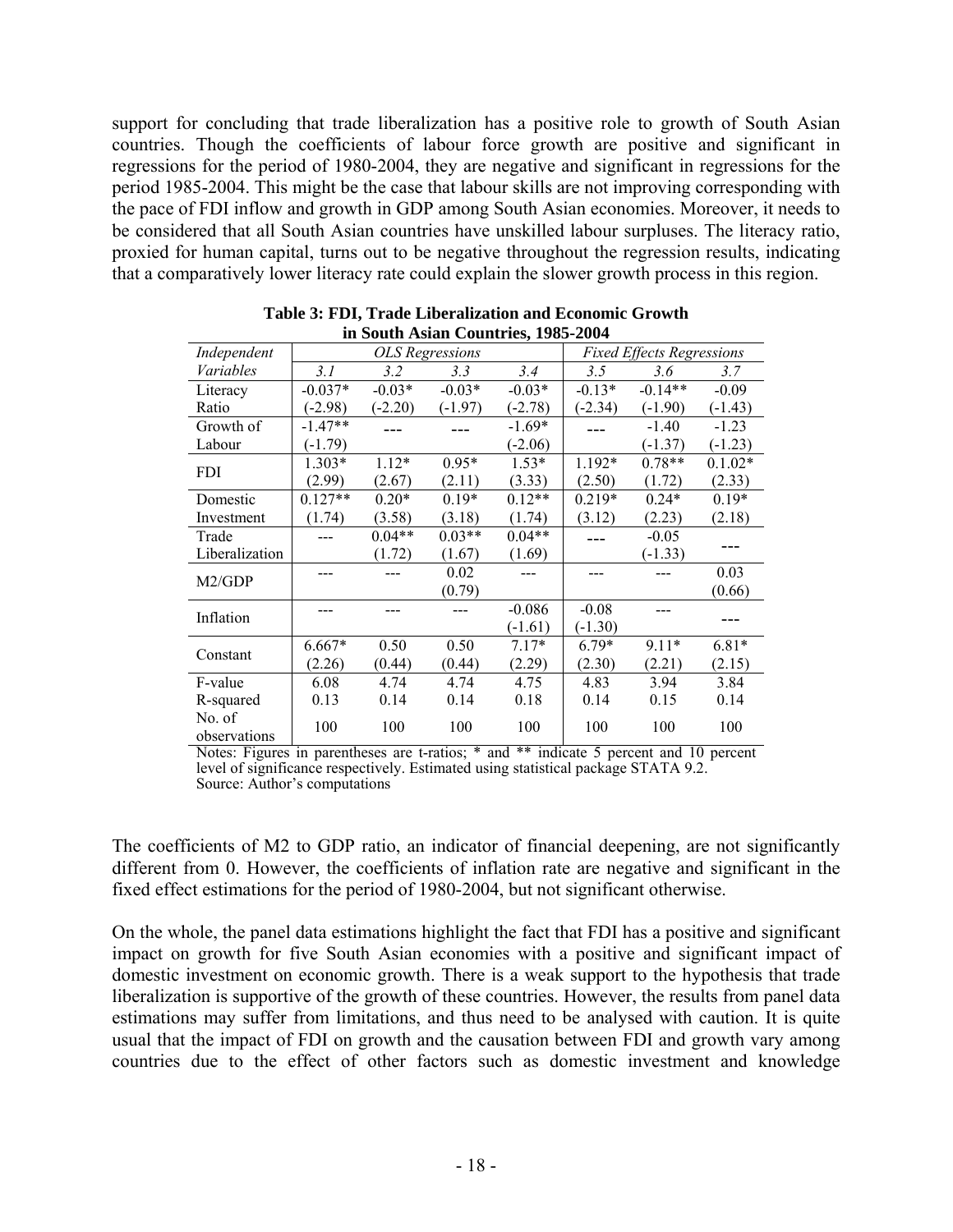spillovers.<sup>20</sup> Moreover, causation between trade liberalization and growth process may also be observed if country-specific study can be considered. Thus a causality analysis has been performed for each country using time series data.

# *Direction of Granger Causality*

The Granger causality tests have been performed in a bivariate vector autoregressions (VAR) framework and the results are reported in Table 4. The Schwartz Information Criterion (SC) has been used to determine the optimal lag length in the test. A one-way causality is found for Bangladesh and Pakistan between FDI and growth. For both countries, FDI leads to GDP growth. However, the direction of causality is not clear in the cases of India, Nepal and Sri Lanka and thus the Granger test is not able to determine the direction of causality.

| Country    | Null            | Obs | Number of      | $F-$      | Probability | Conclusion               |  |  |
|------------|-----------------|-----|----------------|-----------|-------------|--------------------------|--|--|
|            | Hypothesis*     |     | lags           | statistic |             |                          |  |  |
|            | FDI dngc Growth | 24  |                | 5.58436   | 0.02784     | $FDI \rightarrow Growth$ |  |  |
| Bangladesh | Growth dngc FDI | 24  |                | 0.02407   | 0.87818     |                          |  |  |
|            | TL dngc Growth  | 24  |                | 6.63494   | 0.01762     | $TL \rightarrow Growth$  |  |  |
|            | Growth dngc TL  | 24  |                | 0.53141   | 0.47407     |                          |  |  |
|            | FDI dngc Growth | 21  | 4              | 1.74481   | 0.20485     | <b>Granger Neutral</b>   |  |  |
| India      | Growth dngc FDI | 21  | 4              | 1.21863   | 0.35349     |                          |  |  |
|            | TL dngc Growth  | 22  | 3              | 0.54081   | 0.66164     | <b>Granger Neutral</b>   |  |  |
|            | Growth dngc TL  | 22  | 3              | 0.55297   | 0.65396     |                          |  |  |
|            | FDI dngc Growth | 24  |                | 0.02350   | 0.87963     | <b>Granger Neutral</b>   |  |  |
| Nepal      | Growth dngc FDI | 24  |                | 0.92217   | 0.34783     |                          |  |  |
|            | TL dngc Growth  | 24  |                | 0.57225   | 0.45777     | <b>Granger Neutral</b>   |  |  |
|            | Growth dngc TL  | 24  |                | 1.25017   | 0.27615     |                          |  |  |
|            | FDI dngc Growth | 24  |                | 5.08645   | 0.03491     | $FDI \rightarrow Growth$ |  |  |
| Pakistan   | Growth dngc FDI | 24  |                | 1.60161   | 0.21954     |                          |  |  |
|            | TL dngc Growth  | 24  | $\overline{2}$ | 14.0065   | 0.00021     | $TL \rightarrow Growth$  |  |  |
|            | Growth dngc TL  | 24  | $\overline{2}$ | 1.67485   | 0.21524     |                          |  |  |
|            | FDI dngc Growth | 20  | 5              | 1.73899   | 0.22173     | <b>Granger Neutral</b>   |  |  |
| Sri Lanka  | Growth dngc FDI | 20  | 5              | 2.35699   | 0.12467     |                          |  |  |
|            | TL dngc Growth  | 24  |                | 0.08280   | 0.77636     |                          |  |  |
|            | Growth dngc TL  | 24  |                | 0.00354   | 0.95311     | <b>Granger Neutral</b>   |  |  |

**Table 4: Granger Causality between FDI and Economic Growth and between Trade Liberalization and Economic Growth: 1980-2004** 

Notes: \* dngc stands for 'does not Granger cause'

The Granger causality tests between trade liberalization and GDP growth postulates the same results as it has been in the case of FDI and GDP growth. That is, in the cases of Bangladesh and Pakistan, trade to GDP ratio, as the indicator of trade liberalization, leads to GDP growth, whereas the direction of causality is not pronounced in the cases of India, Nepal and Sri Lanka. Since the direction of causality in majority of countries could not be determined by the Granger causality, the interpretation of results of panel estimation requires caution.

 $\overline{a}$ <sup>20</sup> See, for instance, Fry (1992) and De Mello (1999) as mentioned in Kumar and Pradhan (2002).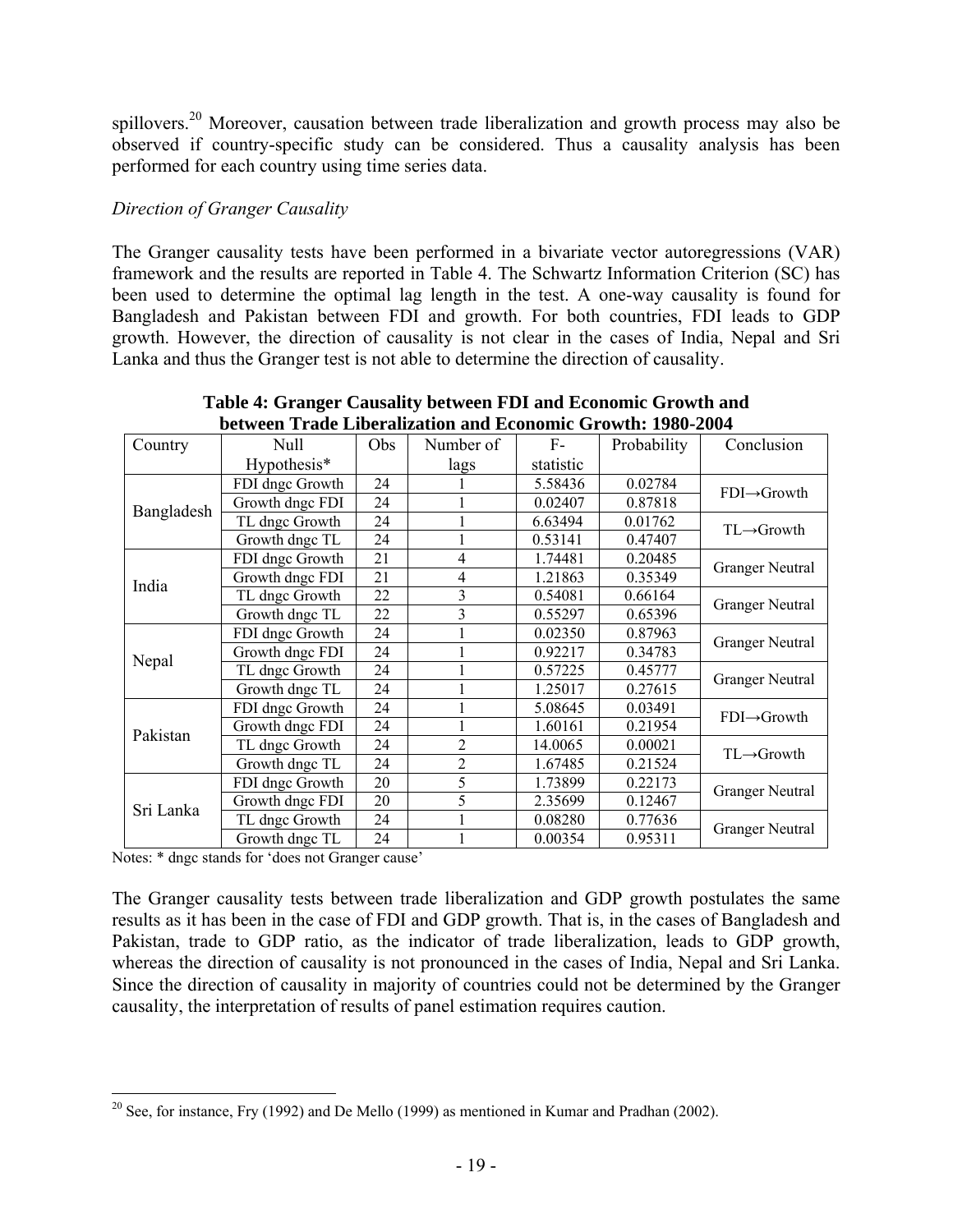### *FDI and Domestic Investment: Complements or Substitutes?*

Due to the expected backward and forward linkages between FDI and local industries, FDI can either crowd-in domestic investment by transferring technologies and knowledge to domestic firms or crowd-out domestic investment due to larger economies of scale and better managerial skills. These characteristics of FDI open the door for the discussion of the dynamic effect of FDI on domestic investment. The results of the investment functions suggested by model (6) using panel fixed effect as well as Arellano-Bond GMM dynamic estimation are reported in Table 5. The estimated models are found to be significant in terms of all diagnosis statistics. The Sargan test from the two-step estimator cannot reject the null hypothesis that the over-identifying restrictions are valid. And it also cannot reject the null hypothesis of no second-order autocorrelation, suggesting the consistency of the obtained estimates.

| <b>Independent Variables</b>                |           | <b>Fixed Effect</b> |           | Arellano-Bond GMM Dynamic     |
|---------------------------------------------|-----------|---------------------|-----------|-------------------------------|
|                                             |           | Estimations         |           | <b>Panel Data Estimations</b> |
|                                             | 5.1       | 5.2                 | 5.3       | 5.4                           |
| Domestic Investment $_{t-1}$                | $0.621*$  | $0.619*$            | $0.371*$  | $0.454*$                      |
|                                             | (8.23)    | (8.21)              | (4.09)    | (3.82)                        |
| Domestic Investment <sub>t-2</sub>          |           |                     |           | $-0.025$                      |
|                                             |           |                     |           | $(-0.21)$                     |
| <b>FDI</b>                                  |           | 0.109               | 0.600     | 0.733                         |
|                                             |           | (0.21)              | (1.11)    | (1.16)                        |
| $FDI_{t-1}$                                 | $0.624*$  | 0.565               | $0.822**$ | $0.847**$                     |
|                                             | (2.36)    | (1.47)              | (1.67)    | (1.64)                        |
| <b>GRGDP</b>                                | $0.151**$ | $0.149**$           | 0.102     | 0.092                         |
|                                             | (1.83)    | (1.78)              | (1.39)    | (1.15)                        |
| $GRGDP_{t-1}$                               | $0.169*$  | $0.171*$            |           |                               |
|                                             | (2.16)    | (2.17)              |           |                               |
| Constant                                    | 6.189*    | $6.18*$             | .008      | 0.004                         |
|                                             | (4.18)    | (4.17)              | (0.31)    | (0.13)                        |
| F-value                                     | 26.03     | 20.79               |           |                               |
| R-squared                                   | 0.74      | 0.74                |           |                               |
| Sargan Test                                 |           |                     | 79.16     | 44.52                         |
| Serial Correlation of 1 <sup>st</sup> order |           |                     | $-4.19$   | $-5.69$                       |
| Serial Correlation of 2 <sup>nd</sup> order |           |                     | 0.38      | 1.12                          |
| No. of Observations                         | 120       | 120                 | 115       | 110                           |

#### **Table 5: Effect of FDI on Domestic Investment: 1980-2004**

Notes: Figures in parentheses are t-ratios; \* and \*\* indicate 5 percent and 10 percent level of significance respectively. Estimated using statistical package STATA 9.2. Source: Author's computations

It is evident that FDI inflows and domestic investment in the past one year have significant effect on the domestic investment in the current year. In both cases, the signs are positive implying a dynamic positive effect of FDI and domestic investment on the current year's domestic investment. The significant coefficients of FDI lagged one year range from 1.08 to 0.62 implying that a one percent increase in FDI to GDP in the last year leads to an increase of 1.08 to 0.62 percentage points in domestic investment as a share of GDP in the current period. Similarly, the coefficients of domestic lagged one year range from 0.62 to 0.37 implying that a one percent increase in the domestic investment as share of GDP in the previous year leads to an increase of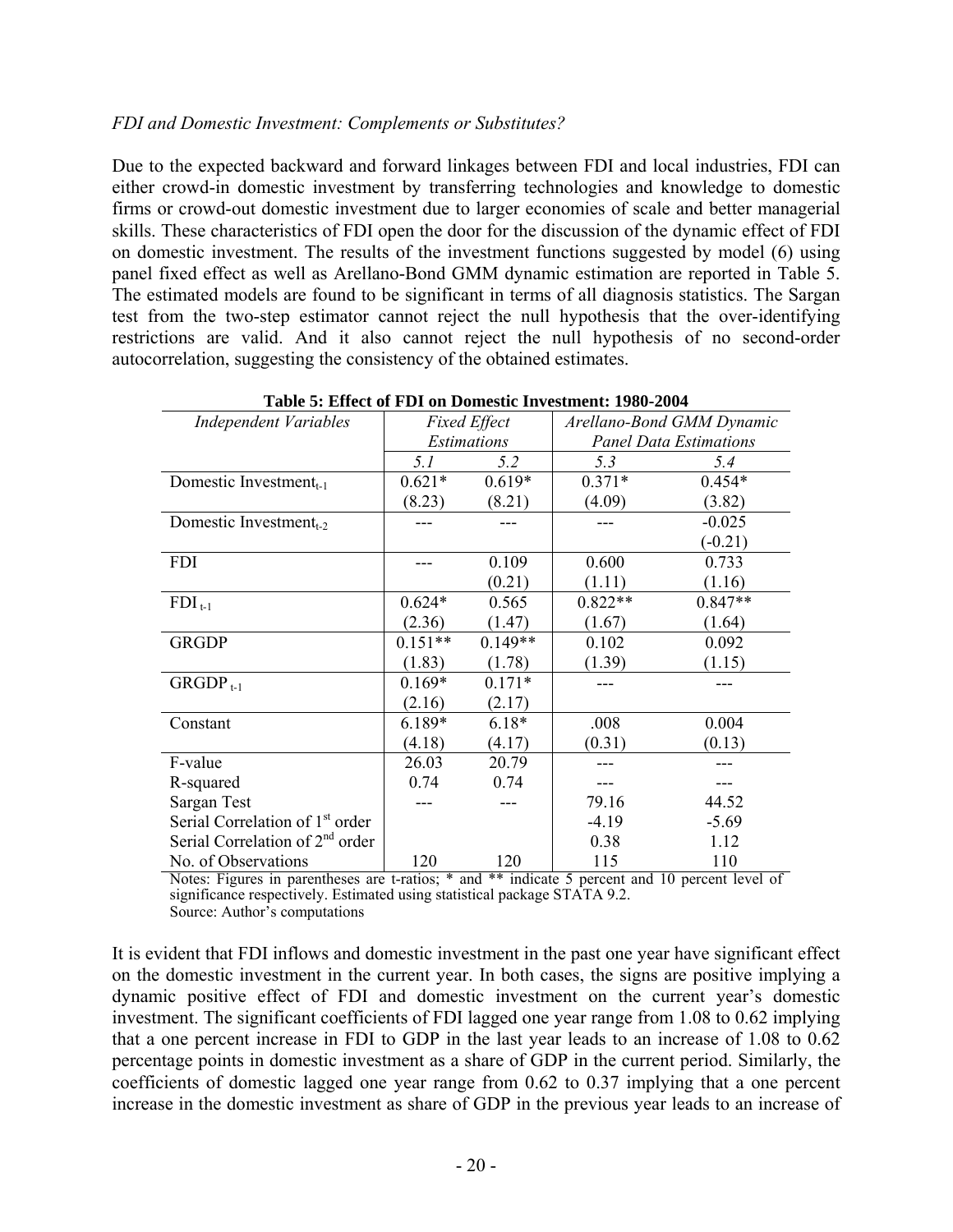0.62 to 0.37 percentage points in domestic investment as share of GDP in the current period. Though the signs of FDI inflow are positive for the current period, but are not significant. The signs of the growth rate of GDP in the current period and the last period are positive and highly significant in the fixed effect estimations, but not significant in the Arellano-Bond GMM Dynamic estimations. Thus, FDI has a dynamic effect on the domestic investment in the context of South Asian countries, but FDI in the current period does not affect the domestic investment contemporaneously.

Though the panel analysis reveals that FDI crowds-in domestic investment in South Asian economies, there may be differences in results if inter-country analysis is considered. Table 6 provides the findings from the re-estimations of equation (6) for each country.

| воции Asian Countries. 1760-200 <del>1</del> |            |                                         |           |          |           |  |  |  |  |
|----------------------------------------------|------------|-----------------------------------------|-----------|----------|-----------|--|--|--|--|
| <b>Independent Variables</b>                 |            | Dependent variable: Domestic Investment |           |          |           |  |  |  |  |
|                                              | Bangladesh | India                                   | Nepal     | Pakistan | Sri Lanka |  |  |  |  |
| Domestic Investment <sub>t-1</sub>           | $0.82*$    | 0.04                                    | $0.44*$   | $0.75*$  | $0.51*$   |  |  |  |  |
|                                              | (7.99)     | (0.25)                                  | (1.97)    | (5.67)   | (4.29)    |  |  |  |  |
| Domestic Investment <sub>1-2</sub>           |            |                                         | $0.42*$   |          |           |  |  |  |  |
|                                              |            |                                         | (1.97)    |          |           |  |  |  |  |
| <b>FDI</b>                                   |            | 3.25                                    | $6.18**$  | 0.40     | $-0.59$   |  |  |  |  |
|                                              |            | (1.42)                                  | (3.56)    | (0.49)   | $(-0.84)$ |  |  |  |  |
| $FDI_{t-1}$                                  | $2.17**$   | $-4.16**$                               | $-7.64*$  |          | $1.35*$   |  |  |  |  |
|                                              | (1.67)     | (2.37)                                  | $(-2.08)$ |          | (1.98)    |  |  |  |  |
| <b>GRGDP</b>                                 | 0.06       | $0.25**$                                |           |          | $0.42*$   |  |  |  |  |
|                                              | (0.36)     | (1.73)                                  |           |          | (2.04)    |  |  |  |  |
| $GRGDP_{t-1}$                                |            |                                         | 0.15      | 0.21     |           |  |  |  |  |
|                                              |            |                                         | (1.05)    | (1.49)   |           |  |  |  |  |
| Constant                                     | $3.12**$   | $20.22*$                                | 2.86      | 2.98     | 8.89*     |  |  |  |  |
|                                              | (1.88)     | (4.95)                                  | (0.63)    | (1.28)   | (2.87)    |  |  |  |  |
| Adjusted R-squared                           | 0.91       | 0.78                                    | 0.55      | 0.67     | 0.51      |  |  |  |  |
| F-value                                      | 80.04      | 14.9                                    | 6.35      | 16.41    | 6.91      |  |  |  |  |
| D-W statistic                                | 1.68       | 1.98                                    | 1.99      | 1.94     | 1.98      |  |  |  |  |
| No. of Observations                          | 24         | 24                                      | 23        | 24       | 24        |  |  |  |  |

| Table 6: FDI and Domestic Investment Relationship for |
|-------------------------------------------------------|
| <b>South Asian Countries: 1980-2004</b>               |

Notes: Figures in parentheses are t-ratios; \* and \*\* indicate 5 percent and 10 percent level of significance respectively. Estimated using statistical package  $\hat{S}TATA 9.2$ . Source: Author's computations

The inter-country analysis reveals that the effects of FDI on domestic investment vary among countries. For example, FDI/GDP ratio in the last period has a positive and significant effect on the domestic investment as percent of GDP in the current period in the context of Bangladesh and Sri Lanka. In case of Bangladesh, Nepal, Pakistan and Sri Lanka, domestic investment as percent of GDP in the last period has a positive and significant effect on the domestic investment of the current year. On the other hand, the ratio of FDI to GDP in the last period has a negative and significant effect on the ratio of domestic investment to GDP ratio in the current period in the case of India and Nepal. However, in the case of Nepal, domestic investment as percent of GDP with a two-period lag and the ratio of FDI to GDP in the current period has a significant and positive effect on the domestic investment as percent of GDP in the current period. These results appear to be consistent with the observation of Kumar and Pradhan (2002), which justifies the results of the study.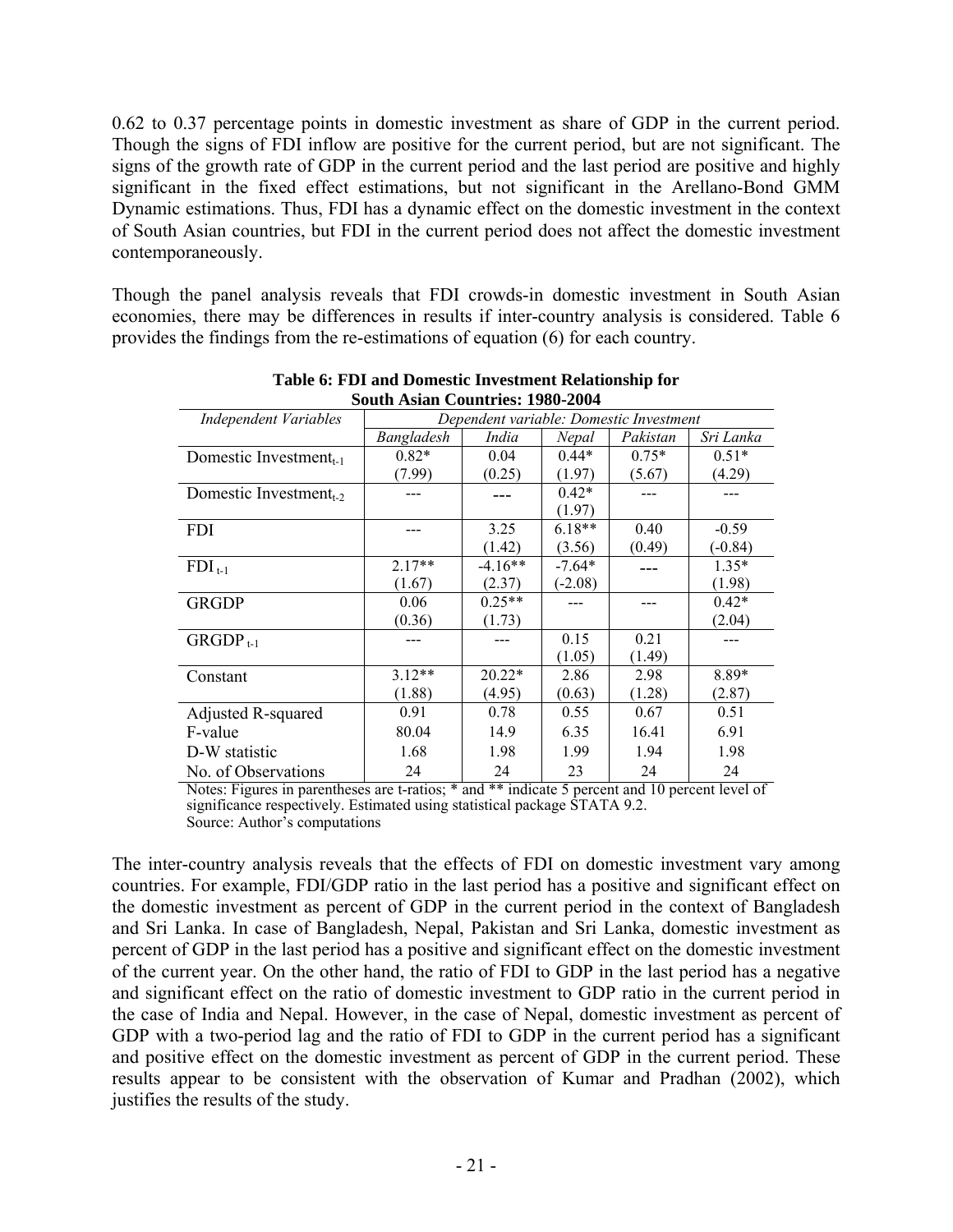# **VI. Concluding Remarks and Policy Implications**

The purpose of this paper had been to find out possible impacts of FDI and trade liberalization on the growth process in the case of South Asian countries during the period 1980-2004. The paper also tried to examine the direction of causality among FDI, trade liberalization and economic growth using country-specific data over the same period. Finally, the paper observed the effect of FDI on domestic investment in South Asian economies using both cross-country and country specific data. In this regard, the paper initially explained the linkages of FDI and trade liberalization to growth from the theoretical perspectives and mentioned the results of other empirical evidences considering both cross-country and country-specific studies. In the examining process, the paper, first, explained the historical trends of FDI, trade-GDP ratio and economic growth of South Asian countries and compared those with that of other regions of the world. It is observed that although South Asia, as a region, received comparatively lower FDI than its counterparts such as Latin America and East Asia, it maintained a high economic growth and a considerable trade/GDP ratio since 1980. Among South Asian countries, India and Pakistan were the most favoured destinations for FDI, followed by Sri Lanka and Bangladesh. Sri Lanka was the most liberalized country in South Asia in term of trade-GDP ratio, followed by Nepal and Pakistan; however, Bangladesh and India improved significantly in this regard, particularly from the beginning of 1990s. Except Pakistan, all countries had experienced higher average growth rates in the nineties than that of the eighties.

The empirical evidences of the abovementioned investigations have been established using both panel data estimation and country-specific time series analysis for the period 1980-2004. The major findings that emerge from the analysis are as follows:

- The empirical findings from the panel data estimations highlight the fact that FDI has a positive and significant impact on growth for South Asian economies with a positive and significant impact of domestic investment on economic growth as well. The findings of this paper justify various investment incentives given to foreign investors by the South Asian countries over the years and suggest continuation of the existing efforts in encouraging more FDI inflows to the region.
- Though the impact of trade liberalization on growth in the case of South Asian countries is positive, but weak, as evident from the results. However, the lack of appropriate indicator for trade liberalization might be the reason for getting weak support about the positive relationship between trade liberalization and growth.
- FDI and trade liberalization lead to GDP growth in the cases of Bangladesh and Pakistan as suggested by the Granger causality tests. The direction of causality is not pronounced in the case of other countries. Thus the findings of this paper in regard to the direction of causality need to be used with caution.
- It is evident that FDI inflows in the past one year have a significantly positive impact on the domestic investment in the current year suggesting a dynamic effect of FDI on domestic investment. The results also reveal that FDI actually crowds-in domestic investment in the cases of South Asian economies, and domestic investment of the previous year has a significantly positive impact on the current year's domestic investment. This clearly suggests that FDI is supportive of domestic investment in South Asia and thus there is needed to encourage more FDI inflows in the region.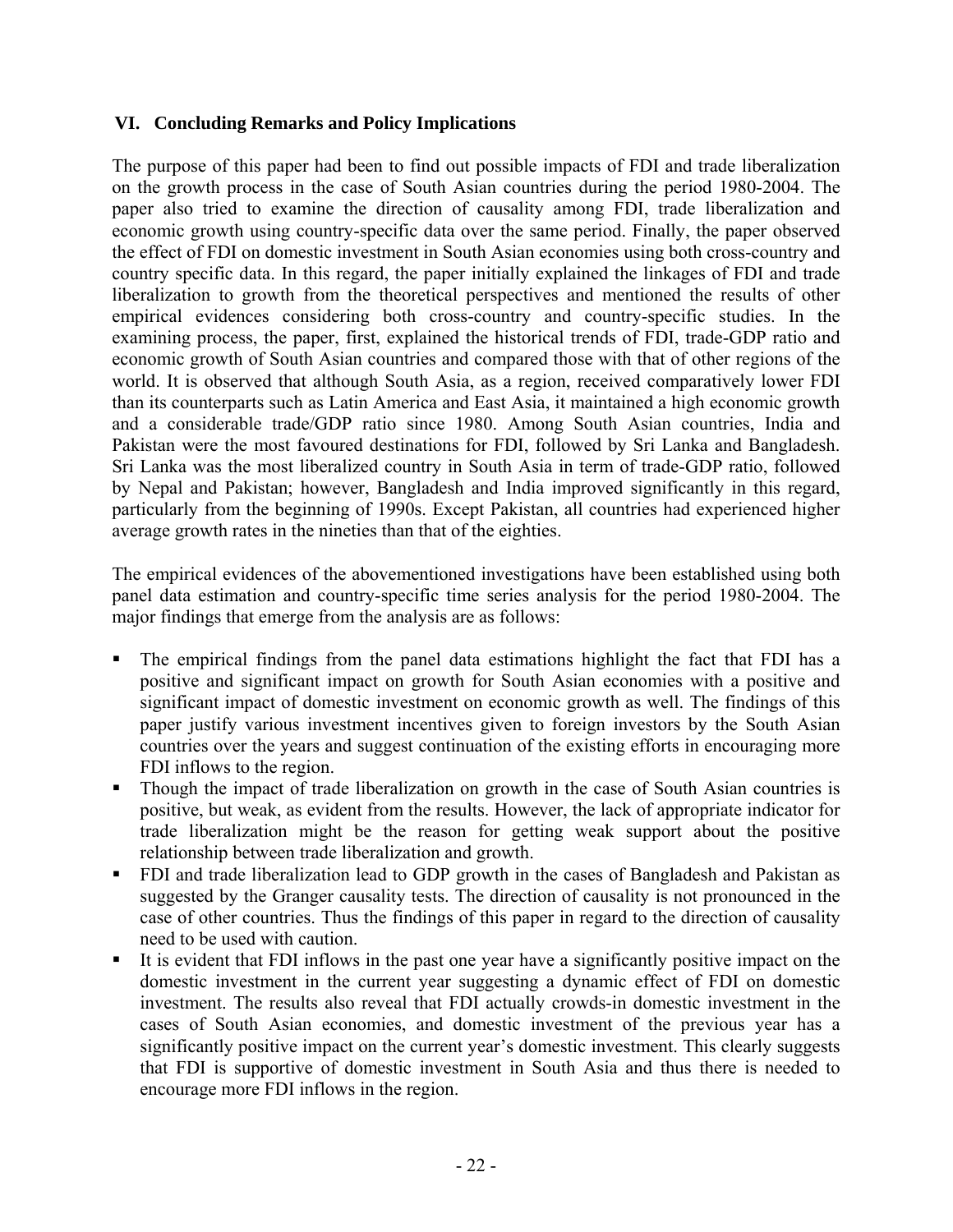However, the country-specific analysis reveals that FDI crowds-in domestic investment in the cases of Bangladesh and Sri Lanka, whereas it crowds-out domestic investment in the cases of India and Nepal. Nevertheless, domestic investment in the previous period has a significantly positive impact of the domestic investment of the current year in cases of all South Asian countries except India.

Bangladesh appears to harbour the most systematic foreign investment regime in South Asia, especially since the beginning of 1990s, due to various facilitating steps taken to attract FDI. Since the mid-1980s, Bangladesh was one of the frontrunners in implementing trade related reforms and measures in this regard which included a significant decline in quantitative restrictions, opening up of trade in many restricted items, rationalization of import tariffs, and liberalization of the foreign exchange regime.<sup>21</sup> As a result, Bangladesh has been successful in maintaining a considerable level of economic growth over the years. The results of this study also reflect the outcomes of the abovementioned reform measures. The results clearly indicate that FDI and trade liberalization causes economic growth in the perspective of Bangladesh. It is also found that FDI has a dynamic and positive impact on the domestic investment of Bangladesh with positive and dynamic impact of domestic investment itself. Thus the respective authorities ought to put efforts in encouraging more FDI inflows to Bangladesh and review the existing policies in liberalizing trade.

The findings of this study should be viewed with caution since it suffers from several limitations that might usefully be addressed in future investigations. First, the paper has not been successful in getting a strong result about the relationship between trade liberalization and GDP growth. The weak outcomes in this regard might be a result of using inappropriate indicator of trade liberalization, since serious measurement problems are associated with the indicators of trade policy used in cross-country studies (Weerasinghe 1999). In view of the problems associated with measurement of trade policy openness, future studies may get more appropriate results considering other indicators of openness such as black market premium (BMP), Sachs and Warner Index (SWI) and Leamer index for further investigations. Second, a more concrete result about the relationship among FDI, trade liberalization and economic growth can be found if the impact of FDI and trade liberalization on output growth can be shown through its major components, namely capital accumulation and total factor productivity growth.

 $\overline{a}$ <sup>21</sup> See, for details, Razzaque *et al.* (2003:2) and Bhattacharya *et al.* (2006).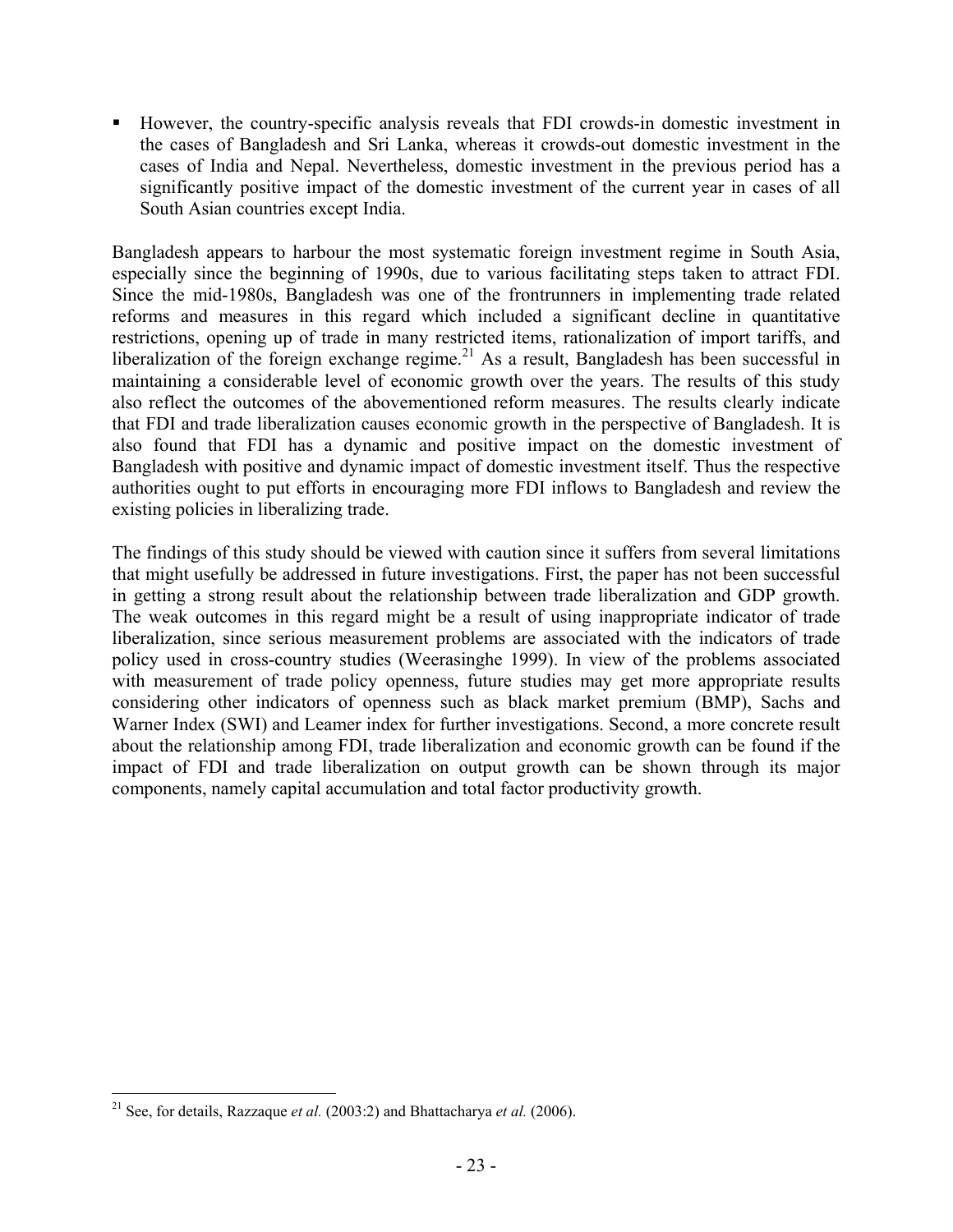### *References*

- ADB (2004). "Foreign Direct Investment in Developing Asia", *Asian Development Outlook 2004*, Part 3, pp. 211-269, New York: Oxford University Press.
- Agosin, M. R. and Ricardo Mayer (2000). "Foreign Investment in Developing Countries: Does it Crowd in Domestic Investment?" UNCTAD Discussion Paper No. 146, Geneva: UNCTAD.
- Agrawal, Pradeep (2000). "Economic Impact of Foreign Direct Investment in South Asia." Mimeo. Bombay: Indira Gandhi Institute of Development Research.
- Aitken, B., Gordon H. Hanson and Ann E. Harrison (1994). "Spillovers, Foreign Direct Investment and Export Behaviour," NBER Working Paper 4967, Cambridge, Mass.
- Anderson, T.W. and C. Hsiao (1982). "Formation and Estimation of Dynamic Models using Panel Data", *Journal of Econometrics,* 18: 47-82.
- Arellano, M. and S. Bond (1991). "Some Tests of Specification for Panel Data: Monte Carlo Evidence and an Application to Employment Equations." *Review of Economic Studies,*  58: 277-97.
- Balasubramanyam, V.N.; M. Salisu; and D. Sapsford (1996). "Foreign Direct Investment and Growth in EP and IS Countries", *The Economic Journal*, Vol. 106, No. 434, pp. 92-105.
- Barrios, S., H. Goerg, and E. Strobl (2004). "Foreign Direct Investment, Competition and Industrial Development in the Host Country," Core Discussion Paper, No. 11.
- Basu, Parantap and Alessandra Guariglia (2003). "Foreign Direct Investment, Inequality and Growth" Mimeo, University of Kent at Canterbury, Canterbury, Kent, CT2 7NP: Department of Economics.
- BEA (2003). Online Data Base on U.S. Direct Investment Abroad. Bureau of Economic Analysis (http://www.bea.doc.gov/bea/di/di1usdbal.htm)
- Bhagwati, Jagdish (1988). "Export-Promoting Trade Strategy: Issues and Evidence," *The World Bank Research Observer,* 1, pp. 27-57.
- Bhattacharya, Debapriya; Mustafizur Rahman and M. Golam Mortaza (2006). "Public Finance Implications of Trade Policy Reforms: Bangladesh Case Study," Paper prepared under UNDP-funded project, unpublished, Colombo: United Nations Development Programme.
- Bliss, Christopher (1989). "Trade and Development," In Chenery, Hollis and T. N. Srinivasan, eds. *Handbook of Development Economics,* 2, pp. 1187-1240, Amsterdam: North-Holland.
- Blomstrom, Magnus, Robert E. Lipsey and Mario Zejan (1994). "What Explains the Growth of Developing Countries?" In Baumol, William J., Nelson, Richard R. and Wolf Edward N. (eds.), *Convergence of Productivity,* pp. 243-256, New York: Oxford University Press.
- Borensztein, E.; J. De Gregorio; and J-W Lee (1995). "How does foreign direct investment affect economic growth?" NBER Working Paper, No. 5057.
- Borensztein, E.; J. De Gregorio; and J-W Lee (1998). "How does foreign direct investment affect economic growth?" *Journal of International Economics,* 45, pp: 115-135.
- Bosworth, B. and S. Collins (1999). "Capital Flows to Developing Economies: implications for Savings, Investment," *Brookings Paper on Economic Activity*, 1, Brooking Institutions, pp. 143-169.
- Brecher, R.A. and C.F. Diaz-Alejandro (1977). "Tariffs, Foreign Capital and Immeserizing Growth," *Journal of International Economics,* Vol. 7, pp. 317-22.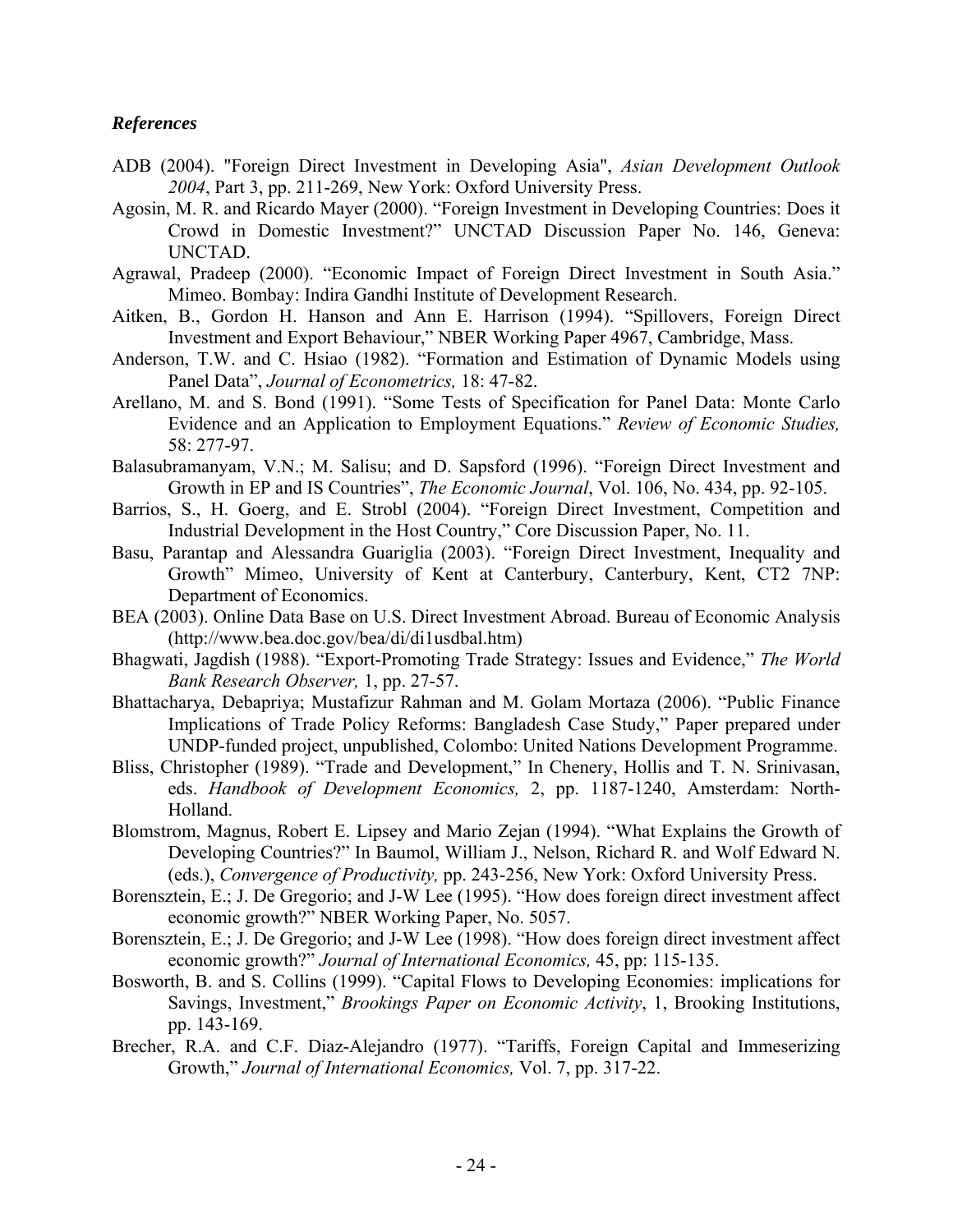- Carkovic, M. and R. Levine (2002). "Does Foreign Direct Investment Accelerate Economic Growth?" (unpublished): University of Minnesota.
- Chowdhury, Abdur and George Mavrotas (2006). "FDI and Growth: What Causes what?" *The World Economy,* 29(1), pp. 9-19.
- De Mello, L.R. (1996). "Foreign Direct Investment, International Knowledge Transfers, Endogenous Growth: Time Series Evidence," mimeo, University of Kent, Kent: Department of Economics.
- De Mello, Jr. Luiz R. (1999). "Foreign Direct Investment-led Growth: Evidence from Time Series and Panel Data," *Oxford Economic Papers,* 51: 133-154.
- Dees, S. (1998). "Foreign Direct Investment in China: Determinants and Effects," *Economics of Planning,* Vol. 31, pp. 175-194.
- Caves, R.E. (1974). "Multinational Corporations, Competition and Productivity in Host-Country Markets," *Economica*, 41: 176-193.
- Easterly, W. (1993). "How much do distortions affect growth," *Journal of Monetary Economics,* 32: 187-212.
- Edwards, S. (1993). "Openness, Trade Liberalization, and Growth in Developing Countries", *Journal of Economic Literature,* Vol. 31, No. 3, pp. 1358-1393.
- Ericsson, J., and M. Irandoust (2001). "On the Causality between Foreign Direct Investment and Output: A Comparative Study," *The International Trade Journal,* Vol. 55, pp. 266-274.
- Evans, David (1989). "Alternative perspectives on Trade and Development," In Chenery, Hollis and T. N. Srinivasan, eds. *Handbook of Development Economics,* 2, pp. 1241-1304, Amsterdam: North-Holland.
- Fry, Maxwell J. (1992). "Foreign Direct investment in a Macroeconomic Framework: Finance, Efficiency, Incentives and Distortions," PREM Working Paper, Washington, DC: The World Bank.
- Fry, M. J. (1993). *Money and Banking in Economic Development,* The Johns Hopkins University Press,  $2<sup>nd</sup>$  Edition.
- Giles, D. (1997). "Causality between the Measured and Underground Economies in New Zealand", *Applied Economics letters,* 4(1): 63-7.
- Globerman, S. (1979). "Foreign Direct Investment and Spillover Efficiency Benefits in Canadian Manufacturing Industries," *Canadian Journal of Economics,* Vol. 12, pp. 42-56.
- Graham, E. M. and E. Wada (2001). *Foreign Direct Investment in China: Effects on Growth and Economic Performance,* in Peter Drysdale eds. *Achieving High Growth: Experience of Transitional Economies in East Asia*: Oxford University Press.
- Granger, C.W.J. (1969). "Investigating Casual Relation by Econometric and Cross-Sectional Method," *Econometrica* 27: 424-438.
- Griffin, K.B. (1970). "Foreign Capital, Domestic Savings and Development," *Oxford Bulletin of Economics and Statistics,* Vol. 32, pp. 99-112.
- Grossman, G. and E. Helpman (1991). *Innovation and Growth in the Global Economy,* Cambridge, MA: MIT Press.
- Hanson, H.G. (2001). "Should Countries Promote Foreign Direct Investment?" G-24 Discussion Paper, No. 9, United Nations.
- Harrison, A. (1996). "Determinants and Effects of Direct Foreign Investment in Cote d'Ivoire, Morocco and Venezuela," in *Industrial Evaluation in Developing Countries,* ed. by Mark J. Roberts and James R. Tybout, New York: Oxford University Press.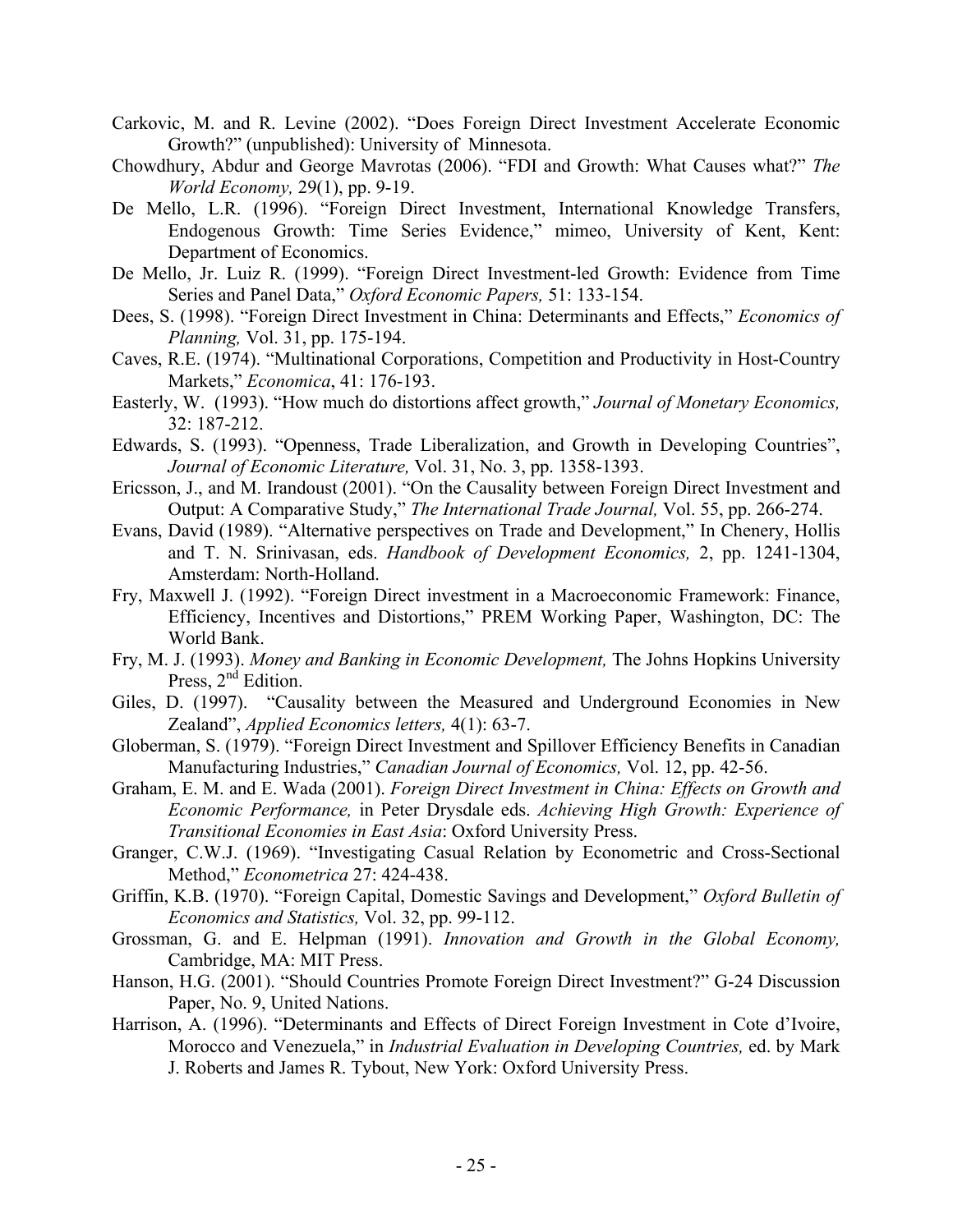- Hansen, Henrik and John Rand (2006). "On the Causal Links between FDI and Growth in Developing Countries," *The World Economy,* 29(1), pp. 9-19.
- Imbriani, C. and F. Reganati. (1997). "International Efficiency Spillovers into the Italian Manufacturing Sector-English Summary," *Economia Internazionale*, Vol. 50, pp. 583- 595.
- Hein, Simeon (1992). "Trade Strategy and the Dependency Hypothesis: A Comparison of Policy, Foreign Investment and Economic Growth in Latin America," *Economic Development and Cultural Change,* 40(3): 495-521.
- Kumar, Nagesh and Jaya Prakash Pradhan (2002). "Foreign Direct Investment, Externalities and Economic Growth in Developing Countries: Some Empirical Explorations and Implications for WTO Negotiations on Investment," RIS Discussion Papers. RIS-DP # 27/2002. New Delhi: Research and Information System for the Non-aligned and Other Developing Countries.
- Krueger, Anne O. (1985). "Trade Policies in Developing Countries," In Jones, Ronald W. and Peter B. Kenen, eds., *Handbook of International Economics,* 1, pp. 519-569, Amsterdam: North-Holland.
- Lim, Ewe-Ghee (2001). "Determinants of, and the Relation Between, Foreign Direct Investment and Growth: A Summary of the Recent Literature," *IMF Working Paper wp/01/175,* International Monetary Fund: Middle Eastern Department.
- Lipsey, R. (2002). "Home and Host Country Effects of FDI," NBER Working Papers 9293, National Bureau of Economic Research Inc.
- Lucas, R.E. (1988). "On the Mechanics of Economic Development," *Journal of Monetary Economics,* 22(1), pp. 3-42.
- Mankiw, N.G.; David Romer; and David N. Weil (1992). "A Contribution to the Empirics of Economic Growth," *The Quarterly Journal of Economics,* Vol. 107, No. 2, pp. 407-437.
- Marksun, J. R. and Anthony J. Venables (1997). "Foreign Direct Investment as A Catalyst for Industrial Development," NBER Working Paper No, 624, Cambridge, Mass.
- Mavrotas, G. and R. Kelly (2001). "Old Wine in New Bottles: Testing Causality Between Savings and Growth," *The Manchester School*, 69: 97-105.
- Medina-Smith, E.J. (2001). "Is the Export-Led Growth Hypothesis Valid for Developing Countries? A Case Study of Costa Rica", Policy Issues in International Trade and Commodities Study Series, No. 7, UNCTAD, New York and Geneva.
- Nadiri, M.I. (1991). "Innovations and Technical Spillovers," mimeo, New York: New York University.
- Nair-Reichert, U. and D. Weinhold (2001). "Causality tests for cross-country panels: a new look at FDI and economic growth in developing countries", *Oxford Bulletin of Economics and Statistics,* 63, 2, pp. 153-171.
- Prebisch, Raul (1950). *The Economic Development of Latin America and its Principle Problems*, New York: United Nations
- Quah, Danny and James E. Rauch (1990). "Openness and the Rate of Economic Growth," *Working Paper,* University of California, San Diego.
- Ram, R. (1987). "Exports and Economic Growth in Developing Countries: Evidence from Time Series and Cross Section Data", *Economic Development and Cultural Change*, Vol. 35, pp. 51-72.
- Razzaque, Abdur; Bazlul H. Khondker; Nazneen Ahmed; and Mustafa K. Mujerie (2003). "Trade Liberalization and Economic Growth: Empirical Evidence on Bangladesh." Paper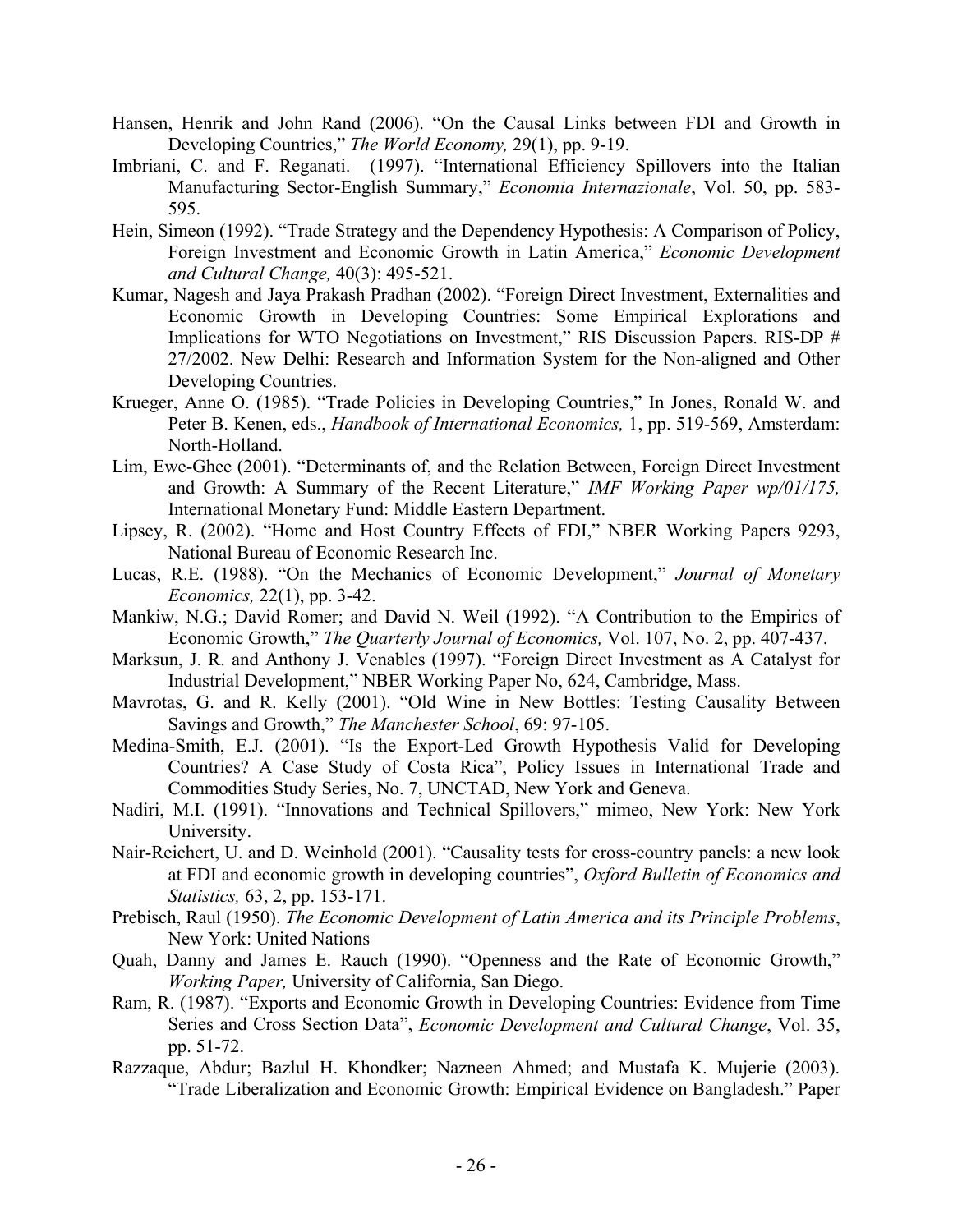prepared under the BIDS-MIMAP research project titled on *A Study on Trade and Exchange Rate Liberalization in Bangladesh ad Their Impact on Economic Growth*, unpublished, Dhaka: BIDS.

- Rodrik, Dani (1992). "The Limits of Trade Policy Reform in Developing Countries," *The Journal of Economic Perspectives,* Vol. 6, No. 1, pp. 87-105.
- Romer, P.M. (1986). "Increasing returns and Long-run Growth," *J. Political Economy,* 95(5), pp. 1002-37.
- Romer, P.M. (1989). "What Determines the Rate of Growth and Technological Change?" World Bank Working Paper, No. 279.
- Romer, Paul M. (1994). "The Origin of Endogenous Growth", *Journal of Economic Perspectives,* 8(1): 3-22.
- Sachs, Jeffrey D., and Andrew Warner (1995). "Economic Reform and the Process if Global Integration," *Brooking Papers on Economic Activity,* 1: 1-95.
- Sahoo, P. (2006). "Foreign Direct Investment in South Asia: Policy, Trends, Impact and Determinants," *ADB Institute Discussion Paper No. 56.*
- Shand, Ric (1999). *Economic Liberalization in South Asia,* Delhi: McMillian Press*.*
- Singer, H. (1950). "The Distribution of Gains between Investing and Borrowing Countries," *American Economic Review,* XL, pp. 473-485.
- Singh, R. D. (1988). "The Multinationals' Economic Penetration, Growth, Industrial Output, and Domestic Savings in Developing Countries: Another Look," *The Journal of Development Studies,* 25(1): 55-82.
- Solow, R.M. (1957). "Technical Change and the Aggregate Production," *Review of Economics and Statistics,* vol. 39, pp. 312-20.
- Toda, H. and T. Yamamoto (1995). "Statistical Inference in Vector Autoregressions with Possibly Integrated Processes", *Journal of Econometrics,* 66 (1-2): 225-60.
- Townsend, I. (2003). "Does Foreign Direct Investment Accelerate Economic Growth in Less Developed Countries?" Mimeo, Northfield, MN: St. Olaf College
- Van den Berg H. and Schimidt, J.R. (1994). "Foreign Trade and Economic Growth: Time Series Evidence from Latin America," *Journal of International Trade and Economic Development,* Vol. 3, pp. 121-30.
- Weerasinghe, P. Nandala (1999). *"Trade Policy Openness and Economic Performance: Cross-Country Evidence,"* Unpublished Thesis, Australian National University.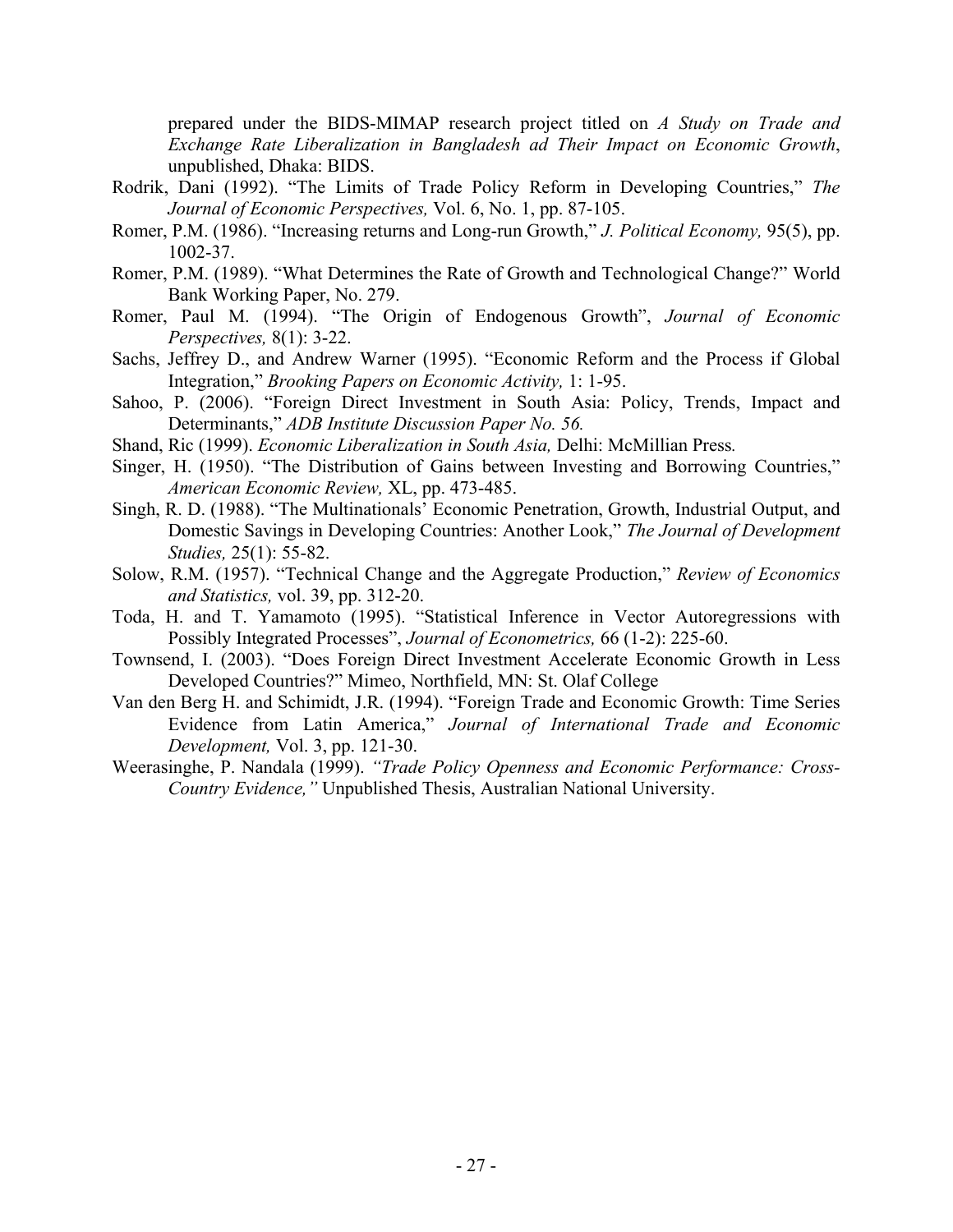# *Appendix*

## *A1. Variable Managements and Data Sources*

## **Data Source**

The data on GDP growth rate (annual %), Gross Fixed Capital Formation as domestic investment net of FDI (% of GDP), net FDI inflows (% of GDP), total labour force, literacy rate (annual %), trade (export plus import as % of GDP), money supply (M2 as % of GDP) and inflation (annual %) has been obtained from World Development Indicators 2006 (CD-ROM), World Bank.

### **Variable Measurements**

 $Y_{it}$  is the growth rate of real GDP (annual  $\%$ )

**Domestic Investment**<sub>it</sub> is the domestic investment as percent of GDP which is obtained as the difference between the total investment as percent of GDP and FDI as percent of GDP of the respective country.

**FDI**<sub>it</sub> is the FDI as percent of GDP which is defined as the net FDI inflows as a percentage of GDP of the host country.

**Literacy ratio**<sub>it</sub> is the literacy rate (annual  $\%$ ) which is used as the proxy of human capital stock.

**Growth of Labour**<sub>it</sub> is the growth rate of labor force (annual  $\%$ ).

**Trade liberalization**<sub>it</sub> is used as the trade liberalization index which is defined as the import tax as percent of total import.

**M2/GDP**<sub>it</sub> is the broad money supply as percent of GDP which is used as the indicator of financial deepening of an economy.

**Inflation**<sub>it</sub> is the inflation rate (annual  $\%$ )

### **Sample Coverage**

The sample covers 5 countries in South Asia, namely Bangladesh, India, Nepal, Pakistan and Sri Lanka. The sample size is 125 which covered period 1980-2004 for each country.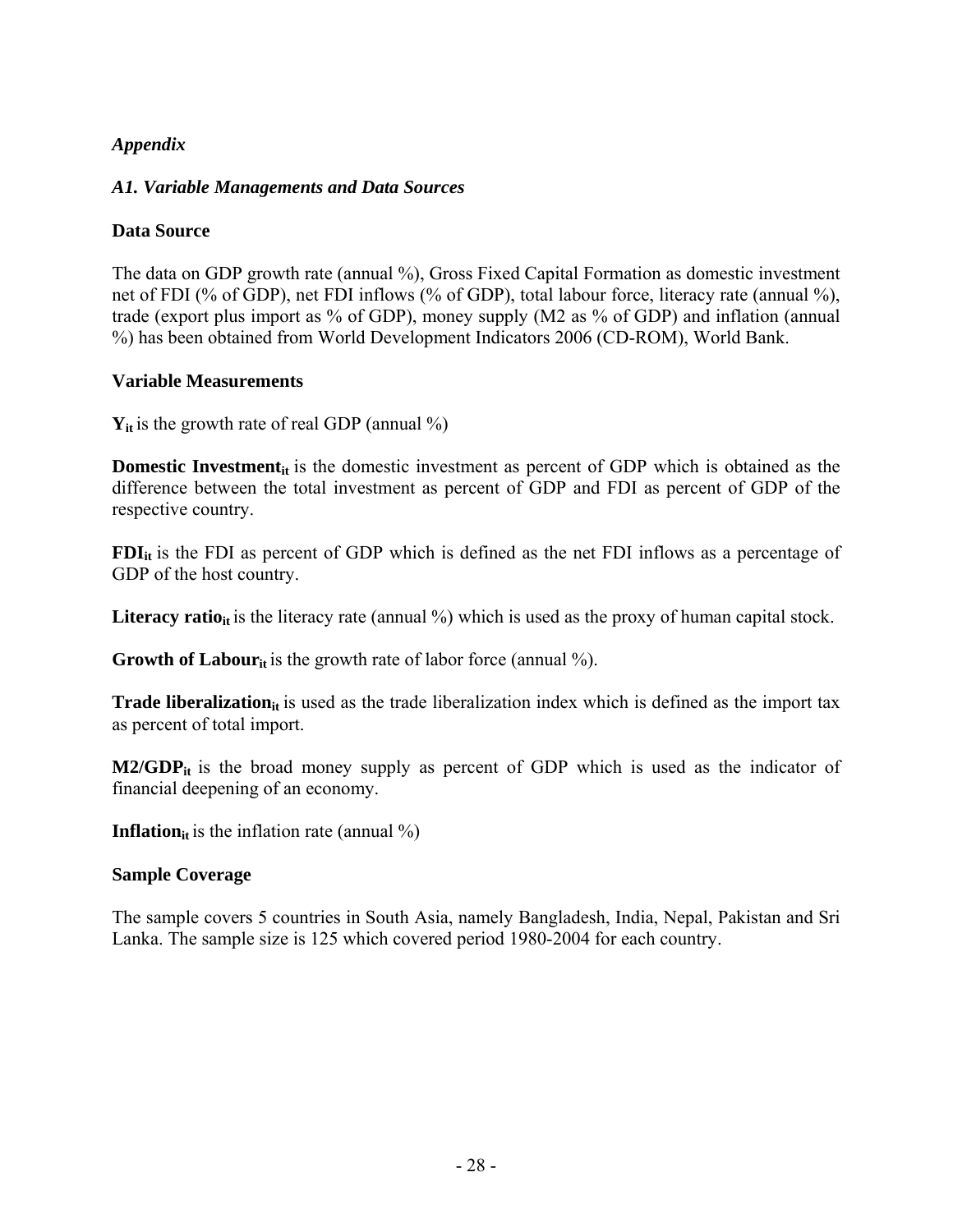| Country         | <b>Bangladesh</b>                                          | <b>India</b>                                                 | Nepal                                                        | Pakistan                                                 | Sri Lanka                                                |
|-----------------|------------------------------------------------------------|--------------------------------------------------------------|--------------------------------------------------------------|----------------------------------------------------------|----------------------------------------------------------|
| 1. FDI Policy   | In the late 1980s and the                                  | FDI is permitted in every                                    | A clear-cut policy towards                                   | Liberalization of FDI in                                 | The notable feature of FDI                               |
| <b>Reforms</b>  | 1990s, FDI is encouraged in                                | sector except arms and                                       | FDI was introduced in the                                    | Pakistan began in the end                                | policy measure in Sri Lanka                              |
|                 | industrial activities except                               | ammunitions;<br>defense                                      | 1980s. FDI is allowed in most                                | of 1980s. At present, FDI                                | was the establishment of the                             |
|                 | and<br>ammunitions:<br>arms                                | aircrafts<br>warships;<br>and                                | of the sectors except cottage                                | is opened up to sectors like                             | Board of Investment with                                 |
|                 | of<br>production<br>nuclear                                | atomic energy and railways.                                  | industries; personal business                                | services and agriculture,                                | wide powers of tax relief                                |
|                 | energy; security<br>printing                               | Tax holidays are offered in                                  | services; arms & ammunitions                                 | which<br>constitute<br>three                             | and<br>administrative                                    |
|                 | and minting; forestry in                                   | Special Economic Zones set                                   | and consultative services.                                   | of GNP.<br>fourth<br>The                                 | discretion in all maters                                 |
|                 | reserved forest areas; and                                 | up to make industry globally                                 | Incentives are given to                                      | restricted sectors for FDI                               | related to FDI. FDI is                                   |
|                 | railways. Investments may                                  | competitive. Special tax                                     | industries that are set up for                               | are arms $\&$ ammunitions;                               | permitted in most sectors                                |
|                 | undertaken<br>either<br>be                                 | treatment and holidays are                                   | purposes.<br>export<br>These                                 | explosives;<br>high                                      | but it is barred completely                              |
|                 | independently or through<br>joint venture, either with the | enjoyed by Infrastructure<br>Sector Projects.<br>Foreign     | include income tax exemption<br>on export income, exemption  | radioactive<br>substances;<br>security printing currency | in non bank money lending;<br>pawn broking; retail trade |
|                 | local, private or public                                   | nations are generally taxed                                  | on foreign investor's interest                               | & mint; and new units of                                 | with a capital investment of                             |
|                 | sector. Foreign investors are                              | only on their Indian Income.                                 | income earned abroad, and a                                  | alcohol<br>manufacturing                                 | less than \$ 1million. A                                 |
|                 | provided<br>with<br>some                                   | Incentives<br>for<br>R&D                                     | relaxation of taxes on specific                              | except industrial alcohol.                               | range of tax incentives                                  |
|                 | incentives<br>like<br>tax                                  | measures are also provided                                   | industries. Foreign equity was                               | Foreign<br>investors<br>are                              | including breaks on taxes                                |
|                 | for<br>exemptions<br>power                                 | to foreign investors by                                      | allowed up to 100% for large                                 | allowed to hold up to 100                                | on corporate profits and                                 |
|                 | generation and tax holidays                                | central govt. All foreign                                    | industries exporting more than                               | % equity of industrial                                   | dividends, value added tax                               |
|                 | for different industries. No                               | investors<br>freely<br>are                                   | 90% of total production.                                     | projects<br>without<br>any                               | and import and exercise                                  |
|                 | import duty is charged in                                  | repatriable except for cases                                 |                                                              | permission<br>from<br>the                                | duties. Except few sectors,                              |
|                 | of<br>case<br>the<br>capital                               | for cases where NRIs choose                                  |                                                              | government<br>except<br>the                              | automatic approval is given                              |
|                 | machinery and spares for                                   | to invest specifically under                                 |                                                              | restricted<br>sectors.                                   | for equity participation up                              |
|                 | $100\%$<br>export<br>oriented                              | schemes.<br>non-repatriable                                  |                                                              | Attractive tariff and tax                                | to $100\%$ .                                             |
|                 | industries.                                                | For certain sectors, foreign                                 |                                                              | incentives have been given                               |                                                          |
|                 |                                                            | equity is allowed up to                                      |                                                              | to foreign investors since                               |                                                          |
|                 |                                                            | 100%.                                                        |                                                              | 1997.                                                    |                                                          |
| 2. Trade Policy | In the early 1990s, the                                    | In 1991, the tariff rates were                               | Significant tariff reforms,                                  |                                                          | In 1977, most of QRs were                                |
| <b>Reforms</b>  | facility of duty-free import                               | lowered on imports and the                                   | such as expanding the import                                 |                                                          | removed and replaced by                                  |
|                 | of<br>machinery<br>was                                     | maximum tariff rate has set                                  | auction<br>license<br>system,                                |                                                          | import duties and import                                 |
|                 | introduced for 100% export                                 | at 50% from 250%. Tax                                        | increasing the number of                                     |                                                          | duties were raised. At the                               |
|                 | industries.<br>oriented<br>An                              | exemption<br>on<br>export                                    | items under Open General                                     |                                                          | same time, export taxes                                  |
|                 | incentive to exporters is also                             | earnings and provision of                                    | License system and bonded                                    |                                                          | were increased and export                                |
|                 | provided in terms of duty                                  | concessional finance for                                     | warehouse<br>facilities<br>for                               |                                                          | subsidies have reduced                                   |
|                 | drawbacks equal to custom                                  | exports and advance license                                  | garments<br>exports<br>were                                  |                                                          | largely. In 1993, a reduction                            |
|                 | duties and VAT paid on                                     | scheme to allow duty-free                                    | introduced. In the mid-1980s,                                |                                                          | on the maximum nominal                                   |
|                 | imported materials used in<br>the manufacture of exports.  | import of intermediate goods<br>for exports were introduced. | relaxation<br>gradual<br>of<br>quantitative restrictions was |                                                          | tariff on imports to 40%,<br>introduction of a four band |
|                 |                                                            | The negative list for exports                                | observed. In 1989, Govt.                                     |                                                          | tariff and the progressive                               |
|                 |                                                            | has<br>been<br>significantly                                 | a $25%$<br>introduced<br>cash                                |                                                          | elimination of export duty                               |
|                 |                                                            | pruned.                                                      | subsidy to jute Hessian                                      |                                                          | on traditional exports were                              |
|                 |                                                            |                                                              | exporters. In the same year,                                 |                                                          | observed.                                                |

# *A2. Country-wise Major Liberalization Issues in South Asia*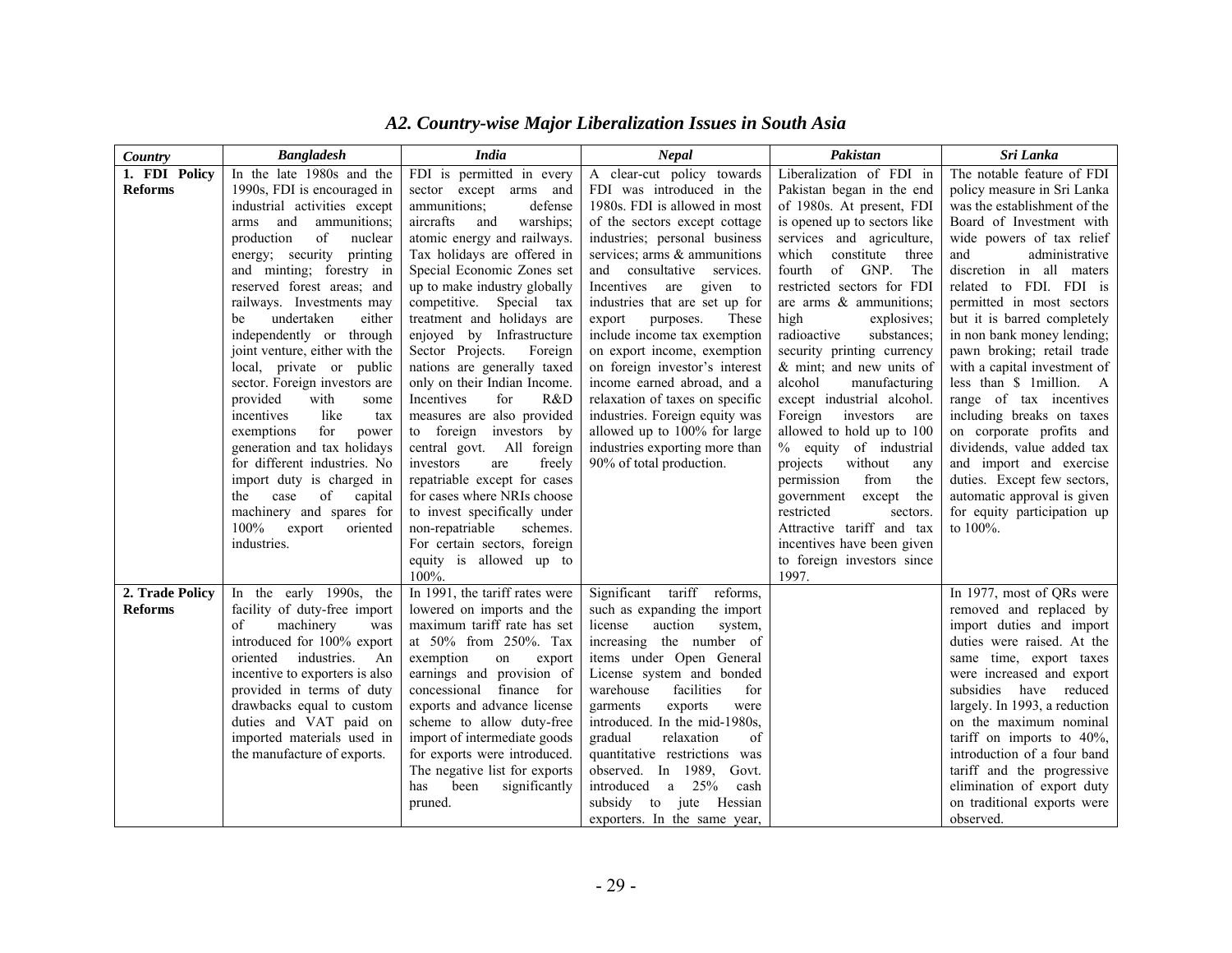|                         |                                                    |                                                           | cash incentives ranging 10%<br>to 35% of the value fob were<br>offered to a range of export<br>items. |                                                   |                                                          |
|-------------------------|----------------------------------------------------|-----------------------------------------------------------|-------------------------------------------------------------------------------------------------------|---------------------------------------------------|----------------------------------------------------------|
| 3. Exchange             | On a daily basis the buying                        | Rupee was made convertible                                | Rupee was experienced a                                                                               | The exchange rate changed                         | Unification of exchange                                  |
| <b>Rate Policy</b>      | and selling rates of the US                        | current<br>for<br>account                                 | large devaluation in 1985 and                                                                         | to 'managed float' against                        | rate and Relaxation of                                   |
| <b>Reforms</b>          | Dollar on the basis of the                         | transactions in 1993.                                     | 1991 by 14.5% and by 40%                                                                              | a trade weighted basket of<br>currencies in 1982. | exchange rate controls were                              |
|                         | Real Effective Exchange<br>Rate were introduced in |                                                           | respectively. A dual exchange<br>rate system was introduced in                                        |                                                   | observed in 1977. Large<br>devaluation of the Rupee      |
|                         | 1991. Banks are free to                            |                                                           | 1992 and the DER system was                                                                           |                                                   | occurred in 1989. In 1993,                               |
|                         | determine their own rates of                       |                                                           | abolished in 1993. In 1993,                                                                           |                                                   | Liberalization of exchange                               |
|                         | US Dollar and the cross-                           |                                                           | the govt. announced full                                                                              |                                                   | controls on the current                                  |
|                         | rates for all other currencies.                    |                                                           | convertibility of the Nepalese                                                                        |                                                   | account of the BoP and                                   |
|                         | Capital<br>account<br><i>is</i>                    |                                                           | rupee for all current account                                                                         |                                                   | abolition of compulsory                                  |
|                         | convertible for foreigners as<br>well<br>as        |                                                           | transactions at the market<br>determined exchange rates.                                              |                                                   | surrender requirements for<br>exporters were introduced. |
|                         | expatriate<br>Bangladeshis.                        |                                                           |                                                                                                       |                                                   |                                                          |
| <b>4. Fiscal Policy</b> | Domestic<br>resources                              | The government reduced the                                | Measures, such as freezing                                                                            |                                                   | Public expenditure<br>was                                |
| <b>Reforms</b>          | mobilization<br>strengthened                       | income<br>tax<br>by<br>$40%$ ,                            | salary increments, eliminating                                                                        |                                                   | rationalized<br>1977.<br>in                              |
|                         | through improvement in tax                         | abolished the estate duty,                                | vacant positions and reducing                                                                         |                                                   | Reform measures have been                                |
|                         | policies,<br>better<br>tax                         | raised<br>the<br>wealth<br>tax                            | financial commitments<br>to                                                                           |                                                   | taken in the tax system,                                 |
|                         | collection and introducing                         | exemption limit and<br>the<br>effective rates of tax, and | public<br>enterprises,<br>had<br>undertook to reduce budget                                           |                                                   | such as lowering income                                  |
|                         | of Value Added Tax (VAT)<br>in 1991.               | lowered taxes on corporation                              | deficit<br>during<br>1985-86.                                                                         |                                                   | and corporate taxes (by<br>40% and 35% respectively),    |
|                         |                                                    | in 1985. Modified Value                                   | Measures have been taken to                                                                           |                                                   | abolishing wealth<br>and                                 |
|                         |                                                    | Added Tax (MODAT) was                                     | increase tax collection such as                                                                       |                                                   | capital gain taxes with a                                |
|                         |                                                    | introduced in 1986.                                       | improved tax administration,                                                                          |                                                   | view to stimulating the                                  |
|                         |                                                    |                                                           | broadened the tax base and                                                                            |                                                   | capital market, improving                                |
|                         |                                                    |                                                           | found alternative sources of                                                                          |                                                   | compliance<br>tax<br>and<br>increasing<br>administrative |
|                         |                                                    |                                                           | revenue in the early 1990s. At<br>the same period, measures,                                          |                                                   | efficiency during 1989-93.                               |
|                         |                                                    |                                                           | such as controlling salary                                                                            |                                                   |                                                          |
|                         |                                                    |                                                           | increments.<br>decreasing                                                                             |                                                   |                                                          |
|                         |                                                    |                                                           | transfer payments to public                                                                           |                                                   |                                                          |
|                         |                                                    |                                                           | enterprises<br>and<br>reducing                                                                        |                                                   |                                                          |
|                         |                                                    |                                                           | subsidies<br>on food<br>and<br>fertilizers, have been taken to                                        |                                                   |                                                          |
|                         |                                                    |                                                           | control budget deficit and                                                                            |                                                   |                                                          |
|                         |                                                    |                                                           | inflation.                                                                                            |                                                   |                                                          |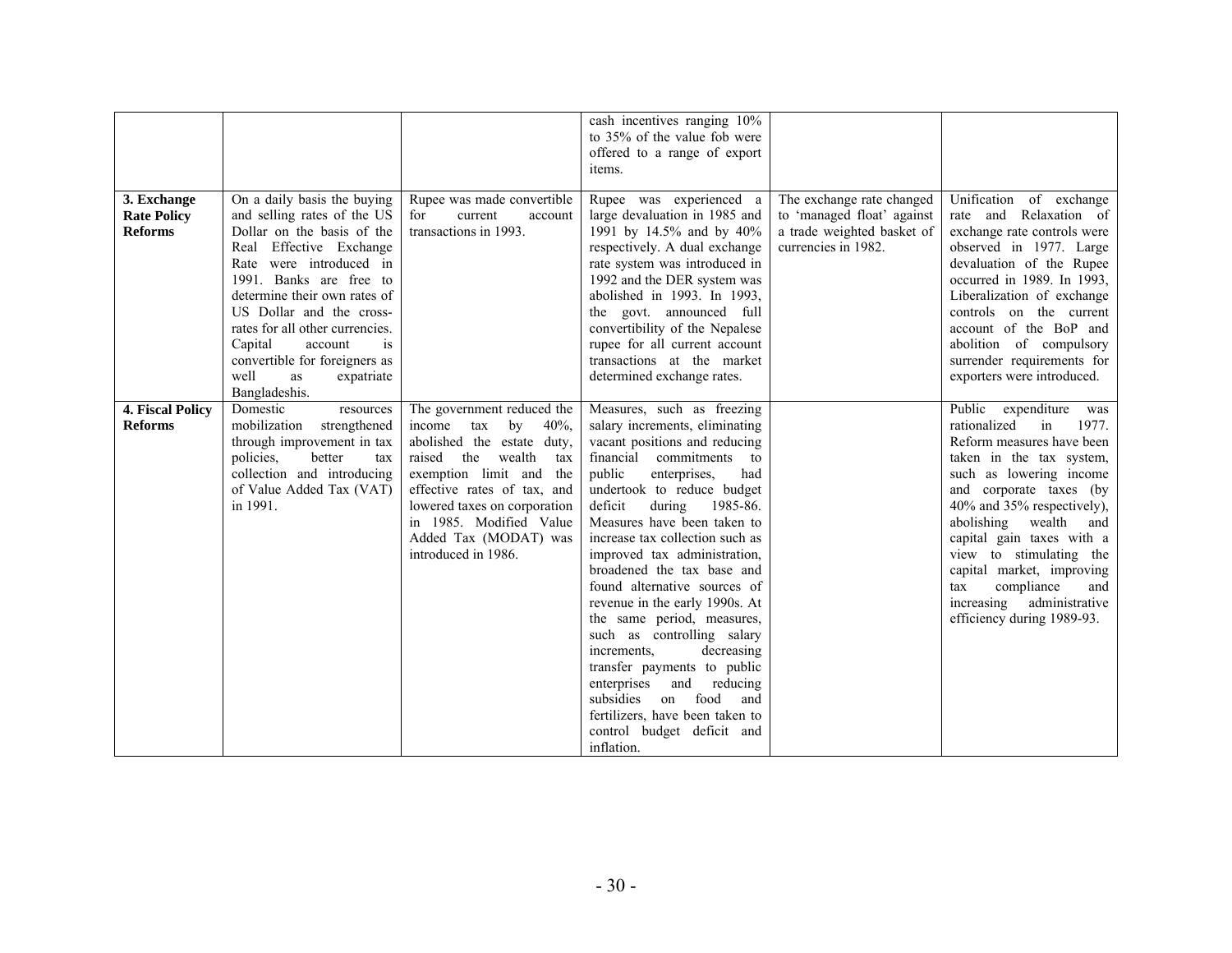| 5. Industrial         | Export-oriented,<br>private    | Industrial<br>licensing,      | Liberal Industrial Policy was   |                           |                              |
|-----------------------|--------------------------------|-------------------------------|---------------------------------|---------------------------|------------------------------|
| <b>Policy Reforms</b> | sector-led growth strategy     | permission<br>from<br>the     | declared. In 1987, provision    |                           |                              |
|                       | was adopted. No limitation     | Government of India for       | of pre-export loans to          |                           |                              |
|                       | pertaining<br>to<br>equity     | investments<br>and<br>new     | exporters, provision of duty    |                           |                              |
|                       | participation except five      | capacity expansions,<br>has   | drawback to export-oriented     |                           |                              |
|                       | reserve sectors. Industries    | been abolished. Monopolies    | industries, bonded warehouse    |                           |                              |
|                       | need only to be registered     | Restrictive<br>and<br>Trade   | facilities to EO industries,    |                           |                              |
|                       | with<br>the<br>Board<br>- of   | Practices Act have also been  | establishment of EPZs and       |                           |                              |
|                       | Investment (BOI) to obtain     | eliminated. Majority foreign  | industrial village and in 1992, |                           |                              |
|                       | institutional<br>facilities.   | investment (up to $51\%$ ) is | reduction of sales tax and      |                           |                              |
|                       | Foreign<br>investors<br>are    | freely allowed in most        | excise duties on locally        |                           |                              |
|                       | allowed all the facilities     | industries.                   | produced<br>goods<br>were       |                           |                              |
|                       | available<br>domestic<br>to    |                               | introduced.                     |                           |                              |
|                       | investors, and repatriation    |                               |                                 |                           |                              |
|                       | of profits.                    |                               |                                 |                           |                              |
| 6. Reforms in         | No govt. permission is         | The govt. drastically reduced | In 1991, a privatization cell   | Rationalization of public | In 1977, expenditure on      |
| <b>Public Sector</b>  | necessary to set up new        | the significance of the       | was created and in 1993, two    | investment program was    | social welfare had reduced.  |
| <b>Enterprises</b>    | industries except in a few     | Monopolies and Restrictive    | corporations were liquidated    | initiated.                |                              |
| and                   | reserved sectors. Identify     | Trade Practices Act, by       | and eight enterprises were      |                           |                              |
| <b>Privatization</b>  | and remove legal, policy       | raising the minimum limit of  | privatized.                     |                           |                              |
|                       | and regulatory constraints     | assets of a company to come   |                                 |                           |                              |
|                       | on private investment.         | under the purview of the Act  |                                 |                           |                              |
|                       |                                | from Rs. 200 million to Rs.   |                                 |                           |                              |
|                       |                                | 1000 million in 1985.         |                                 |                           |                              |
| 7. Financial          | The policies of disinvesting   |                               | In 1986, Foreign banks were     |                           | De-control of prices and     |
| and Banking           | a few nationalized banks       |                               | permitted to operate. In the    |                           | interest rate was introduced |
| <b>Reforms</b>        | were adopted and the           |                               | same year, interest rates were  |                           | in 1977.                     |
|                       | permission had given for       |                               | partially<br>liberalized<br>for |                           |                              |
|                       | setting up of all kinds of     |                               | commercial banks. However,      |                           |                              |
|                       | financial institutions in      |                               | in 1989, commercial banks       |                           |                              |
|                       | private sector since the early |                               | were granted full freedom to    |                           |                              |
|                       | 80s. The commercial banks      |                               | set deposit rates. In 1993, a   |                           |                              |
|                       | were allowed to set their      |                               | large reduction in the SLR      |                           |                              |
|                       | own bank rates freely.         |                               | took place with a view to       |                           |                              |
|                       | Reforms measures of NCBs       |                               | increasing commercial banks     |                           |                              |
|                       | taken in terms<br>have         |                               | liquidity and to enable them to |                           |                              |
|                       | accounting and auditing        |                               | reduce interest rates for       |                           |                              |
|                       | system and<br>technical        |                               | Stock<br>lending.<br>Nepal      |                           |                              |
|                       | of<br>improvement              |                               | Exchange was created in         |                           |                              |
|                       | management. In 1990, an        |                               | 1994.                           |                           |                              |
|                       | act to expedite NCB loan       |                               |                                 |                           |                              |
|                       | recovery was enacted.          |                               |                                 |                           |                              |

Sources: Shand (1999), Sahoo (2006).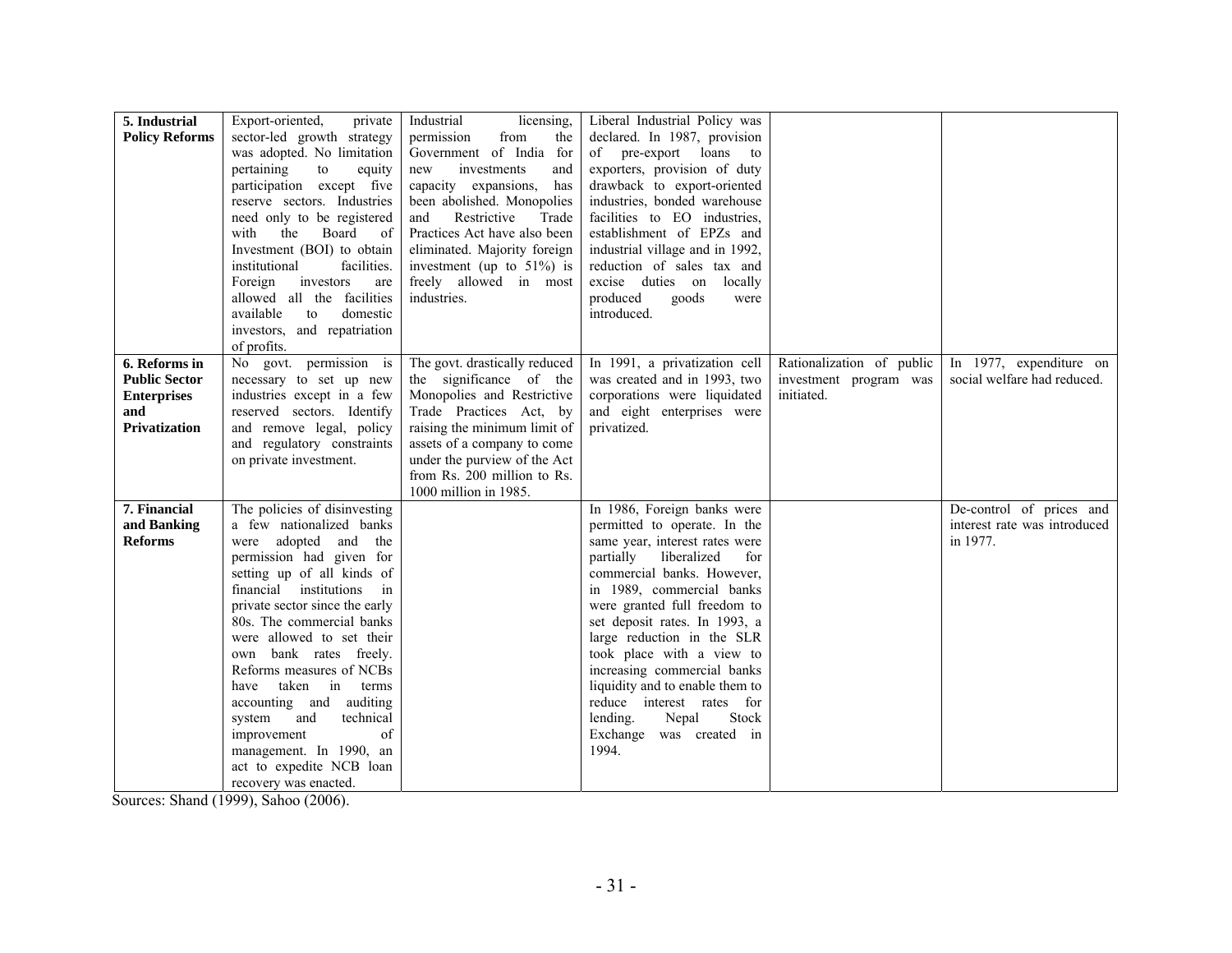# *A.3 Changes in Variables*

|                   | Twore <i>11.3.1</i> , Changes in T D1 as I Creeninge of GD1, 1900 2007 |         |         |          |           |
|-------------------|------------------------------------------------------------------------|---------|---------|----------|-----------|
| Period            | Bangladesh                                                             | India   | Nepal   | Pakistan | Sri Lanka |
| 1980-1984         | 0.022                                                                  | 0.028   | 0.004   | 0.228    | 0.958     |
| 1985-1989         | 0.007                                                                  | 0.058   | 0.030   | 0.430    | 0.546     |
| 1990-1994         | 0.020                                                                  | 0.144   | 0.000   | 0.672    | 1.128     |
| 1995-1999         | 0.238                                                                  | 0.646   | 0.228   | 1.103    | 1.299     |
| 2000-2004         | 0.440                                                                  | 0.708   | 0.059   | 0.749    | 1.150     |
| Percentage change |                                                                        |         |         |          |           |
| between 1980-84   | 1861.74                                                                | 2403.99 | 1313.82 | 228.11   | 20.08     |
| and 2000-04       |                                                                        |         |         |          |           |

*Table A.3.1: Changes in FDI as Percentage of GDP: 1980-2004* 

*Source: World Development Indicator (WDI) 2006* 

*Table A.3.2: Changes in GDP Growth Rate: 1980-2004* 

| Period                                              | Bangladesh | India | Nepal | Pakistan | Sri Lanka |
|-----------------------------------------------------|------------|-------|-------|----------|-----------|
| 1980-1984                                           | 3.24       | 5.58  | 3.30  | 7.30     | 5.12      |
| 1985-1989                                           | 3.20       | 6.21  | 4.85  | 6.43     | 3.17      |
| 1990-1994                                           | 4.60       | 4.86  | 5.50  | 4.54     | 5.58      |
| 1995-1999                                           | 5.01       | 6.53  | 4.27  | 3.41     | 4.94      |
| 2000-2004                                           | 5.44       | 5.74  | 3.52  | 4.18     | 3.94      |
| Percentage change<br>between 1980-84<br>and 2000-04 | 67.90      | 2.81  | 6.74  | $-42.80$ | $-22.96$  |

*Source: World Development Indicator (WDI) 2006* 

*Table A.3.3: Changes in Literacy Rate: 1980-2004* 

|                                                     | Tuble A.J.J. Changes in Literacy Rule. 1700-2004 |       |       |          |           |
|-----------------------------------------------------|--------------------------------------------------|-------|-------|----------|-----------|
| Period                                              | Bangladesh                                       | India | Nepal | Pakistan | Sri Lanka |
| 1980-1984                                           | 29.96                                            | 42.71 | 24.12 | 29 26    | 86.02     |
| 1985-1989                                           | 32.60                                            | 46.87 | 28.06 | 32.98    | 87.74     |
| 1990-1994                                           | 35.36                                            | 50.90 | 32.58 | 36.96    | 89.31     |
| 1995-1999                                           | 38.27                                            | 54.85 | 38.27 | 40.80    | 90.79     |
| 2000-2004                                           | 40.87                                            | 61.07 | 44.51 | 45.52    | 91.73     |
| Percentage change<br>between 1980-84<br>and 2000-04 | 36.41                                            | 42.99 | 84.54 | 55.58    | 6.64      |

*Source: World Development Indicator (WDI) 2006*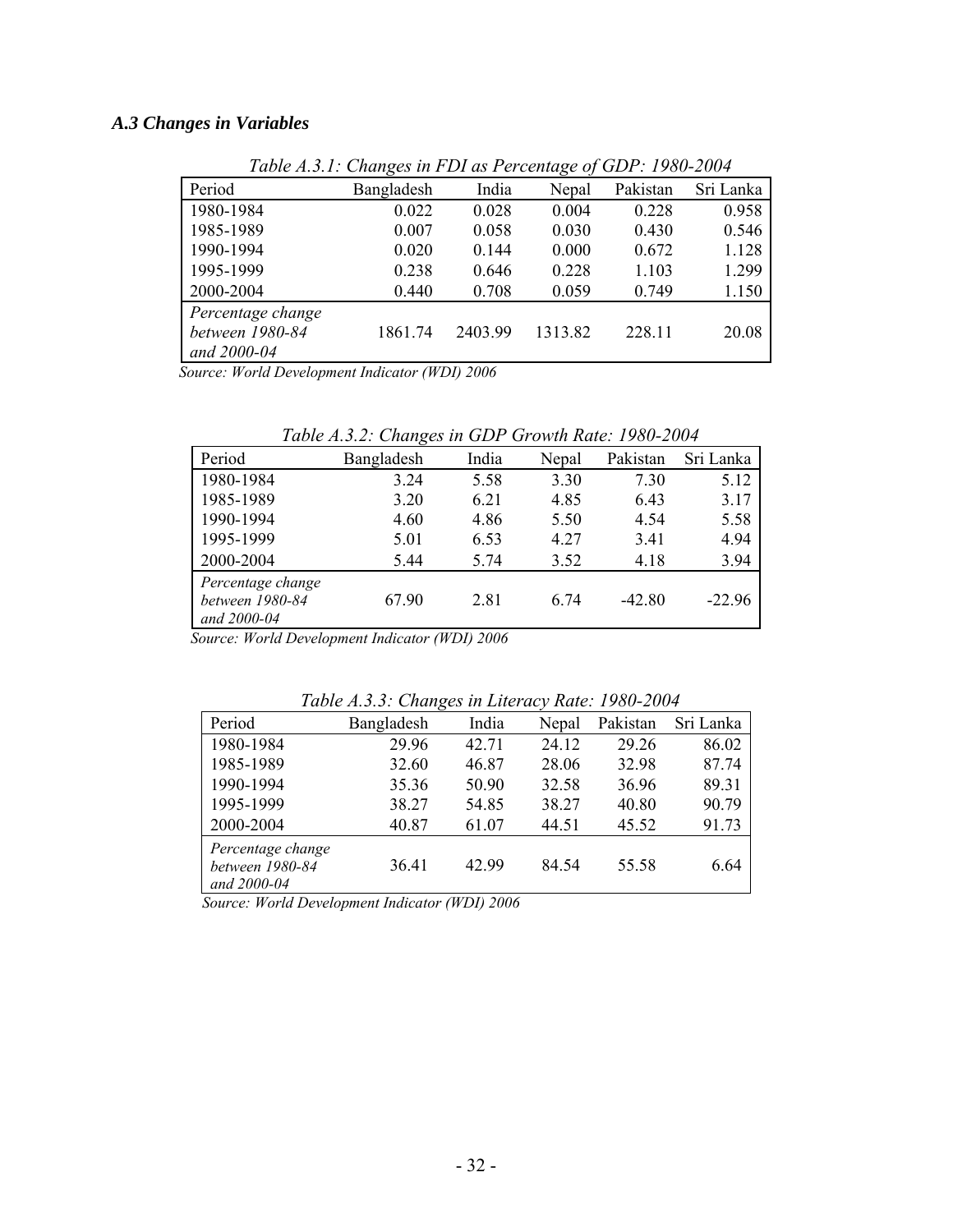| Period                                              | Bangladesh | India    | Nepal    | Pakistan | Sri Lanka |
|-----------------------------------------------------|------------|----------|----------|----------|-----------|
| 1980-1984                                           | 16.50      | 30.35    | 12.09    | 21.45    | 10.70     |
| 1985-1989                                           | 18.00      | 48.44    | 11.04    | 24.88    | 16.74     |
| 1990-1994                                           | 18.45      | 32.81    | 9.14     | 24.10    | 12.20     |
| 1995-1999                                           | 13.55      | 21.67    | 8.35     | 17.41    | 6.94      |
| 2000-2004                                           | 10.84      | 12.13    | 9.52     | 12.42    | 3.72      |
| Percentage change<br>between 1980-84 and<br>2000-04 | $-34.30$   | $-60.02$ | $-21.30$ | $-42.10$ | $-65.25$  |

*Table A.3.4: Changes in the Index of Openness: 1980-2004* 

*Source: World Development Indicator (WDI) 2006* 

*Table A.3.5: Changes in Domestic Investment as percentage of GDP: 1980-2004* 

| Period                                              | Bangladesh | India | Nepal | Pakistan | Sri Lanka |
|-----------------------------------------------------|------------|-------|-------|----------|-----------|
| 1980-1984                                           | 16.53      | 20.78 | 18.26 | 18.49    | 28.44     |
| 1985-1989                                           | 16.41      | 23.21 | 21.53 | 18.20    | 22.19     |
| 1990-1994                                           | 17.50      | 22 74 | 20.81 | 19.04    | 23.33     |
| 1995-1999                                           | 20.49      | 22.54 | 24.41 | 16.45    | 24.06     |
| 2000-2004                                           | 22.89      | 22.25 | 24.85 | 14.61    | 22.56     |
| Percentage change<br>between 1980-84 and<br>2000-04 | 38.48      | 7.07  | 36.06 | $-20.97$ | $-20.66$  |

*Source: World Development Indicator (WDI) 2006* 

*Table A.3.6: Changes in Growth Rate of Labour Force: 1980-2004* 

| Period                                              | Bangladesh | India | Nepal | Pakistan | Sri Lanka |
|-----------------------------------------------------|------------|-------|-------|----------|-----------|
| 1980-1984                                           | 2.54       | 1.99  | 1.72  | 2.73     | 2.12      |
| 1985-1989                                           | 2.56       | 1.85  | 1.85  | 2.60     | 1.94      |
| 1990-1994                                           | 2.15       | 2.08  | 2.07  | 2.36     | 1.98      |
| 1995-1999                                           | 2.21       | 2.12  | 2.22  | 2.78     | 2.16      |
| 2000-2004                                           | 2.20       | 2.07  | 2.31  | 2.96     | 2.01      |
| Percentage change<br>between 1980-84 and<br>2000-04 | $-13.51$   | 4.12  | 34.07 | 8.52     | $-5.09$   |

*Source: World Development Indicator (WDI) 2006* 

*Table A.3.7: Changes in the Trade-GDP Ratio: 1980-2004* 

| Period                                              | Bangladesh | India  | Nepal | Pakistan | Sri Lanka |
|-----------------------------------------------------|------------|--------|-------|----------|-----------|
| 1980-1984                                           | 0.20       | 0.15   | 0.31  | 0.34     | 0.74      |
| 1985-1989                                           | 0.18       | 0.14   | 0.33  | 0.35     | 0.63      |
| 1990-1994                                           | 0.21       | 0.18   | 0.41  | 0.37     | 0.72      |
| 1995-1999                                           | 0.30       | 0.24   | 0.58  | 0.36     | 0.80      |
| 2000-2004                                           | 0.35       | 0.30   | 0.50  | 0.38     | 0.82      |
| Percentage change<br>between 1980-84 and<br>2000-04 | 71.60      | 103.08 | 60.67 | 11.33    | 10.79     |

*Source: World Development Indicator (WDI) 2006*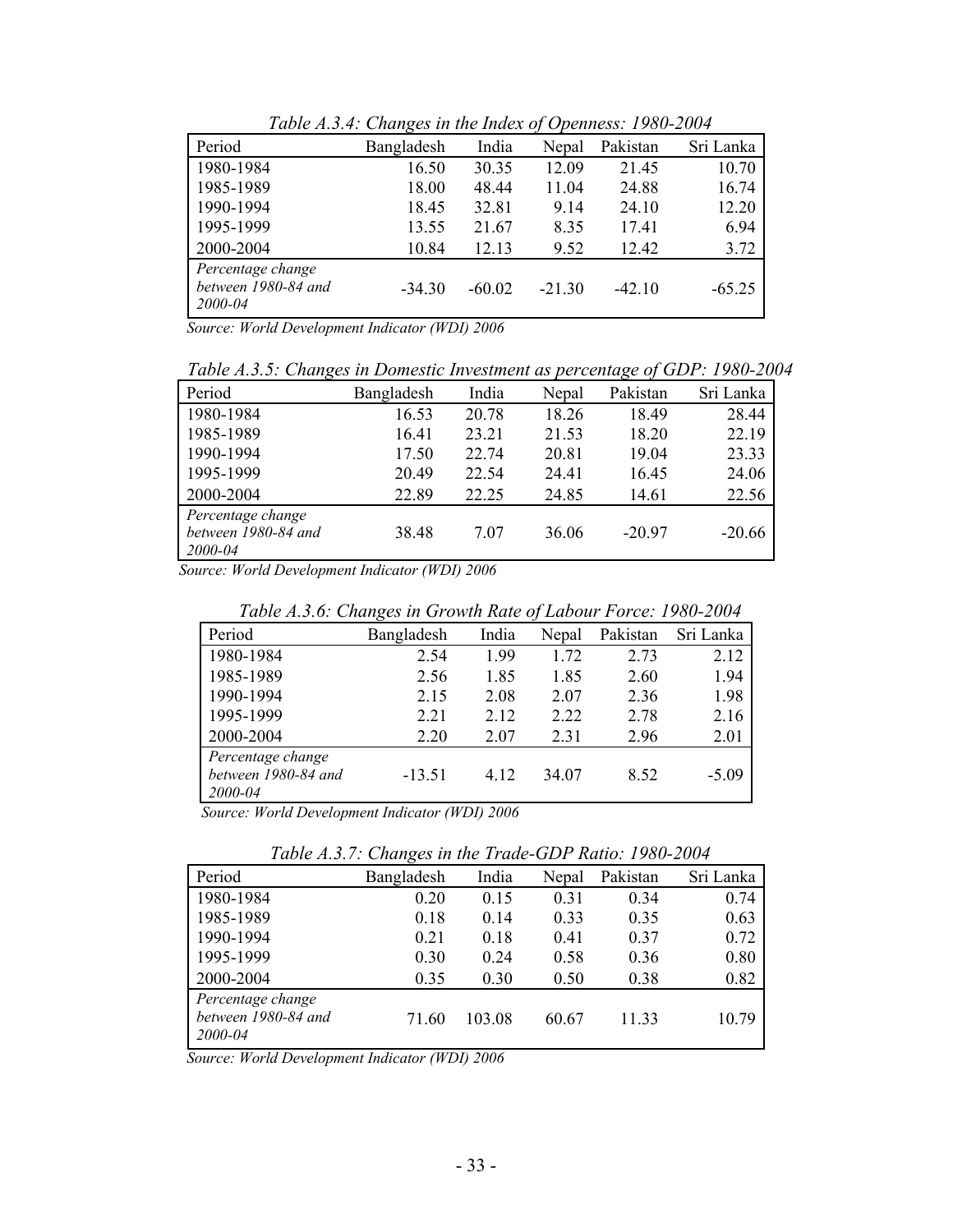| <b>Authors</b> (year)                                    | Data/coverage                                                                                            | <b>Questions</b><br>addressed | <b>Estimation techniques</b>                                                                                               | <b>Major findings</b>                                                                                                                                                                                                                                                                                                                                                                                               |
|----------------------------------------------------------|----------------------------------------------------------------------------------------------------------|-------------------------------|----------------------------------------------------------------------------------------------------------------------------|---------------------------------------------------------------------------------------------------------------------------------------------------------------------------------------------------------------------------------------------------------------------------------------------------------------------------------------------------------------------------------------------------------------------|
| and Mayer<br>Agosin<br>(2000)                            | <b>UNCTAD</b><br>32<br>for<br>developing countries over<br>the period 1970-96.                           | (4)                           | Three<br>investment<br>equations (one for each<br>region) on pooled data<br>using seemingly unrelated<br>regressions (SUR) | In Asia, there has been substantial crowding in of investment,<br>while crowding out has been the norm in Latin America. In<br>Africa, FDI has increased overall investment one-to-one. The<br>positive impacts of FDI on domestic investment are not<br>assured.                                                                                                                                                   |
| Agrawal,<br>Pradeep<br>(2000)                            | South<br>For<br>.5<br>Asian<br>countries over the period<br>of 1965-1996                                 | $(1)$ and $(4)$               | OLS and fixed effect<br>model                                                                                              | An increase in FDI inflows was associated with a many-fold<br>increase in investment by national investors. The impact of<br>FDI inflow on GDP growth is found to be negative prior to<br>1980, mildly positive for early eighties and increasingly<br>positive over the eighties and early nineties. FDI inflows<br>contributed more to investment and to GDP growth than an<br>equal amount of foreign borrowing. |
| Blomstrom, Lipsey<br>and Zejan $(1994)$                  | database for 78<br>IMF<br>developing countries over<br>the period 1960-85.                               | (2)                           | Granger causality                                                                                                          | FDI Granger-causes economic growth                                                                                                                                                                                                                                                                                                                                                                                  |
| Borensztein, E; J De<br>Gregorio and J-W.<br>Lee (1998). | <b>OECD</b><br>data<br>for<br>69<br>developing countries for<br>the two periods: 1970-79<br>and 1980-89. | (2)<br>(1),<br>and<br>(4)     | <b>SUR</b><br>The<br>and<br>the<br>instrumental variable (IV)<br>approach.                                                 | FDI has a positive effect on growth. However, causality<br>analysis reveals that fact that the direction of causation<br>actually runs from growth to FDI. In a dynamic manner, FDI<br>affects domestic investment with a negative initial effect and<br>the subsequent positive effects for the panel data as well as for<br>most of the countries individually.                                                   |
| Carkovic and Levine<br>(2001)                            | WDI and IMF database<br>for the period 1960-95.                                                          | (2)<br>(1),<br>and<br>(4)     | Dynamic<br>Panel<br>Data<br>Estimator (GMM)                                                                                | The impact of the exogenous component of FDI on GDP<br>growth is not significantly different from zero, not is FDI<br>strongly linked to productivity (TFP) growth. These results<br>are robust after controlling for the level of human capital and<br>financial development.                                                                                                                                      |

# *A.4: FDI, Trade Liberalization and Economic Growth: Literature Survey*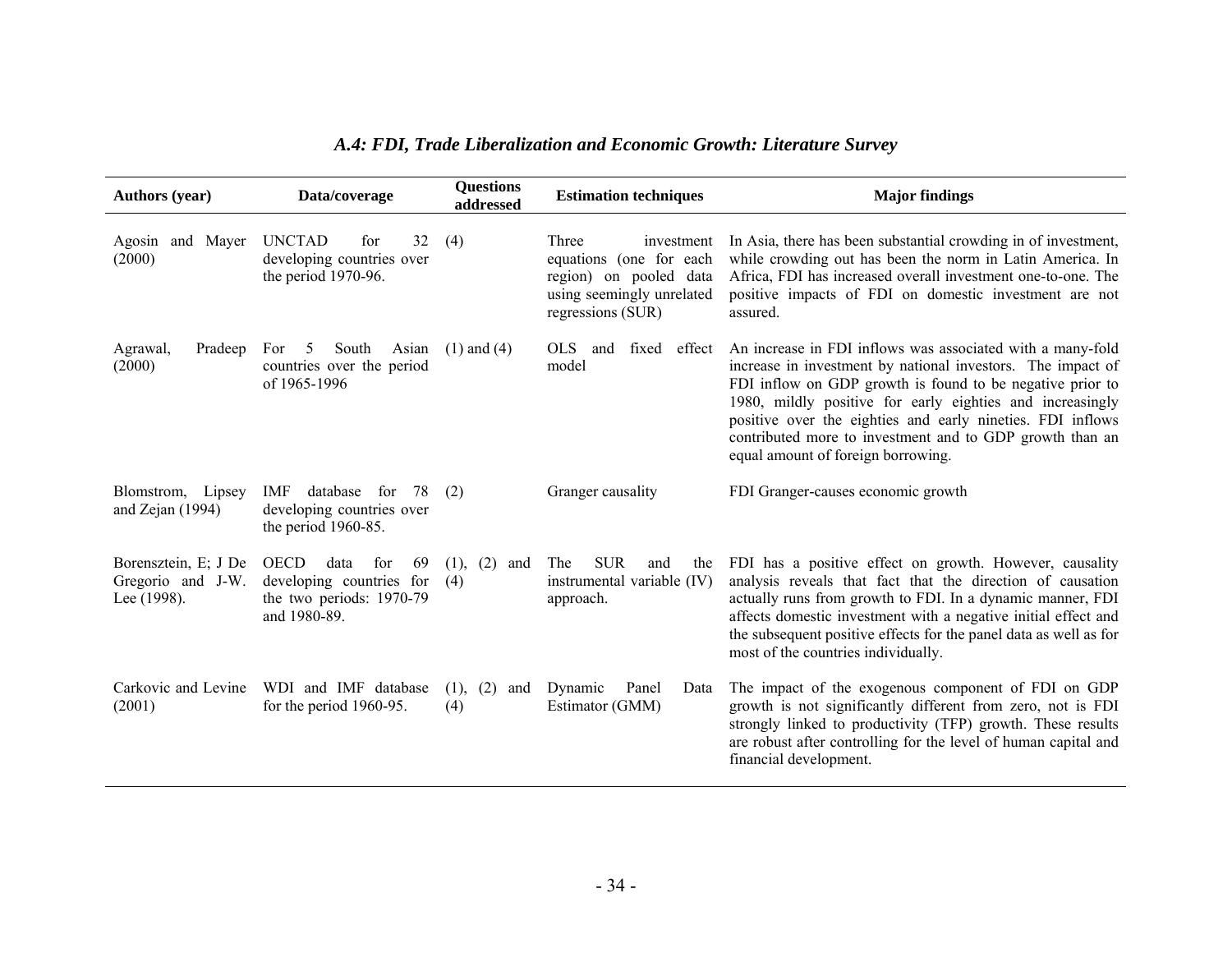| <b>Authors (year)</b>                                | Data/coverage                                                                                                                                                                                                                                              | <b>Questions</b><br>addressed | <b>Estimation techniques</b>                                                                                                                       | <b>Major findings</b>                                                                                                                                                                                                                                                                                                                                                                                                                                                      |
|------------------------------------------------------|------------------------------------------------------------------------------------------------------------------------------------------------------------------------------------------------------------------------------------------------------------|-------------------------------|----------------------------------------------------------------------------------------------------------------------------------------------------|----------------------------------------------------------------------------------------------------------------------------------------------------------------------------------------------------------------------------------------------------------------------------------------------------------------------------------------------------------------------------------------------------------------------------------------------------------------------------|
| Chowdhury, Abdur<br>George<br>and<br>Mavrotas (2006) | Data from three countries<br>- Chile, Malaysia and<br>Thailand $-$ are used for<br>the period runs from 1969<br>to 2000 from the Global<br>Development Finance and<br>World<br>Development<br>Indicators, and Balance of<br>Payments<br>Yearbook<br>(IMF). | (2)                           | The augmented Dickey-<br>Fuller (ADF) test, Toda-<br>Yamamoto test, Bootstrap<br>test.                                                             | The empirical findings based on the Toda-Yamamoto<br>causality test suggest that it is GDP that causes FDI in Chile<br>and not vice versa. In the case of both Malaysia and Thailand,<br>there is strong evidence of a bi-directional causality between<br>GDP and FDI.                                                                                                                                                                                                    |
| De Mello (1999)                                      | IMF's<br><b>Balance</b><br>of<br>Payments Statistics, for<br>16 OECD and 17 non-<br>OECD countries over the<br>period 1970-90.                                                                                                                             | $(1)$ and $(4)$               | Stationarity<br>and<br>cointegration<br>analysis<br>dynamic<br>plus<br>panel<br>estimation (fixed<br>effect<br>and<br>mean<br>group<br>estimators) | The FDI-growth nexus is not robust in all countries. Where<br>the positive relationship holds, it depends on country-specific<br>factors. FDI enhances output growth through higher<br>productivity in OECD countries, and through capital<br>accumulation in non-OECD countries. The growth impact of<br>FDI tends to be lower in technological leaders and higher in<br>laggards.                                                                                        |
| Hansen, Henrik and<br>John Rand (2006)               | World<br>Development<br>(WDI) 2002<br>Indicators<br>UNCTAD's<br>and<br>FDI/TNC database for 31<br>developing countries for<br>the period of 1970-2000.                                                                                                     | $(1)$ and $(2)$               | A mean group estimator,<br>Granger causality, fixed<br>effect<br>model<br>with<br>country-specific<br>time<br>trend.                               | A strong causal link from FDI to GDP has been found in the<br>long-run. FDI appears to be growth enhancing much in the<br>same way as domestic investment. A higher ratio of FDI in<br>gross capital formation has a positive effects on the level of<br>GDP and hence on growth. The paper finds no systematic<br>differences in the total impact across regions. That is, FDI has<br>a significant long-run impact on GDP irrespectively of the<br>level of development. |
| Kumar, N. and J.P.<br>Pradhan (2002)                 | World<br>Development<br>2001 (CD-<br>Indicators<br>ROM) for 98 developing<br>countries for the period of<br>1980-99.                                                                                                                                       | $(1), (2)$ and<br>(4)         | and fixed effect<br>OLS -<br>panel, Granger causality<br>and Arellano-Bond GMM<br>Dynamic Panel                                                    | A significant positive effect of FDI on growth in developing<br>countries has been found. The causality tests suggest that the<br>direction of causation between FDI and growth is not<br>pronounced in a majority of cases. However, in a substantial<br>number of cases, growth rate of economy acts as a signaling<br>mechanism for FDI. And finally, FDI appears to crowds-out<br>domestic investment in net terms in majority of countries.                           |